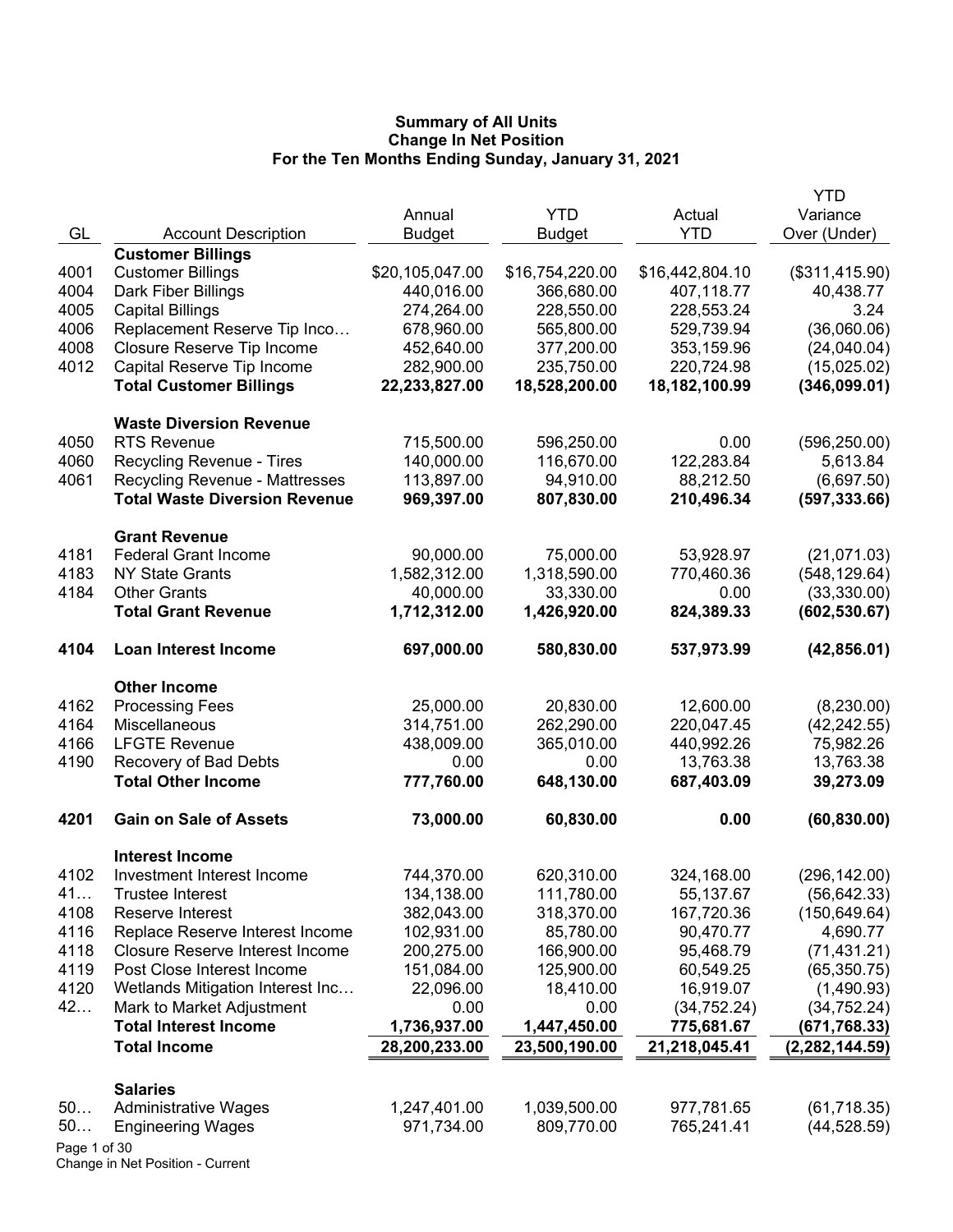|      |                                           |              |              |              | YTD           |
|------|-------------------------------------------|--------------|--------------|--------------|---------------|
|      |                                           | Annual       | <b>YTD</b>   | Actual       | Variance      |
| GL   | <b>Account Description</b>                | Budget       | Budget       | <b>YTD</b>   | Over (Under)  |
| $50$ | <b>Technology Wages</b>                   | 1,206,515.00 | 1,005,430.00 | 1,007,633.85 | 2,203.85      |
| 50   | <b>Regional Development Wages</b>         | 332,753.00   | 277,290.00   | 250,828.40   | (26, 461.60)  |
| 50   | <b>MMF Wages</b>                          | 1,517,731.00 | 1,264,780.00 | 1,111,805.66 | (152, 974.34) |
| 50   | <b>WQ Wages</b>                           | 969,653.00   | 808,040.00   | 765,972.91   | (42,067.09)   |
| 50   | Overtime Wages                            | 163,912.00   | 136,580.00   | 120,139.02   | (16, 440.98)  |
| 5005 | On-Call Stipend                           | 25,800.00    | 21,500.00    | 19,800.00    | (1,700.00)    |
|      | <b>Total Salaries</b>                     | 6,435,499.00 | 5,362,890.00 | 5,019,202.90 | (343, 687.10) |
|      | <b>Fringe Benefits</b>                    |              |              |              |               |
| 50   | <b>FICA Expense</b>                       | 491,963.00   | 409,980.00   | 362,834.46   | (47, 145.54)  |
| 50   | <b>Pension Expense</b>                    | 886,348.00   | 738,620.00   | 669,454.62   | (69, 165.38)  |
| 50   | Health Insurance                          | 836,950.00   | 697,470.00   | 587,838.97   | (109, 631.03) |
| 50   | Retiree Health Insurance                  | 80,330.00    | 66,941.70    | 60,433.59    | (6,508.11)    |
| 50   | <b>Workers Comp</b>                       | 218,689.00   | 182,240.00   | 167,581.85   | (14,658.15)   |
| 50   | <b>Disability Insurance</b>               | 3,894.00     | 3,240.00     | 3,280.10     | 40.10         |
| 5036 | Unemployment                              | 10,000.00    | 8,330.00     | 6,592.94     | (1,737.06)    |
| 50   | <b>Post Retire Overhead</b>               | 491,832.00   | 409,870.00   | 390,364.80   | (19,505.20)   |
| 5051 | <b>Benefit Admin. Fees</b>                | 11,020.00    | 9,183.30     | 8,839.17     | (344.13)      |
| 5054 | <b>Employee Physicals &amp; Screening</b> | 16,075.00    | 13,399.20    | 5,895.35     | (7,503.85)    |
|      | <b>Total Fringe Benefits</b>              | 3,047,101.00 | 2,539,274.20 | 2,263,115.85 | (276, 158.35) |
|      | <b>Operations &amp; Maintenance</b>       |              |              |              |               |
| 5062 | Third Party Temporary - O&M               | 52,026.00    | 43,360.00    | 0.00         | (43,360.00)   |
| 5133 | Equipment Maintenance Contr               | 325,144.00   | 270,953.30   | 228,780.86   | (42, 172.44)  |
| 5134 | <b>Maintenance Contracts</b>              | 171,060.00   | 142,556.70   | 110,433.92   | (32, 122.78)  |
| 5135 | <b>Underground Locating</b>               | 67,000.00    | 55,833.30    | 36,853.58    | (18, 979.72)  |
| 5403 | <b>Safety Equipment &amp; Supplies</b>    | 44,900.00    | 37,416.60    | 27,960.47    | (9,456.13)    |
| 5702 | Large Parts                               | 100,000.00   | 83,330.00    | 77,045.52    | (6, 284.48)   |
| 5703 | <b>Small Equipment</b>                    | 30,000.00    | 25,000.00    | 9,079.67     | (15,920.33)   |
| 5704 | <b>O&amp;M Supplies</b>                   | 25,000.00    | 20,840.00    | 10,694.12    | (10, 145.88)  |
| 5706 | Shop Tools                                | 14,600.00    | 12,173.30    | 4,604.71     | (7,568.59)    |
| 5708 | <b>Fuels</b>                              | 335,000.00   | 279,170.00   | 119,741.71   | (159, 428.29) |
| 5710 | Lubricants                                | 20,000.00    | 16,670.00    | 4,794.09     | (11, 875.91)  |
| 5712 | Purchased Maintenance & Repair            | 118,500.00   | 98,750.00    | 77,328.25    | (21, 421.75)  |
| 5716 | <b>Equipment Rental</b>                   | 15,000.00    | 12,500.00    | 0.00         | (12,500.00)   |
| 5718 | Tires                                     | 30,000.00    | 25,000.00    | 8,417.62     | (16, 582.38)  |
| 5720 | <b>Offnet Circuit Lease</b>               | 630,812.00   | 525,676.70   | 493,801.52   | (31, 875.18)  |
| 5770 | Other Tool, Equip & O&M                   | 9,000.00     | 7,500.00     | 7,883.59     | 383.59        |
| 5815 | Chemicals                                 | 87,000.00    | 72,500.00    | 46,144.69    | (26, 355.31)  |
| 5818 | Leachate System Expense                   | 15,000.00    | 12,500.00    | 4,904.48     | (7, 595.52)   |
| 5820 | <b>LFG Maintenance</b>                    | 73,500.00    | 61,250.00    | 13,524.14    | (47, 725.86)  |
| 5830 | Collo Expense                             | 183,348.00   | 152,790.00   | 134,023.65   | (18, 766.35)  |
| 5834 | Permitting                                | 9,400.00     | 7,836.70     | 10,785.88    | 2,949.18      |
| 5835 | NYS DOT Fee                               | 5,500.00     | 4,583.40     | 5,258.00     | 674.60        |
| 5836 | Pole Attachment Fees                      | 319,979.00   | 266,650.00   | 267,004.33   | 354.33        |
| 5838 | <b>Conduit Lease</b>                      | 24,696.00    | 20,580.00    | 18,911.40    | (1,668.60)    |
| 5902 | Lab Fees                                  | 9,100.00     | 7,590.00     | 6,945.00     | (645.00)      |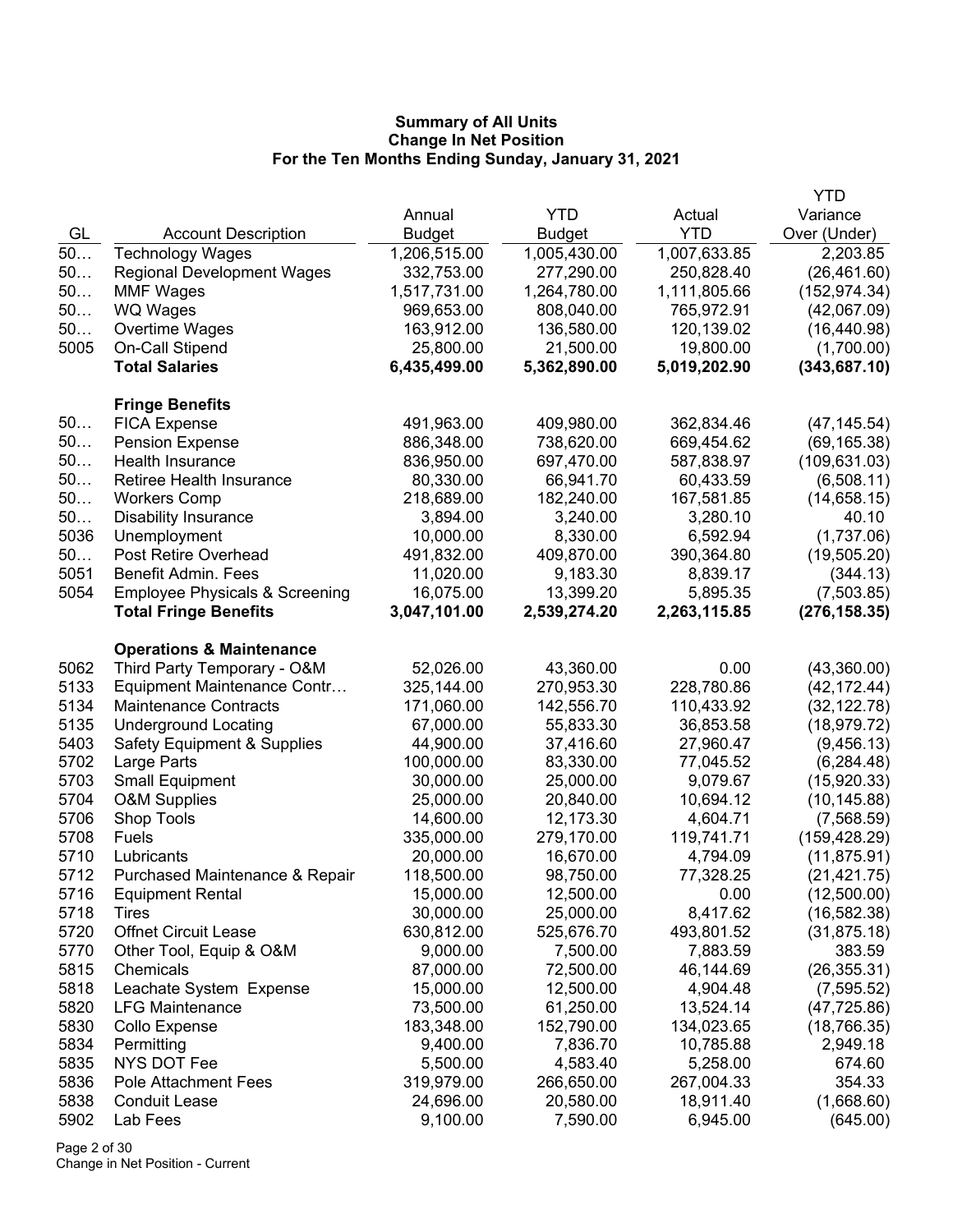|      |                                       |              |               |              | <b>YTD</b>               |
|------|---------------------------------------|--------------|---------------|--------------|--------------------------|
|      |                                       | Annual       | <b>YTD</b>    | Actual       | Variance                 |
| GL   | <b>Account Description</b>            | Budget       | <b>Budget</b> | <b>YTD</b>   | Over (Under)             |
| 5904 | <b>SCADA</b>                          | 22,200.00    | 18,500.00     | 10,071.85    | (8,428.15)               |
| 5932 | <b>Monitoring &amp; Testing</b>       | 115,600.00   | 96,330.00     | 75,358.66    | (20, 971.34)             |
| 6008 | <b>Contract Hauling</b>               | 20,000.00    | 16,670.00     | 15,200.00    | (1,470.00)               |
| 6010 | <b>Cape Vincent Reserve</b>           | 700.00       | 580.00        | 700.00       | 120.00                   |
| 6110 | Marketing                             | 5,000.00     | 4,170.00      | 0.00         | (4, 170.00)              |
| 8090 | <b>Purchases for Resale</b>           | 123,000.00   | 102,500.00    | 68,900.04    | (33,599.96)              |
|      | Total O & M                           | 3,002,065.00 | 2,501,760.00  | 1,895,151.75 | (606, 608.25)            |
|      |                                       |              |               |              |                          |
|      | <b>Recycling Transfer Station</b>     |              |               |              |                          |
| 50   | <b>Material Reprocessing Wages</b>    | 134,551.00   | 112,130.00    | 117,841.32   | 5,711.32                 |
| $50$ | <b>Material Reprocessing OT</b>       | 0.00         | 0.00          | 3,859.25     | 3,859.25                 |
| 50   | <b>FICA Expense</b>                   | 10,293.00    | 8,580.00      | 8,955.57     | 375.57                   |
| 50   | <b>Pension Expense</b>                | 12,917.00    | 10,760.00     | 12,336.47    | 1,576.47                 |
| 50   | Health Insurance                      | 25,155.00    | 20,960.00     | 11,646.91    | (9,313.09)               |
| 50   | <b>Workers Comp</b>                   | 12,311.00    | 10,260.00     | 11,096.09    | 836.09                   |
| 50   | <b>Disability Insurance</b>           | 74.00        | 60.00         | 0.00         | (60.00)                  |
| 50   | Post Retire Overhead                  | 16,560.00    | 13,800.00     | 14,920.50    | 1,120.50                 |
| 6300 | RTS -Safety Equipment & Sup           | 2,500.00     | 2,080.00      | 2,017.35     | (62.65)                  |
| 6305 | RTS - Large Parts                     | 7,500.00     | 6,250.00      | 5,080.56     | (1, 169.44)              |
| 6310 | RTS - Small Equipment                 | 4,005.00     | 3,340.00      | 3,898.96     | 558.96                   |
| 6315 | RTS - O&M Supplies                    | 13,700.00    | 11,420.00     | 3,348.75     | (8,071.25)               |
| 6320 | RTS - Fuels                           | 10,000.00    | 8,330.00      | 4,054.35     | (4,275.65)               |
| 6325 | RTS - Purchased Maintenance           | 7,500.00     | 6,250.00      | 5,735.40     |                          |
| 6329 | RTS - Disposal Costs                  | 715,500.00   | 596,250.00    | 158.54       | (514.60)<br>(596,091.46) |
| 6330 |                                       |              |               |              |                          |
|      | RTS - Contract Hauling                | 230,000.00   | 191,670.00    | 63,905.00    | (127, 765.00)            |
| 6335 | RTS - Office Supplies                 | 1,000.00     | 830.00        | 30.00        | (800.00)                 |
| 6340 | <b>RTS - Cellular Services</b>        | 1,020.00     | 850.00        | 0.00         | (850.00)                 |
| 6345 | RTS - Other Communications            | 2,400.00     | 2,000.00      | 1,581.30     | (418.70)                 |
| 6350 | RTS - Office Equipment Mainte         | 500.00       | 420.00        | 0.00         | (420.00)                 |
| 6355 | RTS - Employee Mileage Reim           | 150.00       | 130.00        | 0.00         | (130.00)                 |
| 6360 | RTS - Employee Uniforms               | 1,250.00     | 1,041.70      | 905.11       | (136.59)                 |
| 6365 | RTS - Gas & Electric                  | 5,000.00     | 4,170.00      | 3,372.97     | (797.03)                 |
| 6370 | RTS - Propane                         | 4,000.00     | 3,330.00      | 2,480.02     | (849.98)                 |
| 6375 | <b>RTS - Building Supplies</b>        | 1,000.00     | 830.00        | 199.99       | (630.01)                 |
| 6380 | RTS - Site Supplies                   | 1,000.00     | 830.00        | 55.66        | (774.34)                 |
| 6385 | RTS - Building Maintenance &          | 3,000.00     | 2,500.00      | 1,665.87     | (834.13)                 |
| 6390 | RTS - Site Maintenance & Repair       | 3,350.00     | 2,788.30      | 0.00         | (2,788.30)               |
| 6395 | RTS - Auto/Light Truck Rep. &         | 2,000.00     | 1,670.00      | 0.00         | (1,670.00)               |
| 6400 | RTS - Auto/Light Truck Fuel           | 1,500.00     | 1,250.00      | 186.38       | (1,063.62)               |
| 6410 | RTS - Programming & Software          | 5,000.00     | 4,170.00      | 0.00         | (4, 170.00)              |
|      | <b>Total Recycling Transfer Stati</b> | 1,234,736.00 | 1,028,950.00  | 279,332.32   | (749, 617.68)            |
|      | <b>Waste Diversion</b>                |              |               |              |                          |
| 5125 | <b>Promotional Materials - RRR</b>    | 75,000.00    | 62,500.00     | 2,994.45     | (59, 505.55)             |
| 6009 | <b>Household Hazardous Waste</b>      | 75,000.00    | 62,500.00     | 58,466.60    | (4,033.40)               |
| 6011 | Recycling Incentive                   | 116,000.00   | 96,670.00     | 40,562.00    | (56, 108.00)             |
| 6012 | Recycling Incentive-County Ca         | 555,000.00   | 462,500.00    | 312,972.50   | (149, 527.50)            |
|      |                                       |              |               |              |                          |

Page 3 of 30 Change in Net Position - Current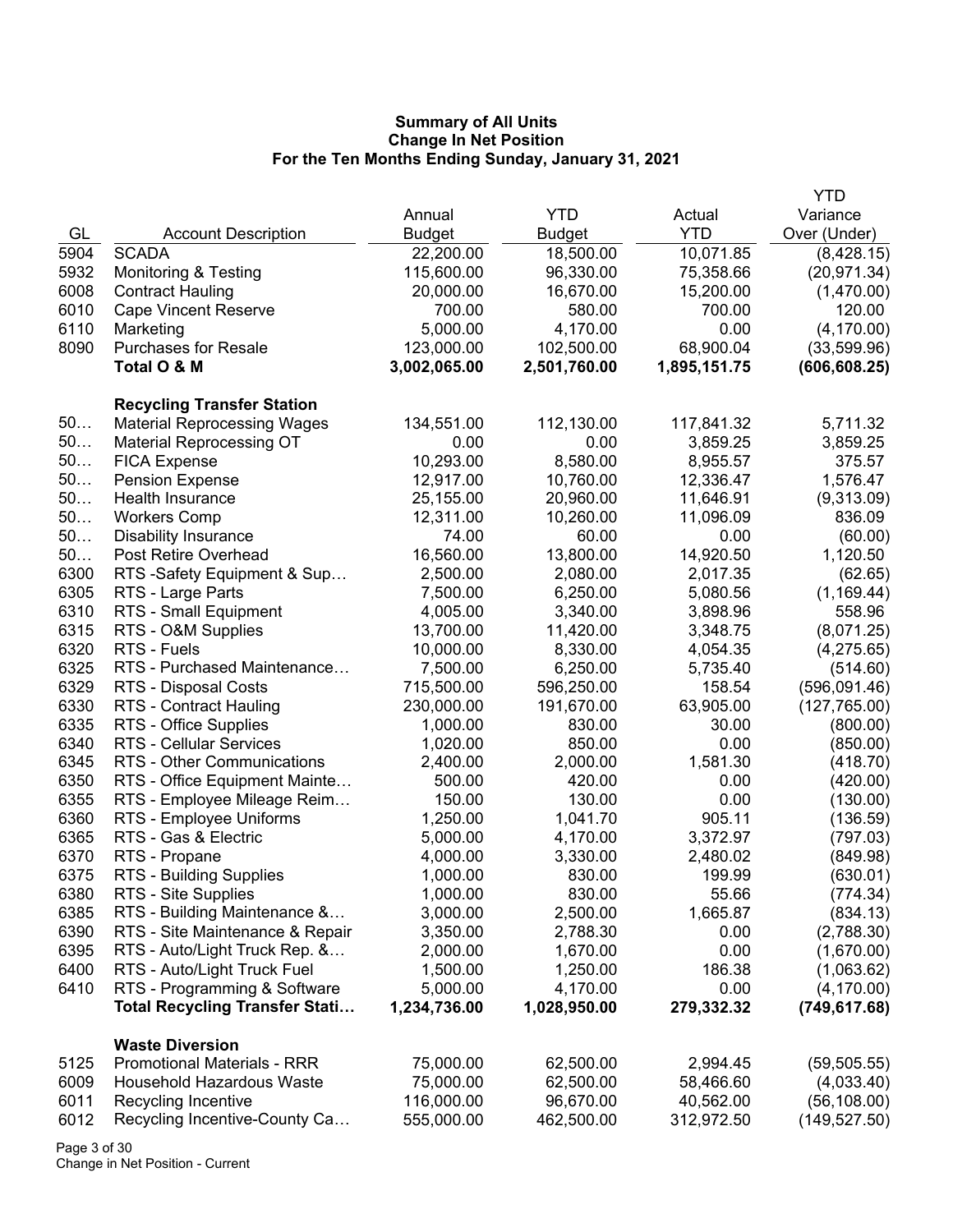|      |                                        |               |               |            | <b>YTD</b>    |
|------|----------------------------------------|---------------|---------------|------------|---------------|
|      |                                        | Annual        | <b>YTD</b>    | Actual     | Variance      |
| GL   | <b>Account Description</b>             | <b>Budget</b> | <b>Budget</b> | <b>YTD</b> | Over (Under)  |
| 6013 | <b>CRT Recycling</b>                   | 90,000.00     | 75,000.00     | 46,177.96  | (28, 822.04)  |
| 6017 | <b>Book Debinding</b>                  | 5,000.00      | 4,170.00      | 3,231.51   | (938.49)      |
| 6018 | Mattress Recycling - All Counties      | 370,000.00    | 308,330.00    | 272,975.00 | (35, 355.00)  |
| 6021 | <b>Regional Tire Recycling</b>         | 140,000.00    | 116,670.00    | 123,031.44 | 6,361.44      |
|      | <b>Total Waste Diversion</b>           | 1,426,000.00  | 1,188,340.00  | 860,411.46 | (327, 928.54) |
| 6002 | <b>Sewage Treatment</b>                | 1,370,276.00  | 1,141,900.00  | 919,845.76 | (222, 054.24) |
| 6004 | <b>Water Purchases</b>                 | 765,941.00    | 638,290.00    | 514,067.39 | (124, 222.61) |
| 60   | <b>Closure &amp; Post Closure Care</b> | 803,999.00    | 670,000.00    | 475,645.16 | (194, 354.84) |
| 6006 | <b>Host Community Benefits</b>         | 884,027.00    | 736,690.00    | 718,957.46 | (17, 732.54)  |
|      | <b>Office &amp; Administrative</b>     |               |               |            |               |
| 5053 | Misc Employee Costs                    | 9,870.00      | 8,215.00      | 4,657.27   | (3, 557.73)   |
| 5102 | <b>Office Rent</b>                     | 162,940.00    | 135,790.00    | 137,571.59 | 1,781.59      |
| 5104 | <b>Office Supplies</b>                 | 25,500.00     | 21,240.00     | 16,301.91  | (4,938.09)    |
| 5110 | Postage & Shipping                     | 8,500.00      | 7,080.00      | 5,114.37   | (1,965.63)    |
| 5112 | Telephone                              | 38,460.00     | 32,050.00     | 26,985.06  | (5,064.94)    |
| 5114 | <b>Cellular Services</b>               | 42,700.00     | 35,580.00     | 29,704.93  | (5,875.07)    |
| 5118 | <b>Other Communications</b>            | 11,080.00     | 9,230.00      | 8,031.69   | (1, 198.31)   |
| 5120 | Dues & Subscriptions                   | 12,125.00     | 10,110.00     | 6,500.50   | (3,609.50)    |
| 5122 | Public Info & Advertising              | 20,930.00     | 17,446.70     | 12,960.73  | (4, 485.97)   |
| 5123 | <b>Promotional Materials</b>           | 11,500.00     | 9,586.70      | 3,438.24   | (6,148.46)    |
| 5130 | <b>Office Equipment</b>                | 14,845.38     | 12,361.10     | 6,671.43   | (5,689.67)    |
| 5132 | Office Equip Maintenance               | 1,200.00      | 1,000.00      | 0.00       | (1,000.00)    |
| 5170 | <b>Other Office Expenses</b>           | 7,600.00      | 6,330.00      | 6,366.48   | 36.48         |
| 5172 | <b>Filing Fees</b>                     | 17,700.00     | 14,753.30     | 2,124.14   | (12,629.16)   |
| 5173 | <b>Credit Card Processing Fees</b>     | 600.00        | 500.00        | 440.50     | (59.50)       |
| 5202 | Employee Mileage Reimburse             | 24,732.00     | 20,616.70     | 5,924.86   | (14,691.84)   |
| 5204 | Empl. Meals & Incidental               | 14,125.00     | 11,773.30     | 1,263.68   | (10, 509.62)  |
| 5206 | Empl. Lodging                          | 22,545.72     | 18,801.50     | 3,553.64   | (15, 247.86)  |
| 5270 | <b>Travel &amp; Meeting Expense</b>    | 6,900.00      | 5,763.30      | 2,870.10   | (2,893.20)    |
| 5312 | <b>Continuing Education</b>            | 8,000.00      | 6,670.00      | 0.00       | (6,670.00)    |
| 5370 | Training & Development                 | 37,110.00     | 30,926.60     | 6,147.05   | (24, 779.55)  |
| 5402 | <b>Employee Uniforms</b>               | 31,050.00     | 25,873.30     | 16,238.17  | (9,635.13)    |
| 5404 | <b>Safety Training</b>                 | 5,000.00      | 4,163.30      | 5.95       | (4, 157.35)   |
| 5508 | <b>Cleaning Services</b>               | 35,580.00     | 29,656.70     | 27,560.00  | (2,096.70)    |
| 5570 | <b>Other General Expense</b>           | 3,200.00      | 2,675.00      | 3,088.01   | 413.01        |
| 6102 | Board Member Travel & Expen            | 1,750.00      | 1,460.00      | 621.00     | (839.00)      |
| 6104 | Sponsorships                           | 7,500.00      | 6,250.00      | 2,000.00   | (4,250.00)    |
| 6210 | <b>Trustee Fees</b>                    | 7,500.00      | 6,250.00      | 7,000.00   | 750.00        |
|      | <b>Total Office &amp; Admin</b>        | 590,543.10    | 492,152.50    | 343,141.30 | (149, 011.20) |
|      | <b>Utilities</b>                       |               |               |            |               |
| 5802 | Gas & Electric                         | 144,300.00    | 120,253.30    | 88,280.56  | (31, 972.74)  |
| 5803 | Propane                                | 25,000.00     | 20,830.00     | 10,312.63  | (10, 517.37)  |
|      | <b>Total Utilities</b>                 | 169,300.00    | 141,083.30    | 98,593.19  | (42, 490.11)  |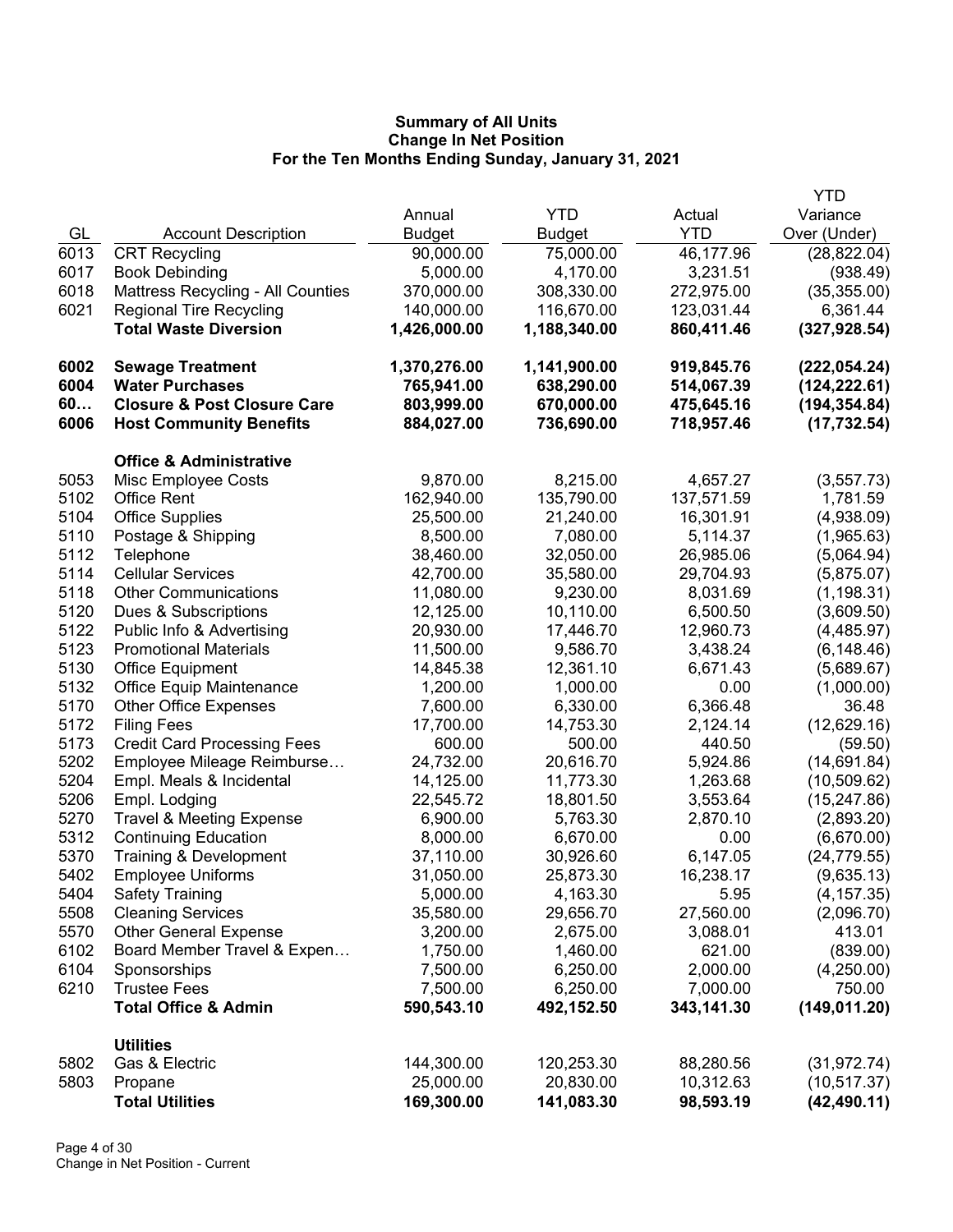| GL<br><b>YTD</b><br>Over (Under)<br><b>Account Description</b><br><b>Budget</b><br><b>Budget</b><br><b>Materials &amp; Supplies</b><br><b>Building Supplies</b><br>7,000.00<br>5,830.00<br>2,866.89<br>(2,963.11)<br>5806<br>5810<br><b>Site Supplies</b><br>35,470.00<br>29,555.00<br>5,118.50<br>(24, 436.50)<br>5824<br>Sand, Gravel & Stone<br>200,000.00<br>166,670.00<br>175,207.97<br>8,537.97<br>5826<br>Seed & Mulch<br>35,000.00<br>29,170.00<br>21,111.00<br>(8,059.00)<br><b>Total Materials &amp; Supplies</b><br>277,470.00<br>231,225.00<br>204,304.36<br>(26,920.64)<br><b>Professional Fees</b><br>5924<br>192,590.00<br>160,508.30<br>166,895.50<br>6,387.20<br>Legal<br>5926<br>47,257.00<br>39,390.00<br>40,705.53<br>1,315.53<br><b>Investment Banking Fees</b><br>59<br>42,500.00<br>35,420.00<br>29,500.00<br>(5,920.00)<br><b>Accounting Fees</b><br>5970<br>Consulting<br>350,350.00<br>291,968.30<br>188, 161.37<br>(103, 806.93)<br><b>Total Professional Fees</b><br>632,697.00<br>527,286.60<br>425,262.40<br>(102, 024.20)<br><b>Repairs &amp; Maintenance</b><br>5804<br><b>Building Maintenance &amp; Repair</b><br>77,500.00<br>64,586.70<br>25,193.70<br>(39, 393.00)<br>5808<br>Site Maint & Repair<br>40,100.00<br>33,413.30<br>26,968.51<br>(6,444.79)<br>5812<br><b>Pipeline Maintenance</b><br>85,000.00<br>70,840.00<br>63,246.33<br>(7,593.67)<br><b>Total Repairs &amp; Maintenance</b><br>168,840.00<br>115,408.54<br>(53, 431.46)<br>202,600.00<br><b>Automobile</b><br>5601<br>Auto/Light Truck Rep. & Maint.<br>34,777.00<br>28,970.00<br>20,299.23<br>(8,670.77)<br>5602<br>Auto/Light Truck Fuel<br>76,670.00<br>63,900.00<br>38,758.86<br>(25, 141.14)<br>5603<br>Auto/Light Truck Rental/Lease<br>212,700.00<br>177,250.00<br>166,199.98<br>(11,050.02)<br>5605<br>51,400.00<br>42,840.00<br>42,833.40<br>Vehicle Ins<br>(6.60)<br><b>Total Automobile</b><br>312,960.00<br>268,091.47<br>(44, 868.53)<br>375,547.00<br>Computer<br>5124<br><b>Computer Equipment</b><br>89,968.40<br>74,973.70<br>72,503.07<br>(2,470.63)<br>5126<br><b>Computer Maintenance</b><br>7,500.00<br>6,246.70<br>4,643.94<br>(1,602.76)<br>5128<br>Programming & Software<br>147,049.90<br>110,064.94<br>(36,984.96)<br>176,455.89<br>5129<br><b>ECMS Expense</b><br>28,305.61<br>23,587.20<br>28,305.61<br>4,718.41<br>6108<br>Web Page Design & Maintenance<br>3,502.00<br>2,920.00<br>(2,560.12)<br>359.88<br>5906<br>GIS<br>29,006.00<br>26,262.72<br>2,092.72<br>24,170.00<br>242,140.16<br>(36, 807.34)<br><b>Total Computer</b><br>334,737.90<br>278,947.50<br>6122<br><b>Bad Debt Expense</b><br>0.00<br>0.00<br>(27, 767.93)<br>(27, 767.93)<br>6114<br>422,700.00<br>352,260.00<br><b>Insurance</b><br>352,250.10<br>(9.90)<br>6120<br>1,517,500.00<br>1,264,580.00<br>(157, 034.34)<br><b>Grants</b><br>1,107,545.66<br>61<br><b>Admin Allocation</b><br>0.00<br>0.00<br>10.00<br>(10.00)<br>61<br>0.00<br>10.00<br>0.00<br>(10.00)<br><b>Engineering Allocation</b><br>6208<br>NYS Administrative Assessm<br>125,050.00<br>104,210.00<br>0.00<br>(104, 210.00)<br>89<br><b>Water Quality Allocation</b><br>0.00<br>0.00<br>10.00<br>(10.00)<br>7032<br><b>Depreciation</b><br>(481, 012.61)<br>8,197,200.00<br>6,831,000.00<br>6,349,987.39<br>7002<br><b>Amortization</b><br>20,305.65<br>24,400.00<br>20,330.00<br>(24.35)<br>6202<br><b>Interest Expense</b><br>721,047.00<br>600,870.00<br>511,024.32<br>(89, 845.68)<br>6901<br>Contingency<br>30,580.00<br>25,486.70<br>0.00<br>(25, 486.70) |  |        |            |        | YTD      |
|----------------------------------------------------------------------------------------------------------------------------------------------------------------------------------------------------------------------------------------------------------------------------------------------------------------------------------------------------------------------------------------------------------------------------------------------------------------------------------------------------------------------------------------------------------------------------------------------------------------------------------------------------------------------------------------------------------------------------------------------------------------------------------------------------------------------------------------------------------------------------------------------------------------------------------------------------------------------------------------------------------------------------------------------------------------------------------------------------------------------------------------------------------------------------------------------------------------------------------------------------------------------------------------------------------------------------------------------------------------------------------------------------------------------------------------------------------------------------------------------------------------------------------------------------------------------------------------------------------------------------------------------------------------------------------------------------------------------------------------------------------------------------------------------------------------------------------------------------------------------------------------------------------------------------------------------------------------------------------------------------------------------------------------------------------------------------------------------------------------------------------------------------------------------------------------------------------------------------------------------------------------------------------------------------------------------------------------------------------------------------------------------------------------------------------------------------------------------------------------------------------------------------------------------------------------------------------------------------------------------------------------------------------------------------------------------------------------------------------------------------------------------------------------------------------------------------------------------------------------------------------------------------------------------------------------------------------------------------------------------------------------------------------------------------------------------------------------------------------------------------------------------------------------------------------------------------------------------------------------------------------------------------------------------------------------------------------------------------------------------------------------------------------------------------------------------------------------------------------------------------------------------------------------------|--|--------|------------|--------|----------|
|                                                                                                                                                                                                                                                                                                                                                                                                                                                                                                                                                                                                                                                                                                                                                                                                                                                                                                                                                                                                                                                                                                                                                                                                                                                                                                                                                                                                                                                                                                                                                                                                                                                                                                                                                                                                                                                                                                                                                                                                                                                                                                                                                                                                                                                                                                                                                                                                                                                                                                                                                                                                                                                                                                                                                                                                                                                                                                                                                                                                                                                                                                                                                                                                                                                                                                                                                                                                                                                                                                                                              |  | Annual | <b>YTD</b> | Actual | Variance |
|                                                                                                                                                                                                                                                                                                                                                                                                                                                                                                                                                                                                                                                                                                                                                                                                                                                                                                                                                                                                                                                                                                                                                                                                                                                                                                                                                                                                                                                                                                                                                                                                                                                                                                                                                                                                                                                                                                                                                                                                                                                                                                                                                                                                                                                                                                                                                                                                                                                                                                                                                                                                                                                                                                                                                                                                                                                                                                                                                                                                                                                                                                                                                                                                                                                                                                                                                                                                                                                                                                                                              |  |        |            |        |          |
|                                                                                                                                                                                                                                                                                                                                                                                                                                                                                                                                                                                                                                                                                                                                                                                                                                                                                                                                                                                                                                                                                                                                                                                                                                                                                                                                                                                                                                                                                                                                                                                                                                                                                                                                                                                                                                                                                                                                                                                                                                                                                                                                                                                                                                                                                                                                                                                                                                                                                                                                                                                                                                                                                                                                                                                                                                                                                                                                                                                                                                                                                                                                                                                                                                                                                                                                                                                                                                                                                                                                              |  |        |            |        |          |
|                                                                                                                                                                                                                                                                                                                                                                                                                                                                                                                                                                                                                                                                                                                                                                                                                                                                                                                                                                                                                                                                                                                                                                                                                                                                                                                                                                                                                                                                                                                                                                                                                                                                                                                                                                                                                                                                                                                                                                                                                                                                                                                                                                                                                                                                                                                                                                                                                                                                                                                                                                                                                                                                                                                                                                                                                                                                                                                                                                                                                                                                                                                                                                                                                                                                                                                                                                                                                                                                                                                                              |  |        |            |        |          |
|                                                                                                                                                                                                                                                                                                                                                                                                                                                                                                                                                                                                                                                                                                                                                                                                                                                                                                                                                                                                                                                                                                                                                                                                                                                                                                                                                                                                                                                                                                                                                                                                                                                                                                                                                                                                                                                                                                                                                                                                                                                                                                                                                                                                                                                                                                                                                                                                                                                                                                                                                                                                                                                                                                                                                                                                                                                                                                                                                                                                                                                                                                                                                                                                                                                                                                                                                                                                                                                                                                                                              |  |        |            |        |          |
|                                                                                                                                                                                                                                                                                                                                                                                                                                                                                                                                                                                                                                                                                                                                                                                                                                                                                                                                                                                                                                                                                                                                                                                                                                                                                                                                                                                                                                                                                                                                                                                                                                                                                                                                                                                                                                                                                                                                                                                                                                                                                                                                                                                                                                                                                                                                                                                                                                                                                                                                                                                                                                                                                                                                                                                                                                                                                                                                                                                                                                                                                                                                                                                                                                                                                                                                                                                                                                                                                                                                              |  |        |            |        |          |
|                                                                                                                                                                                                                                                                                                                                                                                                                                                                                                                                                                                                                                                                                                                                                                                                                                                                                                                                                                                                                                                                                                                                                                                                                                                                                                                                                                                                                                                                                                                                                                                                                                                                                                                                                                                                                                                                                                                                                                                                                                                                                                                                                                                                                                                                                                                                                                                                                                                                                                                                                                                                                                                                                                                                                                                                                                                                                                                                                                                                                                                                                                                                                                                                                                                                                                                                                                                                                                                                                                                                              |  |        |            |        |          |
|                                                                                                                                                                                                                                                                                                                                                                                                                                                                                                                                                                                                                                                                                                                                                                                                                                                                                                                                                                                                                                                                                                                                                                                                                                                                                                                                                                                                                                                                                                                                                                                                                                                                                                                                                                                                                                                                                                                                                                                                                                                                                                                                                                                                                                                                                                                                                                                                                                                                                                                                                                                                                                                                                                                                                                                                                                                                                                                                                                                                                                                                                                                                                                                                                                                                                                                                                                                                                                                                                                                                              |  |        |            |        |          |
|                                                                                                                                                                                                                                                                                                                                                                                                                                                                                                                                                                                                                                                                                                                                                                                                                                                                                                                                                                                                                                                                                                                                                                                                                                                                                                                                                                                                                                                                                                                                                                                                                                                                                                                                                                                                                                                                                                                                                                                                                                                                                                                                                                                                                                                                                                                                                                                                                                                                                                                                                                                                                                                                                                                                                                                                                                                                                                                                                                                                                                                                                                                                                                                                                                                                                                                                                                                                                                                                                                                                              |  |        |            |        |          |
|                                                                                                                                                                                                                                                                                                                                                                                                                                                                                                                                                                                                                                                                                                                                                                                                                                                                                                                                                                                                                                                                                                                                                                                                                                                                                                                                                                                                                                                                                                                                                                                                                                                                                                                                                                                                                                                                                                                                                                                                                                                                                                                                                                                                                                                                                                                                                                                                                                                                                                                                                                                                                                                                                                                                                                                                                                                                                                                                                                                                                                                                                                                                                                                                                                                                                                                                                                                                                                                                                                                                              |  |        |            |        |          |
|                                                                                                                                                                                                                                                                                                                                                                                                                                                                                                                                                                                                                                                                                                                                                                                                                                                                                                                                                                                                                                                                                                                                                                                                                                                                                                                                                                                                                                                                                                                                                                                                                                                                                                                                                                                                                                                                                                                                                                                                                                                                                                                                                                                                                                                                                                                                                                                                                                                                                                                                                                                                                                                                                                                                                                                                                                                                                                                                                                                                                                                                                                                                                                                                                                                                                                                                                                                                                                                                                                                                              |  |        |            |        |          |
|                                                                                                                                                                                                                                                                                                                                                                                                                                                                                                                                                                                                                                                                                                                                                                                                                                                                                                                                                                                                                                                                                                                                                                                                                                                                                                                                                                                                                                                                                                                                                                                                                                                                                                                                                                                                                                                                                                                                                                                                                                                                                                                                                                                                                                                                                                                                                                                                                                                                                                                                                                                                                                                                                                                                                                                                                                                                                                                                                                                                                                                                                                                                                                                                                                                                                                                                                                                                                                                                                                                                              |  |        |            |        |          |
|                                                                                                                                                                                                                                                                                                                                                                                                                                                                                                                                                                                                                                                                                                                                                                                                                                                                                                                                                                                                                                                                                                                                                                                                                                                                                                                                                                                                                                                                                                                                                                                                                                                                                                                                                                                                                                                                                                                                                                                                                                                                                                                                                                                                                                                                                                                                                                                                                                                                                                                                                                                                                                                                                                                                                                                                                                                                                                                                                                                                                                                                                                                                                                                                                                                                                                                                                                                                                                                                                                                                              |  |        |            |        |          |
|                                                                                                                                                                                                                                                                                                                                                                                                                                                                                                                                                                                                                                                                                                                                                                                                                                                                                                                                                                                                                                                                                                                                                                                                                                                                                                                                                                                                                                                                                                                                                                                                                                                                                                                                                                                                                                                                                                                                                                                                                                                                                                                                                                                                                                                                                                                                                                                                                                                                                                                                                                                                                                                                                                                                                                                                                                                                                                                                                                                                                                                                                                                                                                                                                                                                                                                                                                                                                                                                                                                                              |  |        |            |        |          |
|                                                                                                                                                                                                                                                                                                                                                                                                                                                                                                                                                                                                                                                                                                                                                                                                                                                                                                                                                                                                                                                                                                                                                                                                                                                                                                                                                                                                                                                                                                                                                                                                                                                                                                                                                                                                                                                                                                                                                                                                                                                                                                                                                                                                                                                                                                                                                                                                                                                                                                                                                                                                                                                                                                                                                                                                                                                                                                                                                                                                                                                                                                                                                                                                                                                                                                                                                                                                                                                                                                                                              |  |        |            |        |          |
|                                                                                                                                                                                                                                                                                                                                                                                                                                                                                                                                                                                                                                                                                                                                                                                                                                                                                                                                                                                                                                                                                                                                                                                                                                                                                                                                                                                                                                                                                                                                                                                                                                                                                                                                                                                                                                                                                                                                                                                                                                                                                                                                                                                                                                                                                                                                                                                                                                                                                                                                                                                                                                                                                                                                                                                                                                                                                                                                                                                                                                                                                                                                                                                                                                                                                                                                                                                                                                                                                                                                              |  |        |            |        |          |
|                                                                                                                                                                                                                                                                                                                                                                                                                                                                                                                                                                                                                                                                                                                                                                                                                                                                                                                                                                                                                                                                                                                                                                                                                                                                                                                                                                                                                                                                                                                                                                                                                                                                                                                                                                                                                                                                                                                                                                                                                                                                                                                                                                                                                                                                                                                                                                                                                                                                                                                                                                                                                                                                                                                                                                                                                                                                                                                                                                                                                                                                                                                                                                                                                                                                                                                                                                                                                                                                                                                                              |  |        |            |        |          |
|                                                                                                                                                                                                                                                                                                                                                                                                                                                                                                                                                                                                                                                                                                                                                                                                                                                                                                                                                                                                                                                                                                                                                                                                                                                                                                                                                                                                                                                                                                                                                                                                                                                                                                                                                                                                                                                                                                                                                                                                                                                                                                                                                                                                                                                                                                                                                                                                                                                                                                                                                                                                                                                                                                                                                                                                                                                                                                                                                                                                                                                                                                                                                                                                                                                                                                                                                                                                                                                                                                                                              |  |        |            |        |          |
|                                                                                                                                                                                                                                                                                                                                                                                                                                                                                                                                                                                                                                                                                                                                                                                                                                                                                                                                                                                                                                                                                                                                                                                                                                                                                                                                                                                                                                                                                                                                                                                                                                                                                                                                                                                                                                                                                                                                                                                                                                                                                                                                                                                                                                                                                                                                                                                                                                                                                                                                                                                                                                                                                                                                                                                                                                                                                                                                                                                                                                                                                                                                                                                                                                                                                                                                                                                                                                                                                                                                              |  |        |            |        |          |
|                                                                                                                                                                                                                                                                                                                                                                                                                                                                                                                                                                                                                                                                                                                                                                                                                                                                                                                                                                                                                                                                                                                                                                                                                                                                                                                                                                                                                                                                                                                                                                                                                                                                                                                                                                                                                                                                                                                                                                                                                                                                                                                                                                                                                                                                                                                                                                                                                                                                                                                                                                                                                                                                                                                                                                                                                                                                                                                                                                                                                                                                                                                                                                                                                                                                                                                                                                                                                                                                                                                                              |  |        |            |        |          |
|                                                                                                                                                                                                                                                                                                                                                                                                                                                                                                                                                                                                                                                                                                                                                                                                                                                                                                                                                                                                                                                                                                                                                                                                                                                                                                                                                                                                                                                                                                                                                                                                                                                                                                                                                                                                                                                                                                                                                                                                                                                                                                                                                                                                                                                                                                                                                                                                                                                                                                                                                                                                                                                                                                                                                                                                                                                                                                                                                                                                                                                                                                                                                                                                                                                                                                                                                                                                                                                                                                                                              |  |        |            |        |          |
|                                                                                                                                                                                                                                                                                                                                                                                                                                                                                                                                                                                                                                                                                                                                                                                                                                                                                                                                                                                                                                                                                                                                                                                                                                                                                                                                                                                                                                                                                                                                                                                                                                                                                                                                                                                                                                                                                                                                                                                                                                                                                                                                                                                                                                                                                                                                                                                                                                                                                                                                                                                                                                                                                                                                                                                                                                                                                                                                                                                                                                                                                                                                                                                                                                                                                                                                                                                                                                                                                                                                              |  |        |            |        |          |
|                                                                                                                                                                                                                                                                                                                                                                                                                                                                                                                                                                                                                                                                                                                                                                                                                                                                                                                                                                                                                                                                                                                                                                                                                                                                                                                                                                                                                                                                                                                                                                                                                                                                                                                                                                                                                                                                                                                                                                                                                                                                                                                                                                                                                                                                                                                                                                                                                                                                                                                                                                                                                                                                                                                                                                                                                                                                                                                                                                                                                                                                                                                                                                                                                                                                                                                                                                                                                                                                                                                                              |  |        |            |        |          |
|                                                                                                                                                                                                                                                                                                                                                                                                                                                                                                                                                                                                                                                                                                                                                                                                                                                                                                                                                                                                                                                                                                                                                                                                                                                                                                                                                                                                                                                                                                                                                                                                                                                                                                                                                                                                                                                                                                                                                                                                                                                                                                                                                                                                                                                                                                                                                                                                                                                                                                                                                                                                                                                                                                                                                                                                                                                                                                                                                                                                                                                                                                                                                                                                                                                                                                                                                                                                                                                                                                                                              |  |        |            |        |          |
|                                                                                                                                                                                                                                                                                                                                                                                                                                                                                                                                                                                                                                                                                                                                                                                                                                                                                                                                                                                                                                                                                                                                                                                                                                                                                                                                                                                                                                                                                                                                                                                                                                                                                                                                                                                                                                                                                                                                                                                                                                                                                                                                                                                                                                                                                                                                                                                                                                                                                                                                                                                                                                                                                                                                                                                                                                                                                                                                                                                                                                                                                                                                                                                                                                                                                                                                                                                                                                                                                                                                              |  |        |            |        |          |
|                                                                                                                                                                                                                                                                                                                                                                                                                                                                                                                                                                                                                                                                                                                                                                                                                                                                                                                                                                                                                                                                                                                                                                                                                                                                                                                                                                                                                                                                                                                                                                                                                                                                                                                                                                                                                                                                                                                                                                                                                                                                                                                                                                                                                                                                                                                                                                                                                                                                                                                                                                                                                                                                                                                                                                                                                                                                                                                                                                                                                                                                                                                                                                                                                                                                                                                                                                                                                                                                                                                                              |  |        |            |        |          |
|                                                                                                                                                                                                                                                                                                                                                                                                                                                                                                                                                                                                                                                                                                                                                                                                                                                                                                                                                                                                                                                                                                                                                                                                                                                                                                                                                                                                                                                                                                                                                                                                                                                                                                                                                                                                                                                                                                                                                                                                                                                                                                                                                                                                                                                                                                                                                                                                                                                                                                                                                                                                                                                                                                                                                                                                                                                                                                                                                                                                                                                                                                                                                                                                                                                                                                                                                                                                                                                                                                                                              |  |        |            |        |          |
|                                                                                                                                                                                                                                                                                                                                                                                                                                                                                                                                                                                                                                                                                                                                                                                                                                                                                                                                                                                                                                                                                                                                                                                                                                                                                                                                                                                                                                                                                                                                                                                                                                                                                                                                                                                                                                                                                                                                                                                                                                                                                                                                                                                                                                                                                                                                                                                                                                                                                                                                                                                                                                                                                                                                                                                                                                                                                                                                                                                                                                                                                                                                                                                                                                                                                                                                                                                                                                                                                                                                              |  |        |            |        |          |
|                                                                                                                                                                                                                                                                                                                                                                                                                                                                                                                                                                                                                                                                                                                                                                                                                                                                                                                                                                                                                                                                                                                                                                                                                                                                                                                                                                                                                                                                                                                                                                                                                                                                                                                                                                                                                                                                                                                                                                                                                                                                                                                                                                                                                                                                                                                                                                                                                                                                                                                                                                                                                                                                                                                                                                                                                                                                                                                                                                                                                                                                                                                                                                                                                                                                                                                                                                                                                                                                                                                                              |  |        |            |        |          |
|                                                                                                                                                                                                                                                                                                                                                                                                                                                                                                                                                                                                                                                                                                                                                                                                                                                                                                                                                                                                                                                                                                                                                                                                                                                                                                                                                                                                                                                                                                                                                                                                                                                                                                                                                                                                                                                                                                                                                                                                                                                                                                                                                                                                                                                                                                                                                                                                                                                                                                                                                                                                                                                                                                                                                                                                                                                                                                                                                                                                                                                                                                                                                                                                                                                                                                                                                                                                                                                                                                                                              |  |        |            |        |          |
|                                                                                                                                                                                                                                                                                                                                                                                                                                                                                                                                                                                                                                                                                                                                                                                                                                                                                                                                                                                                                                                                                                                                                                                                                                                                                                                                                                                                                                                                                                                                                                                                                                                                                                                                                                                                                                                                                                                                                                                                                                                                                                                                                                                                                                                                                                                                                                                                                                                                                                                                                                                                                                                                                                                                                                                                                                                                                                                                                                                                                                                                                                                                                                                                                                                                                                                                                                                                                                                                                                                                              |  |        |            |        |          |
|                                                                                                                                                                                                                                                                                                                                                                                                                                                                                                                                                                                                                                                                                                                                                                                                                                                                                                                                                                                                                                                                                                                                                                                                                                                                                                                                                                                                                                                                                                                                                                                                                                                                                                                                                                                                                                                                                                                                                                                                                                                                                                                                                                                                                                                                                                                                                                                                                                                                                                                                                                                                                                                                                                                                                                                                                                                                                                                                                                                                                                                                                                                                                                                                                                                                                                                                                                                                                                                                                                                                              |  |        |            |        |          |
|                                                                                                                                                                                                                                                                                                                                                                                                                                                                                                                                                                                                                                                                                                                                                                                                                                                                                                                                                                                                                                                                                                                                                                                                                                                                                                                                                                                                                                                                                                                                                                                                                                                                                                                                                                                                                                                                                                                                                                                                                                                                                                                                                                                                                                                                                                                                                                                                                                                                                                                                                                                                                                                                                                                                                                                                                                                                                                                                                                                                                                                                                                                                                                                                                                                                                                                                                                                                                                                                                                                                              |  |        |            |        |          |
|                                                                                                                                                                                                                                                                                                                                                                                                                                                                                                                                                                                                                                                                                                                                                                                                                                                                                                                                                                                                                                                                                                                                                                                                                                                                                                                                                                                                                                                                                                                                                                                                                                                                                                                                                                                                                                                                                                                                                                                                                                                                                                                                                                                                                                                                                                                                                                                                                                                                                                                                                                                                                                                                                                                                                                                                                                                                                                                                                                                                                                                                                                                                                                                                                                                                                                                                                                                                                                                                                                                                              |  |        |            |        |          |
|                                                                                                                                                                                                                                                                                                                                                                                                                                                                                                                                                                                                                                                                                                                                                                                                                                                                                                                                                                                                                                                                                                                                                                                                                                                                                                                                                                                                                                                                                                                                                                                                                                                                                                                                                                                                                                                                                                                                                                                                                                                                                                                                                                                                                                                                                                                                                                                                                                                                                                                                                                                                                                                                                                                                                                                                                                                                                                                                                                                                                                                                                                                                                                                                                                                                                                                                                                                                                                                                                                                                              |  |        |            |        |          |
|                                                                                                                                                                                                                                                                                                                                                                                                                                                                                                                                                                                                                                                                                                                                                                                                                                                                                                                                                                                                                                                                                                                                                                                                                                                                                                                                                                                                                                                                                                                                                                                                                                                                                                                                                                                                                                                                                                                                                                                                                                                                                                                                                                                                                                                                                                                                                                                                                                                                                                                                                                                                                                                                                                                                                                                                                                                                                                                                                                                                                                                                                                                                                                                                                                                                                                                                                                                                                                                                                                                                              |  |        |            |        |          |
|                                                                                                                                                                                                                                                                                                                                                                                                                                                                                                                                                                                                                                                                                                                                                                                                                                                                                                                                                                                                                                                                                                                                                                                                                                                                                                                                                                                                                                                                                                                                                                                                                                                                                                                                                                                                                                                                                                                                                                                                                                                                                                                                                                                                                                                                                                                                                                                                                                                                                                                                                                                                                                                                                                                                                                                                                                                                                                                                                                                                                                                                                                                                                                                                                                                                                                                                                                                                                                                                                                                                              |  |        |            |        |          |
|                                                                                                                                                                                                                                                                                                                                                                                                                                                                                                                                                                                                                                                                                                                                                                                                                                                                                                                                                                                                                                                                                                                                                                                                                                                                                                                                                                                                                                                                                                                                                                                                                                                                                                                                                                                                                                                                                                                                                                                                                                                                                                                                                                                                                                                                                                                                                                                                                                                                                                                                                                                                                                                                                                                                                                                                                                                                                                                                                                                                                                                                                                                                                                                                                                                                                                                                                                                                                                                                                                                                              |  |        |            |        |          |
|                                                                                                                                                                                                                                                                                                                                                                                                                                                                                                                                                                                                                                                                                                                                                                                                                                                                                                                                                                                                                                                                                                                                                                                                                                                                                                                                                                                                                                                                                                                                                                                                                                                                                                                                                                                                                                                                                                                                                                                                                                                                                                                                                                                                                                                                                                                                                                                                                                                                                                                                                                                                                                                                                                                                                                                                                                                                                                                                                                                                                                                                                                                                                                                                                                                                                                                                                                                                                                                                                                                                              |  |        |            |        |          |
|                                                                                                                                                                                                                                                                                                                                                                                                                                                                                                                                                                                                                                                                                                                                                                                                                                                                                                                                                                                                                                                                                                                                                                                                                                                                                                                                                                                                                                                                                                                                                                                                                                                                                                                                                                                                                                                                                                                                                                                                                                                                                                                                                                                                                                                                                                                                                                                                                                                                                                                                                                                                                                                                                                                                                                                                                                                                                                                                                                                                                                                                                                                                                                                                                                                                                                                                                                                                                                                                                                                                              |  |        |            |        |          |
|                                                                                                                                                                                                                                                                                                                                                                                                                                                                                                                                                                                                                                                                                                                                                                                                                                                                                                                                                                                                                                                                                                                                                                                                                                                                                                                                                                                                                                                                                                                                                                                                                                                                                                                                                                                                                                                                                                                                                                                                                                                                                                                                                                                                                                                                                                                                                                                                                                                                                                                                                                                                                                                                                                                                                                                                                                                                                                                                                                                                                                                                                                                                                                                                                                                                                                                                                                                                                                                                                                                                              |  |        |            |        |          |
|                                                                                                                                                                                                                                                                                                                                                                                                                                                                                                                                                                                                                                                                                                                                                                                                                                                                                                                                                                                                                                                                                                                                                                                                                                                                                                                                                                                                                                                                                                                                                                                                                                                                                                                                                                                                                                                                                                                                                                                                                                                                                                                                                                                                                                                                                                                                                                                                                                                                                                                                                                                                                                                                                                                                                                                                                                                                                                                                                                                                                                                                                                                                                                                                                                                                                                                                                                                                                                                                                                                                              |  |        |            |        |          |
|                                                                                                                                                                                                                                                                                                                                                                                                                                                                                                                                                                                                                                                                                                                                                                                                                                                                                                                                                                                                                                                                                                                                                                                                                                                                                                                                                                                                                                                                                                                                                                                                                                                                                                                                                                                                                                                                                                                                                                                                                                                                                                                                                                                                                                                                                                                                                                                                                                                                                                                                                                                                                                                                                                                                                                                                                                                                                                                                                                                                                                                                                                                                                                                                                                                                                                                                                                                                                                                                                                                                              |  |        |            |        |          |
|                                                                                                                                                                                                                                                                                                                                                                                                                                                                                                                                                                                                                                                                                                                                                                                                                                                                                                                                                                                                                                                                                                                                                                                                                                                                                                                                                                                                                                                                                                                                                                                                                                                                                                                                                                                                                                                                                                                                                                                                                                                                                                                                                                                                                                                                                                                                                                                                                                                                                                                                                                                                                                                                                                                                                                                                                                                                                                                                                                                                                                                                                                                                                                                                                                                                                                                                                                                                                                                                                                                                              |  |        |            |        |          |
|                                                                                                                                                                                                                                                                                                                                                                                                                                                                                                                                                                                                                                                                                                                                                                                                                                                                                                                                                                                                                                                                                                                                                                                                                                                                                                                                                                                                                                                                                                                                                                                                                                                                                                                                                                                                                                                                                                                                                                                                                                                                                                                                                                                                                                                                                                                                                                                                                                                                                                                                                                                                                                                                                                                                                                                                                                                                                                                                                                                                                                                                                                                                                                                                                                                                                                                                                                                                                                                                                                                                              |  |        |            |        |          |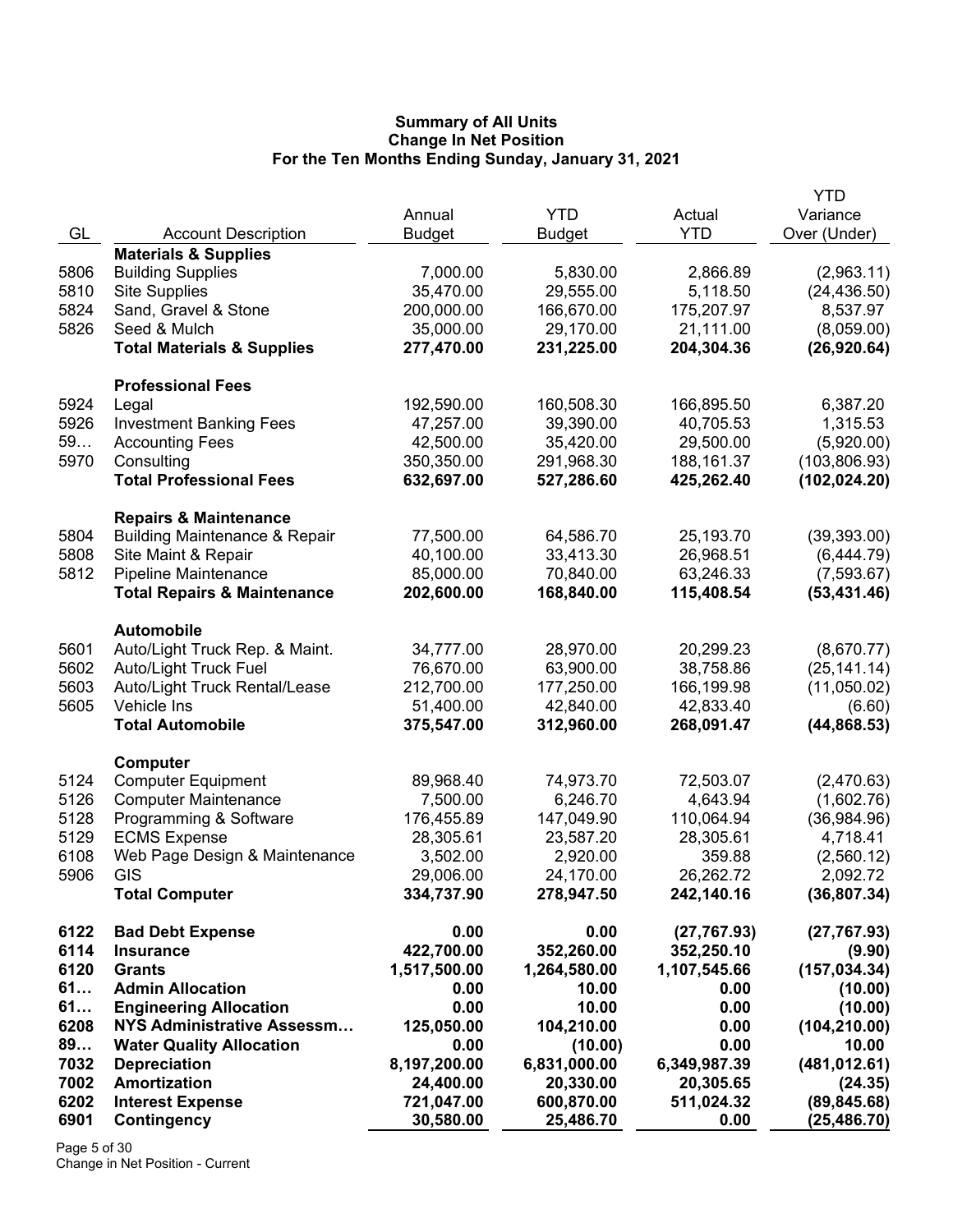|    | <b>Change in Net Position</b> | (4,390,783.00) | (3,659,145.80) | (1,737,971.25) | 1,921,174.55   |
|----|-------------------------------|----------------|----------------|----------------|----------------|
|    | <b>Total Expenses</b>         | 32,591,016.00  | 27,159,335.80  | 22,956,016.66  | (4,203,319.14) |
| GL | <b>Account Description</b>    | <b>Budget</b>  | <b>Budget</b>  | YTD            | Over (Under)   |
|    |                               | Annual         | YTD            | Actual         | Variance       |
|    |                               |                |                |                | YTD            |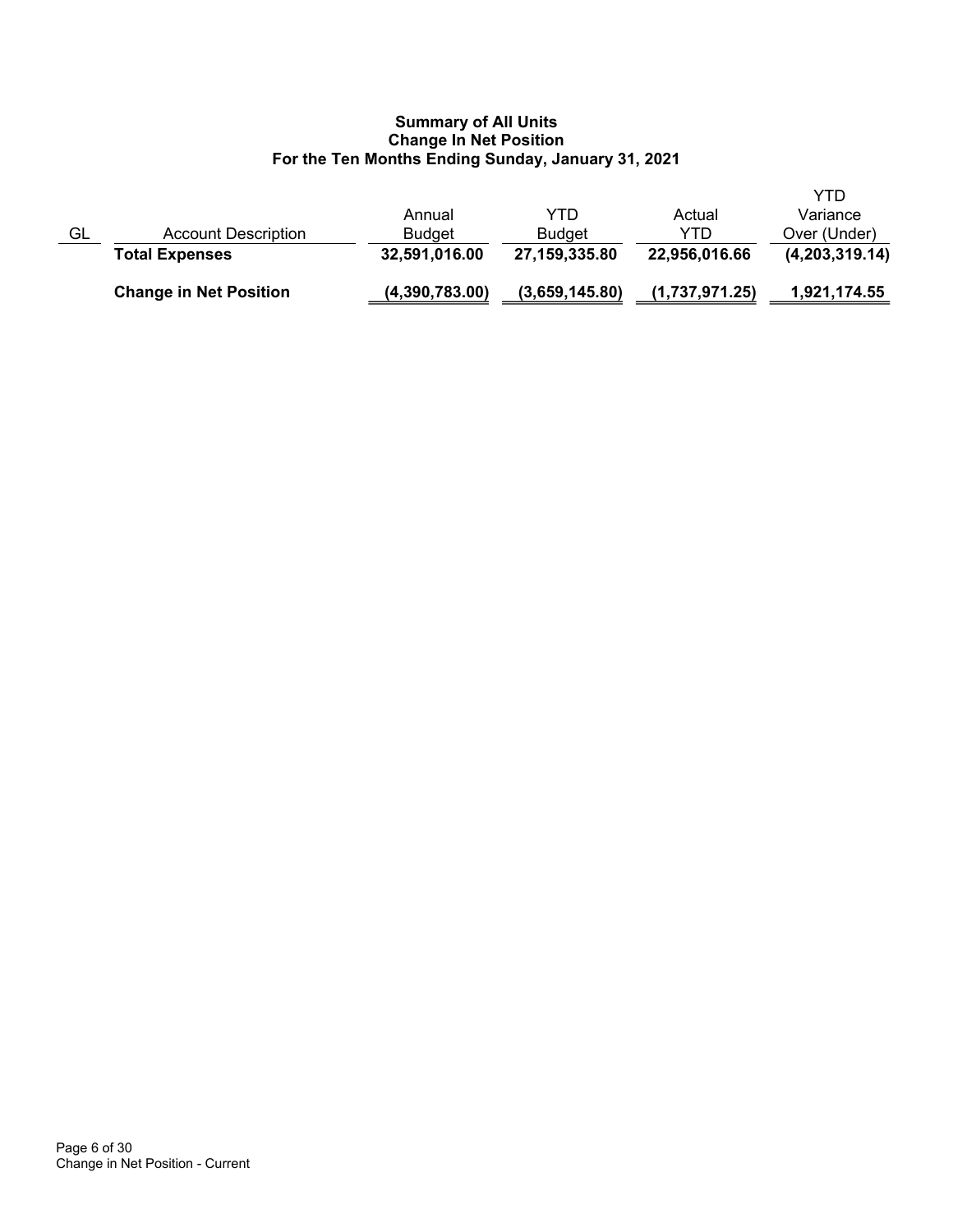# **Administration Change In Net Position For the Ten Months Ending Sunday, January 31, 2021**

| GL<br><b>YTD</b><br><b>Account Description</b><br><b>Budget</b><br><b>Budget</b><br><b>Grant Revenue</b><br>4183<br><b>NY State Grants</b><br>\$10,000.00<br>\$8,330.00<br>\$5,851.25<br>(\$2,478.75)<br>10,000.00<br><b>Total Grant Revenue</b><br>8,330.00<br>5,851.25<br>(2,478.75)<br><b>Other Income</b><br>212,700.00<br>4164<br>Miscellaneous<br>177,250.00<br>167,981.78<br>(9,268.22)<br>212,700.00<br><b>Total Other Income</b><br>177,250.00<br>167,981.78<br>(9,268.22)<br>4201<br><b>Gain on Sale of Assets</b><br>28,000.00<br>23,330.00<br>0.00<br>(23, 330.00)<br><b>Interest Income</b><br>4102<br>Investment Interest Income<br>314,600.00<br>262,170.00<br>97,313.11<br>(164, 856.89)<br>42<br>0.00<br>Mark to Market Adjustment<br>0.00<br>(1,326.42)<br>(1,326.42)<br><b>Total Interest Income</b><br>314,600.00<br>262,170.00<br>95,986.69<br>(166, 183.31)<br>565,300.00<br><b>Total Income</b><br>471,080.00<br>269,819.72<br>(201, 260.28)<br><b>Salaries</b><br>50<br><b>Administrative Wages</b><br>1,234,732.00<br>1,028,940.00<br>967,099.04<br>(61, 840.96)<br>50<br>1,236.21<br>0.00<br>1,236.21<br><b>Engineering Wages</b><br>0.00<br>50<br>1,000.00<br>830.00<br>Overtime Wages<br>7.45<br>(822.55)<br><b>Total Salaries</b><br>1,235,732.00<br>1,029,770.00<br>(61, 427.30)<br>968,342.70 | Variance<br>Over (Under) |
|------------------------------------------------------------------------------------------------------------------------------------------------------------------------------------------------------------------------------------------------------------------------------------------------------------------------------------------------------------------------------------------------------------------------------------------------------------------------------------------------------------------------------------------------------------------------------------------------------------------------------------------------------------------------------------------------------------------------------------------------------------------------------------------------------------------------------------------------------------------------------------------------------------------------------------------------------------------------------------------------------------------------------------------------------------------------------------------------------------------------------------------------------------------------------------------------------------------------------------------------------------------------------------------------------------------------------|--------------------------|
|                                                                                                                                                                                                                                                                                                                                                                                                                                                                                                                                                                                                                                                                                                                                                                                                                                                                                                                                                                                                                                                                                                                                                                                                                                                                                                                              |                          |
|                                                                                                                                                                                                                                                                                                                                                                                                                                                                                                                                                                                                                                                                                                                                                                                                                                                                                                                                                                                                                                                                                                                                                                                                                                                                                                                              |                          |
|                                                                                                                                                                                                                                                                                                                                                                                                                                                                                                                                                                                                                                                                                                                                                                                                                                                                                                                                                                                                                                                                                                                                                                                                                                                                                                                              |                          |
|                                                                                                                                                                                                                                                                                                                                                                                                                                                                                                                                                                                                                                                                                                                                                                                                                                                                                                                                                                                                                                                                                                                                                                                                                                                                                                                              |                          |
|                                                                                                                                                                                                                                                                                                                                                                                                                                                                                                                                                                                                                                                                                                                                                                                                                                                                                                                                                                                                                                                                                                                                                                                                                                                                                                                              |                          |
|                                                                                                                                                                                                                                                                                                                                                                                                                                                                                                                                                                                                                                                                                                                                                                                                                                                                                                                                                                                                                                                                                                                                                                                                                                                                                                                              |                          |
|                                                                                                                                                                                                                                                                                                                                                                                                                                                                                                                                                                                                                                                                                                                                                                                                                                                                                                                                                                                                                                                                                                                                                                                                                                                                                                                              |                          |
|                                                                                                                                                                                                                                                                                                                                                                                                                                                                                                                                                                                                                                                                                                                                                                                                                                                                                                                                                                                                                                                                                                                                                                                                                                                                                                                              |                          |
|                                                                                                                                                                                                                                                                                                                                                                                                                                                                                                                                                                                                                                                                                                                                                                                                                                                                                                                                                                                                                                                                                                                                                                                                                                                                                                                              |                          |
|                                                                                                                                                                                                                                                                                                                                                                                                                                                                                                                                                                                                                                                                                                                                                                                                                                                                                                                                                                                                                                                                                                                                                                                                                                                                                                                              |                          |
|                                                                                                                                                                                                                                                                                                                                                                                                                                                                                                                                                                                                                                                                                                                                                                                                                                                                                                                                                                                                                                                                                                                                                                                                                                                                                                                              |                          |
|                                                                                                                                                                                                                                                                                                                                                                                                                                                                                                                                                                                                                                                                                                                                                                                                                                                                                                                                                                                                                                                                                                                                                                                                                                                                                                                              |                          |
|                                                                                                                                                                                                                                                                                                                                                                                                                                                                                                                                                                                                                                                                                                                                                                                                                                                                                                                                                                                                                                                                                                                                                                                                                                                                                                                              |                          |
|                                                                                                                                                                                                                                                                                                                                                                                                                                                                                                                                                                                                                                                                                                                                                                                                                                                                                                                                                                                                                                                                                                                                                                                                                                                                                                                              |                          |
|                                                                                                                                                                                                                                                                                                                                                                                                                                                                                                                                                                                                                                                                                                                                                                                                                                                                                                                                                                                                                                                                                                                                                                                                                                                                                                                              |                          |
|                                                                                                                                                                                                                                                                                                                                                                                                                                                                                                                                                                                                                                                                                                                                                                                                                                                                                                                                                                                                                                                                                                                                                                                                                                                                                                                              |                          |
|                                                                                                                                                                                                                                                                                                                                                                                                                                                                                                                                                                                                                                                                                                                                                                                                                                                                                                                                                                                                                                                                                                                                                                                                                                                                                                                              |                          |
| <b>Fringe Benefits</b>                                                                                                                                                                                                                                                                                                                                                                                                                                                                                                                                                                                                                                                                                                                                                                                                                                                                                                                                                                                                                                                                                                                                                                                                                                                                                                       |                          |
| 50<br><b>FICA Expense</b><br>94,457.00<br>78,710.00<br>70,048.75<br>(8,661.25)                                                                                                                                                                                                                                                                                                                                                                                                                                                                                                                                                                                                                                                                                                                                                                                                                                                                                                                                                                                                                                                                                                                                                                                                                                               |                          |
| 50<br><b>Pension Expense</b><br>171,365.00<br>142,800.00<br>120,725.58<br>(22,074.42)                                                                                                                                                                                                                                                                                                                                                                                                                                                                                                                                                                                                                                                                                                                                                                                                                                                                                                                                                                                                                                                                                                                                                                                                                                        |                          |
| 50<br>Health Insurance<br>135,879.00<br>113,230.00<br>84,216.61<br>(29,013.39)                                                                                                                                                                                                                                                                                                                                                                                                                                                                                                                                                                                                                                                                                                                                                                                                                                                                                                                                                                                                                                                                                                                                                                                                                                               |                          |
| 50<br>Retiree Health Insurance<br>80,330.00<br>66,941.70<br>60,433.59<br>(6,508.11)                                                                                                                                                                                                                                                                                                                                                                                                                                                                                                                                                                                                                                                                                                                                                                                                                                                                                                                                                                                                                                                                                                                                                                                                                                          |                          |
| 50<br><b>Workers Comp</b><br>2,194.00<br>1,830.00<br>1,770.53                                                                                                                                                                                                                                                                                                                                                                                                                                                                                                                                                                                                                                                                                                                                                                                                                                                                                                                                                                                                                                                                                                                                                                                                                                                                | (59.47)                  |
| 50<br><b>Disability Insurance</b><br>870.00<br>871.00<br>1,045.00                                                                                                                                                                                                                                                                                                                                                                                                                                                                                                                                                                                                                                                                                                                                                                                                                                                                                                                                                                                                                                                                                                                                                                                                                                                            | 1.00                     |
| 5036<br>Unemployment<br>10,000.00<br>8,330.00<br>6,592.94<br>(1,737.06)<br>50<br>Post Retire Overhead                                                                                                                                                                                                                                                                                                                                                                                                                                                                                                                                                                                                                                                                                                                                                                                                                                                                                                                                                                                                                                                                                                                                                                                                                        |                          |
| 81,751.00<br>68,130.00<br>65,211.60<br>(2,918.40)<br>5051<br><b>Benefit Admin. Fees</b><br>11,020.00<br>9,183.30<br>8,839.17<br>(344.13)                                                                                                                                                                                                                                                                                                                                                                                                                                                                                                                                                                                                                                                                                                                                                                                                                                                                                                                                                                                                                                                                                                                                                                                     |                          |
| 5054<br><b>Employee Physicals &amp; Screening</b><br>1,575.00<br>1,312.50<br>1,196.25<br>(116.25)                                                                                                                                                                                                                                                                                                                                                                                                                                                                                                                                                                                                                                                                                                                                                                                                                                                                                                                                                                                                                                                                                                                                                                                                                            |                          |
| 589,616.00<br>491,337.50<br>419,906.02<br><b>Total Fringe Benefits</b><br>(71, 431.48)                                                                                                                                                                                                                                                                                                                                                                                                                                                                                                                                                                                                                                                                                                                                                                                                                                                                                                                                                                                                                                                                                                                                                                                                                                       |                          |
| <b>Operations &amp; Maintenance</b>                                                                                                                                                                                                                                                                                                                                                                                                                                                                                                                                                                                                                                                                                                                                                                                                                                                                                                                                                                                                                                                                                                                                                                                                                                                                                          |                          |
| 5134<br><b>Maintenance Contracts</b><br>3,355.00<br>2,800.00<br>723.26<br>(2,076.74)                                                                                                                                                                                                                                                                                                                                                                                                                                                                                                                                                                                                                                                                                                                                                                                                                                                                                                                                                                                                                                                                                                                                                                                                                                         |                          |
| 5403<br>14,000.00<br>11,666.60<br>13,577.14<br><b>Safety Equipment &amp; Supplies</b><br>1,910.54                                                                                                                                                                                                                                                                                                                                                                                                                                                                                                                                                                                                                                                                                                                                                                                                                                                                                                                                                                                                                                                                                                                                                                                                                            |                          |
| (166.20)<br>Total O & M<br>17,355.00<br>14,466.60<br>14,300.40                                                                                                                                                                                                                                                                                                                                                                                                                                                                                                                                                                                                                                                                                                                                                                                                                                                                                                                                                                                                                                                                                                                                                                                                                                                               |                          |
|                                                                                                                                                                                                                                                                                                                                                                                                                                                                                                                                                                                                                                                                                                                                                                                                                                                                                                                                                                                                                                                                                                                                                                                                                                                                                                                              |                          |
| <b>Office &amp; Administrative</b><br>5,370.00<br>4,475.00<br>2,600.81<br>5053<br>Misc Employee Costs<br>(1,874.19)                                                                                                                                                                                                                                                                                                                                                                                                                                                                                                                                                                                                                                                                                                                                                                                                                                                                                                                                                                                                                                                                                                                                                                                                          |                          |
| 5102<br><b>Office Rent</b><br>107,900.00<br>89,920.00<br>88,375.10<br>(1,544.90)                                                                                                                                                                                                                                                                                                                                                                                                                                                                                                                                                                                                                                                                                                                                                                                                                                                                                                                                                                                                                                                                                                                                                                                                                                             |                          |
| 5104<br><b>Office Supplies</b><br>10,000.00<br>8,330.00<br>8,820.14<br>490.14                                                                                                                                                                                                                                                                                                                                                                                                                                                                                                                                                                                                                                                                                                                                                                                                                                                                                                                                                                                                                                                                                                                                                                                                                                                |                          |
| 5,000.00<br>4,649.91<br>5110<br>Postage & Shipping<br>6,000.00<br>(350.09)                                                                                                                                                                                                                                                                                                                                                                                                                                                                                                                                                                                                                                                                                                                                                                                                                                                                                                                                                                                                                                                                                                                                                                                                                                                   |                          |
| 5112<br>4,020.00<br>3,350.00<br>2,451.71<br>(898.29)<br>Telephone                                                                                                                                                                                                                                                                                                                                                                                                                                                                                                                                                                                                                                                                                                                                                                                                                                                                                                                                                                                                                                                                                                                                                                                                                                                            |                          |
| Page 7 of 30                                                                                                                                                                                                                                                                                                                                                                                                                                                                                                                                                                                                                                                                                                                                                                                                                                                                                                                                                                                                                                                                                                                                                                                                                                                                                                                 |                          |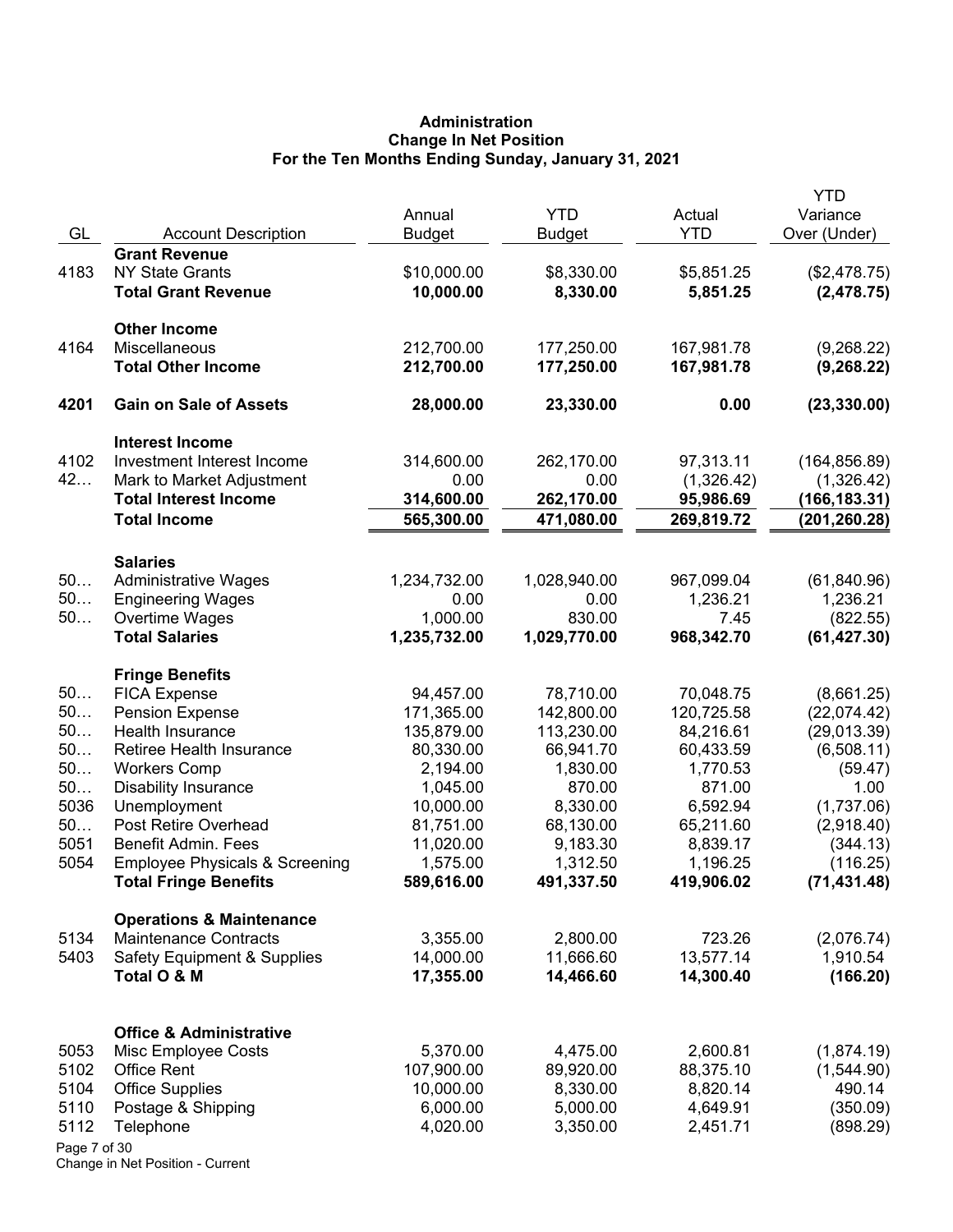# **Administration Change In Net Position For the Ten Months Ending Sunday, January 31, 2021**

|      |                                     |                  |                |                | <b>YTD</b>    |
|------|-------------------------------------|------------------|----------------|----------------|---------------|
|      |                                     | Annual           | <b>YTD</b>     | Actual         | Variance      |
| GL   | <b>Account Description</b>          | <b>Budget</b>    | <b>Budget</b>  | <b>YTD</b>     | Over (Under)  |
| 5114 | <b>Cellular Services</b>            | 5,800.00         | 4,830.00       | 4,390.01       | (439.99)      |
| 5118 | <b>Other Communications</b>         | 9,480.00         | 7,900.00       | 6,837.19       | (1,062.81)    |
| 5120 | Dues & Subscriptions                | 5,000.00         | 4,170.00       | 2,821.00       | (1,349.00)    |
| 5122 | Public Info & Advertising           | 9,500.00         | 7,916.70       | 8,841.73       | 925.03        |
| 5123 | <b>Promotional Materials</b>        | 2,500.00         | 2,086.70       | 0.00           | (2,086.70)    |
| 5130 | <b>Office Equipment</b>             | 6,295.38         | 5,242.80       | 3,966.54       | (1,276.26)    |
| 5170 | <b>Other Office Expenses</b>        | 1,600.00         | 1,330.00       | 851.20         | (478.80)      |
| 5173 | <b>Credit Card Processing Fees</b>  | 600.00           | 500.00         | 440.50         | (59.50)       |
| 5202 | Employee Mileage Reimburse          | 1,500.00         | 1,250.00       | 593.40         | (656.60)      |
| 5204 | Empl. Meals & Incidental            | 2,700.00         | 2,250.00       | 0.00           | (2,250.00)    |
| 5206 | Empl. Lodging                       | 445.72           | 374.80         | 0.00           | (374.80)      |
| 5270 | <b>Travel &amp; Meeting Expense</b> | 3,550.00         | 2,960.00       | 2,270.10       | (689.90)      |
| 5370 | Training & Development              | 9,980.00         | 8,313.30       | 2,362.65       | (5,950.65)    |
| 5402 | <b>Employee Uniforms</b>            | 1,425.00         | 1,190.00       | 164.00         | (1,026.00)    |
| 5404 | <b>Safety Training</b>              | 5,000.00         | 4,163.30       | 5.95           | (4, 157.35)   |
| 5508 | <b>Cleaning Services</b>            | 10,000.00        | 8,336.70       | 7,310.00       | (1,026.70)    |
| 6102 | Board Member Travel & Expen         | 1,750.00         | 1,460.00       | 621.00         | (839.00)      |
| 6104 | Sponsorships                        | 7,500.00         | 6,250.00       | 2,000.00       | (4,250.00)    |
|      | <b>Total Office &amp; Admin</b>     | 217,916.10       | 181,599.30     | 150,372.94     | (31, 226.36)  |
|      | <b>Professional Fees</b>            |                  |                |                |               |
| 5924 | Legal                               | 59,190.00        | 49,325.00      | 52,483.75      | 3,158.75      |
| 5926 | <b>Investment Banking Fees</b>      | 9,800.00         | 8,170.00       | 6,400.21       | (1,769.79)    |
| 59   | <b>Accounting Fees</b>              | 42,500.00        | 35,420.00      | 29,500.00      | (5,920.00)    |
| 5970 | Consulting                          | 76,000.00        | 63,330.00      | 72,767.09      | 9,437.09      |
|      | <b>Total Professional Fees</b>      | 187,490.00       | 156,245.00     | 161,151.05     | 4,906.05      |
|      | <b>Automobile</b>                   |                  |                |                |               |
| 5601 | Auto/Light Truck Rep. & Maint.      | 1,000.00         | 830.00         | 822.40         | (7.60)        |
| 5602 | Auto/Light Truck Fuel               | 1,750.00         | 1,460.00       | 0.00           | (1,460.00)    |
|      | <b>Total Automobile</b>             | 2,750.00         | 2,290.00       | 822.40         | (1,467.60)    |
|      | Computer                            |                  |                |                |               |
| 5124 | <b>Computer Equipment</b>           | 56,468.40        | 47,053.70      | 40,846.41      | (6, 207.29)   |
| 5126 | <b>Computer Maintenance</b>         | 7,500.00         | 6,246.70       | 4,643.94       | (1,602.76)    |
| 5128 | Programming & Software              | 143,893.89       | 119,909.90     | 82,829.27      | (37,080.63)   |
| 5129 | <b>ECMS Expense</b>                 | 28,305.61        | 23,587.20      | 28,305.61      | 4,718.41      |
| 6108 | Web Page Design & Maintenance       | 2,752.00         | 2,290.00       | 359.88         | (1,930.12)    |
|      | <b>Total Computer</b>               | 238,919.90       | 199,087.50     | 156,985.11     | (42, 102.39)  |
| 6114 | <b>Insurance</b>                    | 18,700.00        | 15,580.00      | 15,583.30      | 3.30          |
| 61   | <b>Admin Allocation</b>             | (2, 168, 149.00) | (1,806,790.00) | (1,810,555.04) | (3,765.04)    |
| 7032 | <b>Depreciation</b>                 | 277,600.00       | 231,330.00     | 212,516.87     | (18, 813.13)  |
|      | <b>Total Expenses</b>               | 617,930.00       | 514,915.90     | 289,425.75     | (225, 490.15) |
|      | <b>Change in Net Position</b>       | (52, 630.00)     | (43, 835.90)   | (19, 606.03)   | 24,229.87     |
|      |                                     |                  |                |                |               |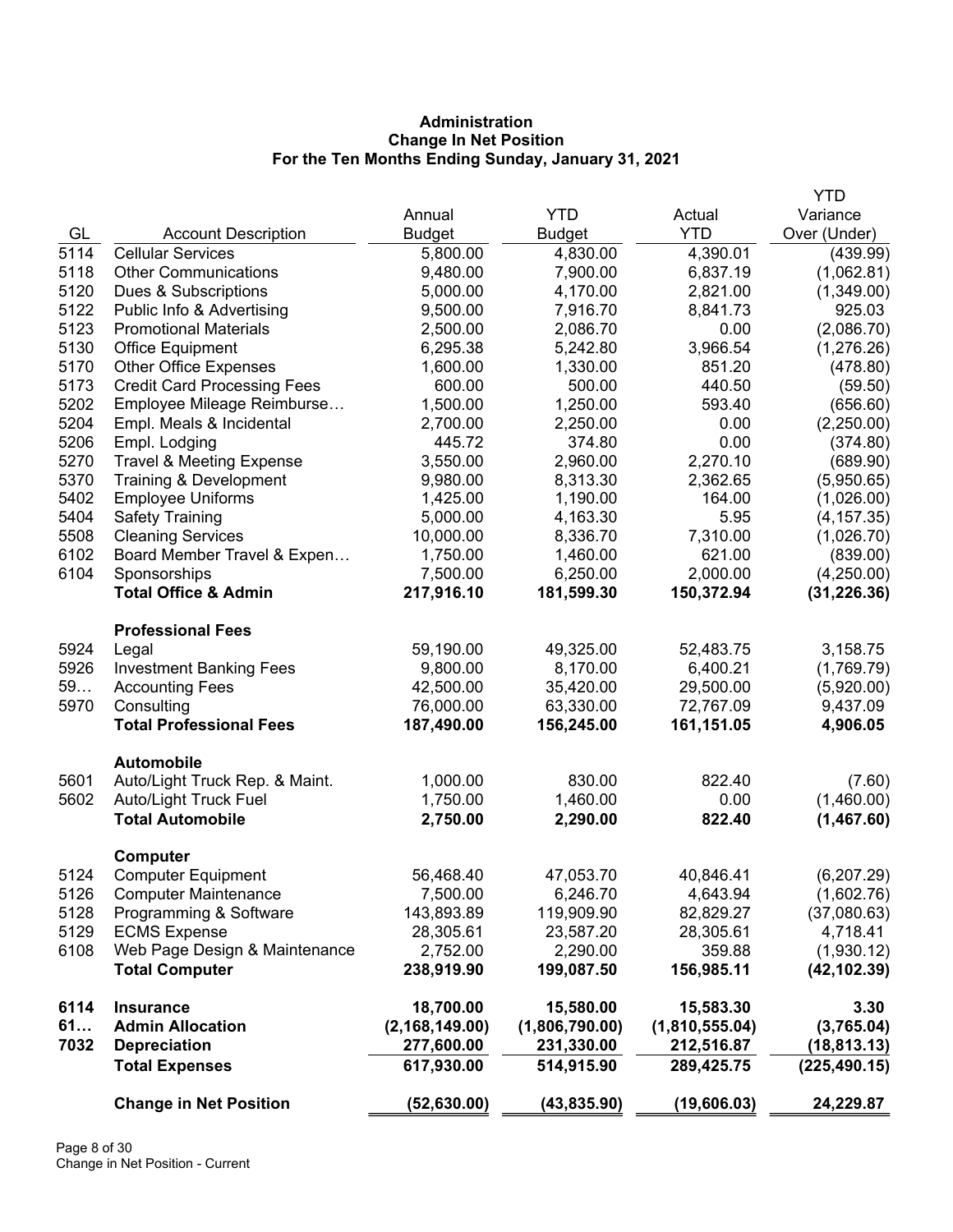|              |                                                                               | Annual                   | <b>YTD</b>               | Actual                     | <b>YTD</b><br>Variance       |
|--------------|-------------------------------------------------------------------------------|--------------------------|--------------------------|----------------------------|------------------------------|
| GL           | <b>Account Description</b>                                                    | <b>Budget</b>            | <b>Budget</b>            | <b>YTD</b>                 | Over (Under)                 |
|              | <b>Customer Billings</b>                                                      |                          |                          |                            |                              |
| 4001         | <b>Customer Billings</b>                                                      | \$7,613,000.00           | \$6,344,170.00           | \$6,200,558.89             | (\$143,611.11)               |
| 4006         | Replacement Reserve Tip Inco                                                  | 678,960.00               | 565,800.00               | 529,739.94                 | (36,060.06)                  |
| 4008         | Closure Reserve Tip Income                                                    | 452,640.00               | 377,200.00               | 353,159.96                 | (24,040.04)                  |
| 4012         | Capital Reserve Tip Income                                                    | 282,900.00               | 235,750.00               | 220,724.98                 | (15,025.02)                  |
|              | <b>Total Customer Billings</b>                                                | 9,027,500.00             | 7,522,920.00             | 7,304,183.77               | (218, 736.23)                |
|              | <b>Waste Diversion Revenue</b>                                                |                          |                          |                            |                              |
| 4050         | <b>RTS Revenue</b>                                                            | 715,500.00               | 596,250.00               | 0.00                       | (596, 250.00)                |
| 4060         | Recycling Revenue - Tires                                                     | 140,000.00               | 116,670.00               | 122,283.84                 | 5,613.84                     |
| 4061         | <b>Recycling Revenue - Mattresses</b><br><b>Total Waste Diversion Revenue</b> | 113,897.00<br>969,397.00 | 94,910.00<br>807,830.00  | 88,212.50<br>210,496.34    | (6,697.50)<br>(597, 333.66)  |
|              | <b>Grant Revenue</b>                                                          |                          |                          |                            |                              |
| 4183         | <b>NY State Grants</b>                                                        | 333,312.00               | 277,760.00               | 248,245.15                 | (29, 514.85)                 |
|              | <b>Total Grant Revenue</b>                                                    | 333,312.00               | 277,760.00               | 248,245.15                 | (29, 514.85)                 |
|              | <b>Other Income</b>                                                           |                          |                          |                            |                              |
| 4164         | Miscellaneous                                                                 | 25,000.00                | 20,830.00                | 19,179.51                  | (1,650.49)                   |
| 4166         | <b>LFGTE Revenue</b>                                                          | 438,009.00               | 365,010.00               | 440,992.26                 | 75,982.26                    |
|              | <b>Total Other Income</b>                                                     | 463,009.00               | 385,840.00               | 460,171.77                 | 74,331.77                    |
| 4201         | <b>Gain on Sale of Assets</b>                                                 | 45,000.00                | 37,500.00                | 0.00                       | (37,500.00)                  |
|              | <b>Interest Income</b>                                                        |                          |                          |                            |                              |
| 41           | <b>Trustee Interest</b>                                                       | 134,138.00               | 111,780.00               | 55,137.67                  | (56, 642.33)                 |
| 4108         | Reserve Interest                                                              | 111,110.00               | 92,590.00                | 56,898.23                  | (35,691.77)                  |
| 4116         | Replace Reserve Interest Income                                               | 102,931.00               | 85,780.00                | 90,470.77                  | 4,690.77                     |
| 4118         | <b>Closure Reserve Interest Income</b>                                        | 200,275.00               | 166,900.00               | 95,468.79                  | (71, 431.21)                 |
| 4119         | Post Close Interest Income                                                    | 151,084.00               | 125,900.00               | 60,549.25                  | (65, 350.75)                 |
| 4120         | Wetlands Mitigation Interest Inc                                              | 22,096.00                | 18,410.00                | 16,919.07                  | (1,490.93)                   |
| 42           | Mark to Market Adjustment                                                     | 0.00                     | 0.00                     | (20, 434.89)               | (20, 434.89)                 |
|              | <b>Total Interest Income</b>                                                  | 721,634.00               | 601,360.00               | 355,008.89                 | (246, 351.11)                |
|              | <b>Total Income</b>                                                           | 11,559,852.00            | 9,633,210.00             | 8,578,105.92               | (1,055,104.08)               |
|              | <b>Salaries</b>                                                               |                          |                          |                            |                              |
| 50           | <b>Engineering Wages</b>                                                      | 114,958.00               | 95,800.00                | 104,283.09                 | 8,483.09                     |
| 50           | <b>Technology Wages</b>                                                       | 0.00                     | 0.00                     | 656.64                     | 656.64                       |
| 50           | <b>MMF Wages</b>                                                              | 1,517,731.00             | 1,264,780.00             | 1,110,258.94               | (154, 521.06)                |
| 50           | Overtime Wages                                                                | 36,769.00                | 30,640.00                | 16,093.00                  | (14, 547.00)                 |
| 5005         | <b>On-Call Stipend</b>                                                        | 7,800.00                 | 6,500.00                 | 6,600.00                   | 100.00                       |
|              | <b>Total Salaries</b>                                                         | 1,677,258.00             | 1,397,720.00             | 1,237,891.67               | (159, 828.33)                |
|              | <b>Fringe Benefits</b>                                                        |                          |                          |                            |                              |
| 50<br>50     | <b>FICA Expense</b>                                                           | 128,270.00               | 106,890.00               | 88,233.97                  | (18,656.03)                  |
| 50           | <b>Pension Expense</b><br>Health Insurance                                    | 239,399.00<br>294,049.00 | 199,500.00<br>245,040.00 | 175, 195. 72<br>188,654.68 | (24, 304.28)<br>(56, 385.32) |
| Page 9 of 30 |                                                                               |                          |                          |                            |                              |
|              |                                                                               |                          |                          |                            |                              |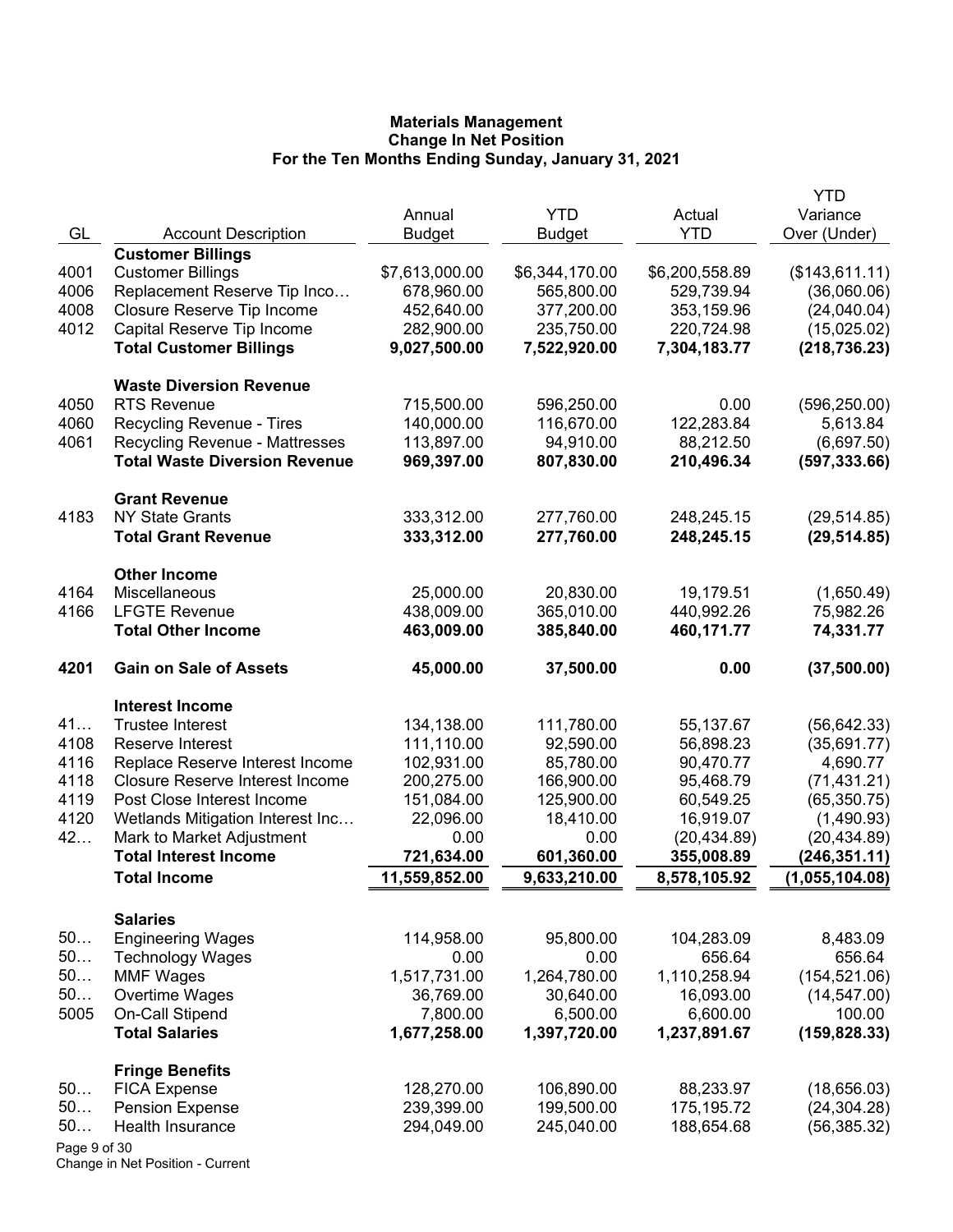|      |                                           |               |               |            | YTD           |
|------|-------------------------------------------|---------------|---------------|------------|---------------|
|      |                                           | Annual        | <b>YTD</b>    | Actual     | Variance      |
| GL   | <b>Account Description</b>                | <b>Budget</b> | <b>Budget</b> | <b>YTD</b> | Over (Under)  |
| 50   | <b>Workers Comp</b>                       | 103,620.00    | 86,350.00     | 76,223.82  | (10, 126.18)  |
| 50   | <b>Disability Insurance</b>               | 1,079.00      | 900.00        | 899.20     | (0.80)        |
| 50   | Post Retire Overhead                      | 157,596.00    | 131,330.00    | 118,439.61 | (12,890.39)   |
| 5054 | <b>Employee Physicals &amp; Screening</b> | 8,000.00      | 6,670.00      | 2,445.35   | (4,224.65)    |
|      | <b>Total Fringe Benefits</b>              | 932,013.00    | 776,680.00    | 650,092.35 | (126, 587.65) |
|      | <b>Operations &amp; Maintenance</b>       |               |               |            |               |
| 5062 | Third Party Temporary - O&M               | 50,976.00     | 42,480.00     | 0.00       | (42, 480.00)  |
| 5403 | <b>Safety Equipment &amp; Supplies</b>    | 14,000.00     | 11,670.00     | 9,404.75   | (2,265.25)    |
| 5702 | Large Parts                               | 100,000.00    | 83,330.00     | 77,045.52  | (6, 284.48)   |
| 5703 | <b>Small Equipment</b>                    | 30,000.00     | 25,000.00     | 9,079.67   | (15,920.33)   |
| 5704 | <b>O&amp;M Supplies</b>                   | 20,000.00     | 16,670.00     | 8,791.70   | (7,878.30)    |
| 5708 | Fuels                                     | 335,000.00    | 279,170.00    | 119,741.71 | (159, 428.29) |
| 5710 | Lubricants                                | 20,000.00     | 16,670.00     | 4,794.09   | (11, 875.91)  |
| 5712 | Purchased Maintenance & Repair            | 65,000.00     | 54,170.00     | 52,691.99  | (1,478.01)    |
| 5716 | <b>Equipment Rental</b>                   | 15,000.00     | 12,500.00     | 0.00       | (12,500.00)   |
| 5718 | Tires                                     | 30,000.00     | 25,000.00     | 8,417.62   | (16, 582.38)  |
| 5770 | Other Tool, Equip & O&M                   | 2,500.00      | 2,080.00      | 2,405.02   | 325.02        |
| 5815 | Chemicals                                 | 10,000.00     | 8,330.00      | 4,326.20   | (4,003.80)    |
| 5818 | Leachate System Expense                   | 15,000.00     | 12,500.00     | 4,904.48   | (7, 595.52)   |
| 5820 | <b>LFG Maintenance</b>                    | 73,500.00     | 61,250.00     | 13,524.14  | (47, 725.86)  |
| 5932 | <b>Monitoring &amp; Testing</b>           | 115,600.00    | 96,330.00     | 75,358.66  | (20, 971.34)  |
| 6008 | <b>Contract Hauling</b>                   | 20,000.00     | 16,670.00     | 15,200.00  | (1,470.00)    |
|      | Total O & M                               | 916,576.00    | 763,820.00    | 405,685.55 | (358, 134.45) |
|      | <b>Recycling Transfer Station</b>         |               |               |            |               |
| 50   | <b>Material Reprocessing Wages</b>        | 134,551.00    | 112,130.00    | 117,841.32 | 5,711.32      |
| 50   | <b>Material Reprocessing OT</b>           | 0.00          | 0.00          | 3,859.25   | 3,859.25      |
| 50   | <b>FICA Expense</b>                       | 10,293.00     | 8,580.00      | 8,955.57   | 375.57        |
| 50   | <b>Pension Expense</b>                    | 12,917.00     | 10,760.00     | 12,336.47  | 1,576.47      |
| 50   | Health Insurance                          | 25,155.00     | 20,960.00     | 11,646.91  | (9,313.09)    |
| 50   | <b>Workers Comp</b>                       | 12,311.00     | 10,260.00     | 11,096.09  | 836.09        |
| 50   | <b>Disability Insurance</b>               | 74.00         | 60.00         | 0.00       | (60.00)       |
| 50   | Post Retire Overhead                      | 16,560.00     | 13,800.00     | 14,920.50  | 1,120.50      |
| 6300 | RTS-Safety Equipment & Sup                | 2,500.00      | 2,080.00      | 2,017.35   | (62.65)       |
| 6305 | RTS - Large Parts                         | 7,500.00      | 6,250.00      | 5,080.56   | (1, 169.44)   |
| 6310 | RTS - Small Equipment                     | 4,005.00      | 3,340.00      | 3,898.96   | 558.96        |
| 6315 | RTS - O&M Supplies                        | 13,700.00     | 11,420.00     | 3,348.75   | (8,071.25)    |
| 6320 | RTS - Fuels                               | 10,000.00     | 8,330.00      | 4,054.35   | (4,275.65)    |
| 6325 | RTS - Purchased Maintenance               | 7,500.00      | 6,250.00      | 5,735.40   | (514.60)      |
| 6329 | RTS - Disposal Costs                      | 715,500.00    | 596,250.00    | 158.54     | (596,091.46)  |
| 6330 | <b>RTS - Contract Hauling</b>             | 230,000.00    | 191,670.00    | 63,905.00  | (127, 765.00) |
| 6335 | RTS - Office Supplies                     | 1,000.00      | 830.00        | 30.00      | (800.00)      |
| 6340 | RTS - Cellular Services                   | 1,020.00      | 850.00        | 0.00       | (850.00)      |
| 6345 | RTS - Other Communications                | 2,400.00      | 2,000.00      | 1,581.30   | (418.70)      |
| 6350 | RTS - Office Equipment Mainte             | 500.00        | 420.00        | 0.00       | (420.00)      |
| 6355 | RTS - Employee Mileage Reim               | 150.00        | 130.00        | 0.00       | (130.00)      |

Page 10 of 30 Change in Net Position - Current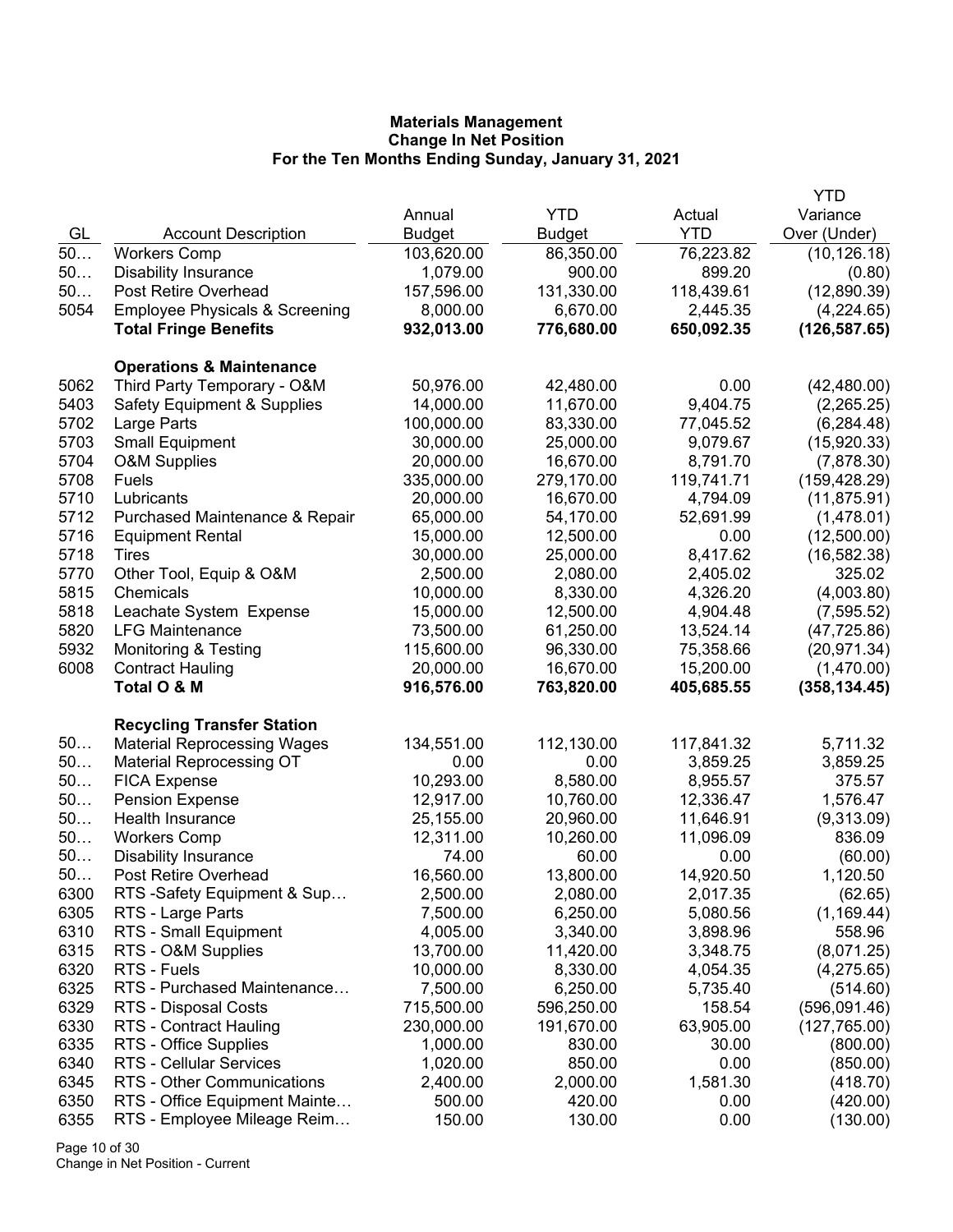|              |                                                              |                  |                  |                      | YTD                |
|--------------|--------------------------------------------------------------|------------------|------------------|----------------------|--------------------|
|              |                                                              | Annual           | <b>YTD</b>       | Actual               | Variance           |
| GL           | <b>Account Description</b>                                   | <b>Budget</b>    | <b>Budget</b>    | <b>YTD</b>           | Over (Under)       |
| 6360         | RTS - Employee Uniforms                                      | 1,250.00         | 1,041.70         | 905.11               | (136.59)           |
| 6365         | RTS - Gas & Electric                                         | 5,000.00         | 4,170.00         | 3,372.97             | (797.03)           |
| 6370         | RTS - Propane                                                | 4,000.00         | 3,330.00         | 2,480.02             | (849.98)           |
| 6375         | <b>RTS - Building Supplies</b>                               | 1,000.00         | 830.00           | 199.99               | (630.01)           |
| 6380         | RTS - Site Supplies                                          | 1,000.00         | 830.00           | 55.66                | (774.34)           |
| 6385         | RTS - Building Maintenance &                                 | 3,000.00         | 2,500.00         | 1,665.87             | (834.13)           |
| 6390         | RTS - Site Maintenance & Repair                              | 3,350.00         | 2,788.30         | 0.00                 | (2,788.30)         |
| 6395         | RTS - Auto/Light Truck Rep. &                                | 2,000.00         | 1,670.00         | 0.00                 | (1,670.00)         |
| 6400         | RTS - Auto/Light Truck Fuel                                  | 1,500.00         | 1,250.00         | 186.38               | (1,063.62)         |
| 6410         | RTS - Programming & Software                                 | 5,000.00         | 4,170.00         | 0.00                 | (4, 170.00)        |
|              | <b>Total Recycling Transfer Stati</b>                        | 1,234,736.00     | 1,028,950.00     | 279,332.32           | (749, 617.68)      |
|              |                                                              |                  |                  |                      |                    |
| 5125         | <b>Waste Diversion</b><br><b>Promotional Materials - RRR</b> | 75,000.00        | 62,500.00        | 2,994.45             | (59, 505.55)       |
| 6009         | <b>Household Hazardous Waste</b>                             | 75,000.00        | 62,500.00        | 58,466.60            | (4,033.40)         |
| 6011         | Recycling Incentive                                          | 116,000.00       | 96,670.00        | 40,562.00            | (56, 108.00)       |
| 6012         | Recycling Incentive-County Ca                                | 555,000.00       | 462,500.00       | 312,972.50           | (149, 527.50)      |
| 6013         | <b>CRT Recycling</b>                                         | 90,000.00        | 75,000.00        | 46,177.96            | (28, 822.04)       |
| 6017         | <b>Book Debinding</b>                                        | 5,000.00         | 4,170.00         | 3,231.51             | (938.49)           |
| 6018         | Mattress Recycling - All Counties                            | 370,000.00       | 308,330.00       | 272,975.00           | (35, 355.00)       |
| 6021         | <b>Regional Tire Recycling</b>                               | 140,000.00       | 116,670.00       | 123,031.44           | 6,361.44           |
|              | <b>Total Waste Diversion</b>                                 | 1,426,000.00     | 1,188,340.00     | 860,411.46           | (327, 928.54)      |
|              |                                                              |                  |                  |                      |                    |
|              |                                                              |                  |                  |                      |                    |
| 6002         | <b>Sewage Treatment</b>                                      | 354,200.00       | 295,170.00       | 193,781.43           | (101, 388.57)      |
| 60           | <b>Closure &amp; Post Closure Care</b>                       | 803,999.00       | 670,000.00       | 475,645.16           | (194, 354.84)      |
| 6006         | <b>Host Community Benefits</b>                               | 780,261.00       | 650,220.00       | 615,191.72           | (35,028.28)        |
|              | <b>Office &amp; Administrative</b>                           |                  |                  |                      |                    |
| 5053         | Misc Employee Costs                                          | 1,000.00         | 830.00           | 0.00                 | (830.00)           |
| 5104         | <b>Office Supplies</b>                                       | 5,000.00         | 4,170.00         | 2,745.41             | (1,424.59)         |
| 5112         | Telephone                                                    | 8,000.00         | 6,670.00         | 6,203.34             | (466.66)           |
| 5114         | <b>Cellular Services</b>                                     | 10,000.00        | 8,330.00         | 5,450.50             | (2,879.50)         |
| 5120         | Dues & Subscriptions                                         | 3,000.00         | 2,500.00         | 1,446.50             | (1,053.50)         |
| 5122         | Public Info & Advertising                                    | 2,500.00         | 2,080.00         | 1,035.75             | (1,044.25)         |
| 5123         | <b>Promotional Materials</b>                                 | 8,000.00         | 6,670.00         | 3,310.00             | (3,360.00)         |
| 5130         | <b>Office Equipment</b>                                      | 1,550.00         | 1,288.30         | 1,000.77             | (287.53)           |
| 5132         | <b>Office Equip Maintenance</b>                              | 1,200.00         | 1,000.00         | 0.00                 | (1,000.00)         |
| 5202         | Employee Mileage Reimburse                                   | 5,000.00         | 4,170.00         | 273.13               | (3,896.87)         |
| 5204         | Empl. Meals & Incidental                                     | 1,800.00         | 1,500.00         | 0.00                 | (1,500.00)         |
| 5206         | Empl. Lodging                                                | 4,800.00         | 4,000.00         | 0.00                 | (4,000.00)         |
| 5270         | <b>Travel &amp; Meeting Expense</b>                          | 750.00           | 630.00           | 0.00                 | (630.00)           |
| 5312         | <b>Continuing Education</b>                                  | 3,000.00         | 2,500.00         | 0.00                 | (2,500.00)         |
| 5370         | Training & Development                                       | 8,000.00         | 6,670.00         | 0.00                 | (6,670.00)         |
| 5402         | <b>Employee Uniforms</b>                                     | 20,100.00        | 16,750.00        | 9,437.35             | (7,312.65)         |
| 5508         | <b>Cleaning Services</b>                                     | 12,480.00        | 10,400.00        | 9,300.00             | (1,100.00)         |
| 5570<br>6210 | <b>Other General Expense</b><br><b>Trustee Fees</b>          | 0.00<br>7,500.00 | 0.00<br>6,250.00 | 1,632.66<br>7,000.00 | 1,632.66<br>750.00 |

Page 11 of 30 Change in Net Position - Current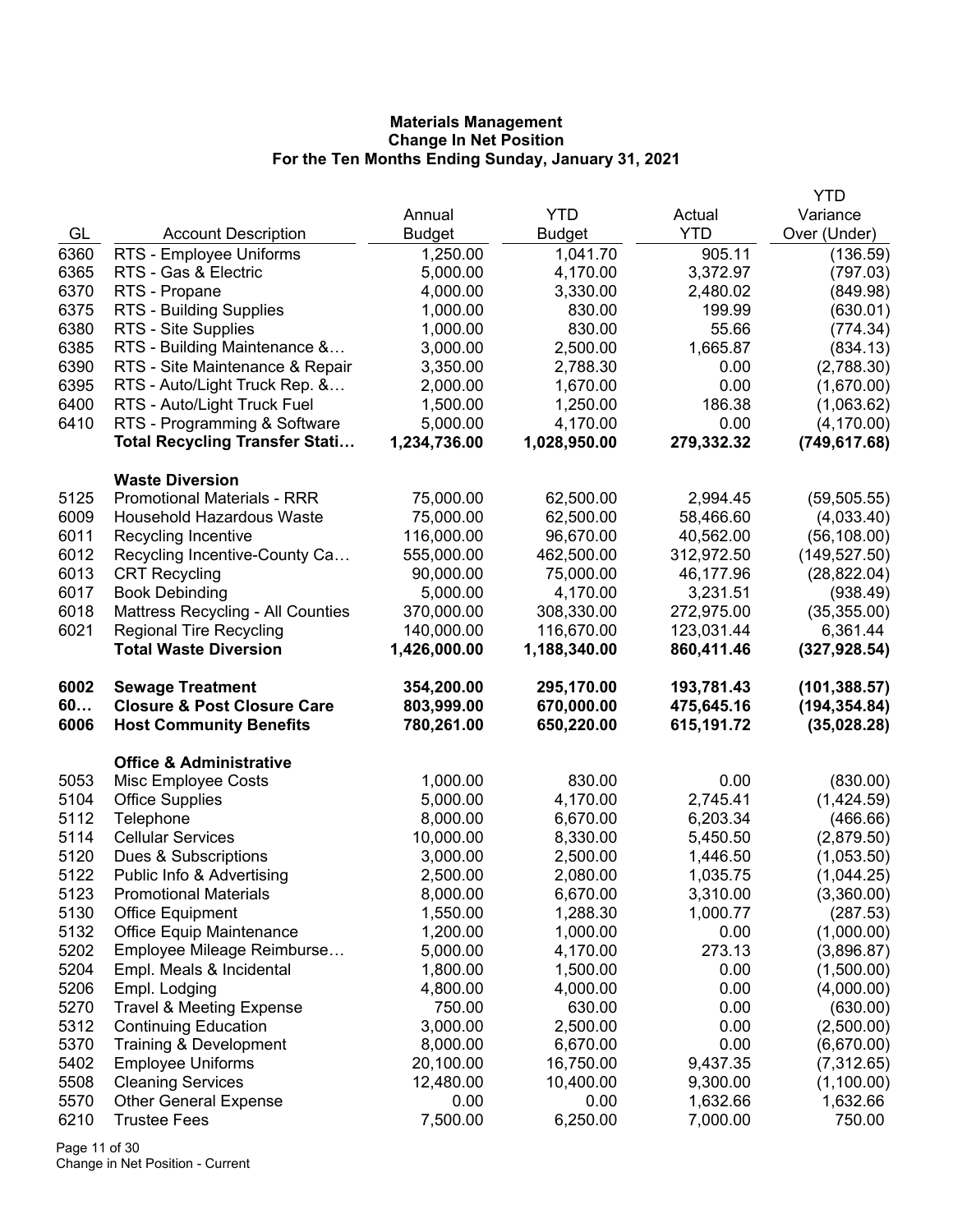|      |                                          |                |                |              | <b>YTD</b>     |
|------|------------------------------------------|----------------|----------------|--------------|----------------|
|      |                                          | Annual         | <b>YTD</b>     | Actual       | Variance       |
| GL   | <b>Account Description</b>               | <b>Budget</b>  | <b>Budget</b>  | <b>YTD</b>   | Over (Under)   |
|      | <b>Total Office &amp; Admin</b>          | 103,680.00     | 86,408.30      | 48,835.41    | (37, 572.89)   |
|      | <b>Utilities</b>                         |                |                |              |                |
| 5802 | Gas & Electric                           | 40,000.00      | 33,330.00      | 29,506.24    | (3,823.76)     |
| 5803 | Propane                                  | 25,000.00      | 20,830.00      | 10,312.63    | (10, 517.37)   |
|      | <b>Total Utilities</b>                   | 65,000.00      | 54,160.00      | 39,818.87    | (14, 341.13)   |
|      | <b>Materials &amp; Supplies</b>          |                |                |              |                |
| 5806 | <b>Building Supplies</b>                 | 7,000.00       | 5,830.00       | 2,866.89     | (2,963.11)     |
| 5810 | <b>Site Supplies</b>                     | 35,470.00      | 29,555.00      | 5,118.50     | (24, 436.50)   |
| 5824 | Sand, Gravel & Stone                     | 200,000.00     | 166,670.00     | 175,207.97   | 8,537.97       |
| 5826 | Seed & Mulch                             | 35,000.00      | 29,170.00      | 21,111.00    | (8,059.00)     |
|      | <b>Total Materials &amp; Supplies</b>    | 277,470.00     | 231,225.00     | 204,304.36   | (26, 920.64)   |
|      | <b>Professional Fees</b>                 |                |                |              |                |
| 5924 | Legal                                    | 5,500.00       | 4,580.00       | 3,500.00     | (1,080.00)     |
| 5926 | <b>Investment Banking Fees</b>           | 17,353.00      | 14,460.00      | 17,089.17    | 2,629.17       |
| 5970 | Consulting                               | 3,500.00       | 2,920.00       | 2,245.00     | (675.00)       |
|      | <b>Total Professional Fees</b>           | 26,353.00      | 21,960.00      | 22,834.17    | 874.17         |
|      | <b>Repairs &amp; Maintenance</b>         |                |                |              |                |
| 5804 | <b>Building Maintenance &amp; Repair</b> | 25,000.00      | 20,836.70      | 12,268.36    | (8,568.34)     |
|      | <b>Total Repairs &amp; Maintenance</b>   | 25,000.00      | 20,836.70      | 12,268.36    | (8, 568.34)    |
|      | <b>Automobile</b>                        |                |                |              |                |
| 5603 | Auto/Light Truck Rental/Lease            | 17,200.00      | 14,330.00      | 14,333.30    | 3.30           |
|      | <b>Total Automobile</b>                  | 17,200.00      | 14,330.00      | 14,333.30    | 3.30           |
|      | Computer                                 |                |                |              |                |
| 5124 | <b>Computer Equipment</b>                | 9,900.00       | 8,250.00       | 9,454.27     | 1,204.27       |
| 5128 | Programming & Software                   | 6,155.00       | 5,130.00       | 5,239.06     | 109.06         |
|      | <b>Total Computer</b>                    | 16,055.00      | 13,380.00      | 14,693.33    | 1,313.33       |
| 6114 | <b>Insurance</b>                         | 169,600.00     | 141,330.00     | 141,333.30   | 3.30           |
| 61   | <b>Admin Allocation</b>                  | 840,523.00     | 700,440.00     | 701,952.21   | 1,512.21       |
| 61   | <b>Engineering Allocation</b>            | 31,076.00      | 25,900.00      | 24,567.09    | (1, 332.91)    |
| 6208 | NYS Administrative Assessm               | 52,101.00      | 43,420.00      | 0.00         | (43, 420.00)   |
| 7032 | <b>Depreciation</b>                      | 3,560,700.00   | 2,967,250.00   | 2,503,413.05 | (463, 836.95)  |
| 6202 | <b>Interest Expense</b>                  | 658,144.00     | 548,450.00     | 500,732.50   | (47, 717.50)   |
| 6901 | Contingency                              | 30,000.00      | 25,000.00      | 0.00         | (25,000.00)    |
|      | <b>Total Expenses</b>                    | 13,997,945.00  | 11,664,990.00  | 8,947,117.61 | (2,717,872.39) |
|      | <b>Change in Net Position</b>            | (2,438,093.00) | (2,031,780.00) | (369,011.69) | 1,662,768.31   |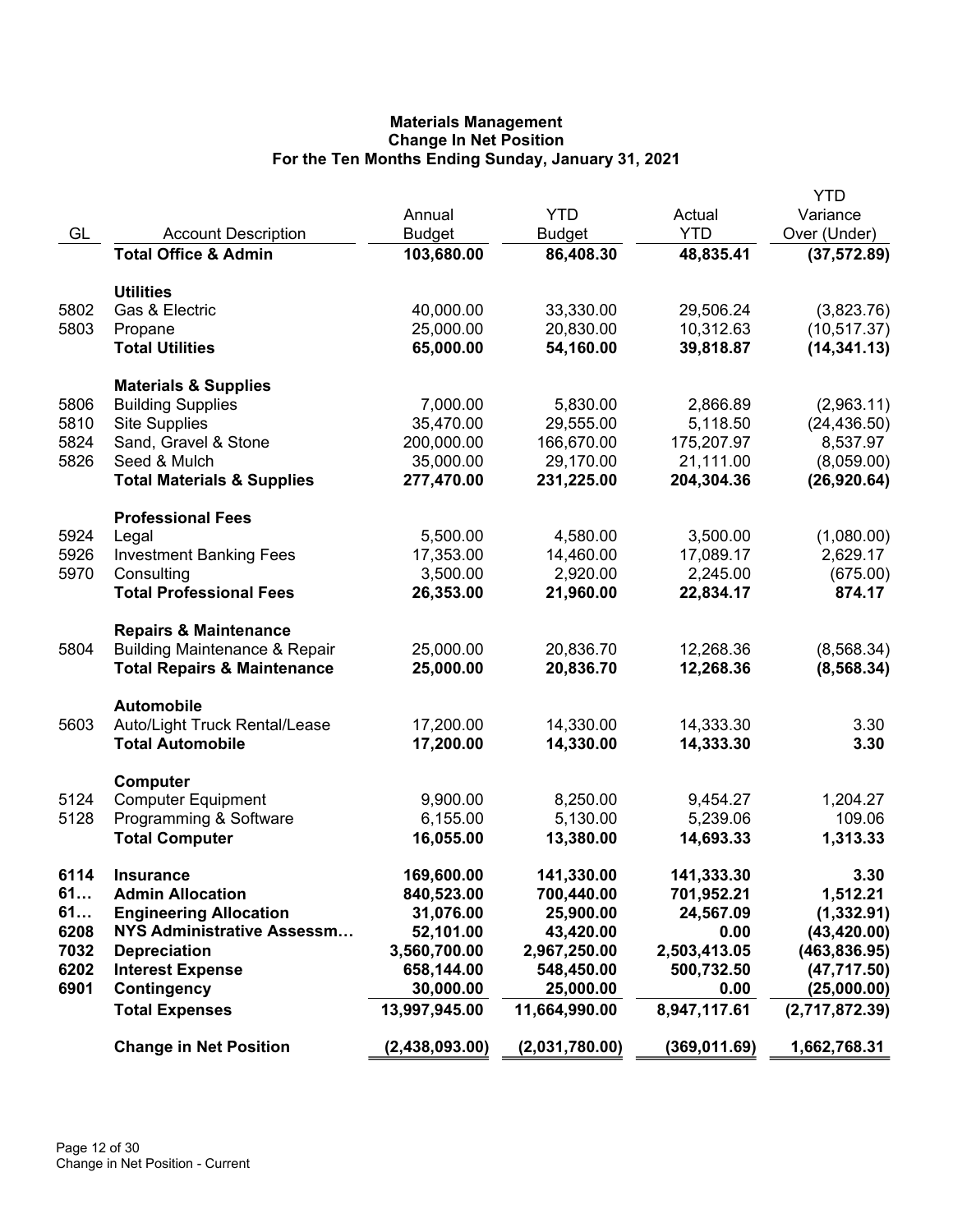# **Telecommunications Change In Net Position For the Ten Months Ending Sunday, January 31, 2021**

|               |                                             |                |                           |                           | YTD                  |
|---------------|---------------------------------------------|----------------|---------------------------|---------------------------|----------------------|
|               | <b>Account Description</b>                  | Annual         | <b>YTD</b>                | Actual<br><b>YTD</b>      | Variance             |
| GL            | <b>Customer Billings</b>                    | <b>Budget</b>  | <b>Budget</b>             |                           | Over (Under)         |
| 4001          | <b>Customer Billings</b>                    | \$5,720,074.00 | \$4,766,730.00            | \$4,859,643.38            | \$92,913.38          |
| 4004          | Dark Fiber Billings                         | 440,016.00     | 366,680.00                | 407,118.77                | 40,438.77            |
|               | <b>Total Customer Billings</b>              | 6,160,090.00   | 5,133,410.00              | 5,266,762.15              | 133,352.15           |
|               |                                             |                |                           |                           |                      |
|               | <b>Other Income</b>                         |                |                           |                           |                      |
| 4164          | <b>Miscellaneous</b>                        | 47,050.00      | 39,210.00                 | 15,231.03                 | (23, 978.97)         |
|               | <b>Total Other Income</b>                   | 47,050.00      | 39,210.00                 | 15,231.03                 | (23, 978.97)         |
|               | <b>Interest Income</b>                      |                |                           |                           |                      |
| 4102          | Investment Interest Income                  | 38,890.00      | 32,410.00                 | 17,746.00                 | (14,664.00)          |
| 4108          | Reserve Interest                            | 211,633.00     | 176,360.00                | 81,591.28                 | (94, 768.72)         |
| 42            | Mark to Market Adjustment                   | 0.00           | 0.00                      | (11,091.25)               | (11,091.25)          |
|               | <b>Total Interest Income</b>                | 250,523.00     | 208,770.00                | 88,246.03                 | (120,523.97)         |
|               | <b>Total Income</b>                         | 6,457,663.00   | 5,381,390.00              | 5,370,239.21              | (11, 150.79)         |
|               |                                             |                |                           |                           |                      |
| 50            | <b>Salaries</b>                             | 28,419.00      |                           |                           |                      |
| 50            | <b>Engineering Wages</b>                    | 1,206,515.00   | 23,680.00<br>1,005,430.00 | 28,476.25<br>1,006,977.21 | 4,796.25<br>1,547.21 |
| 50            | <b>Technology Wages</b><br><b>MMF Wages</b> | 0.00           | 0.00                      | 460.41                    | 460.41               |
| 50            | Overtime Wages                              | 2,500.00       | 2,080.00                  | 1,316.26                  | (763.74)             |
|               | <b>Total Salaries</b>                       | 1,237,434.00   | 1,031,190.00              | 1,037,230.13              | 6,040.13             |
|               |                                             |                |                           |                           |                      |
|               | <b>Fringe Benefits</b>                      |                |                           |                           |                      |
| 50            | <b>FICA Expense</b>                         | 94,474.00      | 78,730.00                 | 77,091.43                 | (1,638.57)           |
| 50            | <b>Pension Expense</b>                      | 179,435.00     | 149,530.00                | 139,602.07                | (9,927.93)           |
| 50            | Health Insurance                            | 85,255.00      | 71,050.00                 | 70,542.40                 | (507.60)             |
| 50            | <b>Workers Comp</b>                         | 2,328.00       | 1,940.00                  | 2,010.92                  | 70.92                |
| 50            | <b>Disability Insurance</b>                 | 400.00         | 330.00                    | 333.30                    | 3.30                 |
| 50            | Post Retire Overhead                        | 69,055.00      | 57,550.00                 | 62,913.45                 | 5,363.45             |
| 5054          | <b>Employee Physicals &amp; Screening</b>   | 500.00         | 420.00                    | 0.00                      | (420.00)             |
|               | <b>Total Fringe Benefits</b>                | 431,447.00     | 359,550.00                | 352,493.57                | (7,056.43)           |
|               | <b>Operations &amp; Maintenance</b>         |                |                           |                           |                      |
| 5062          | Third Party Temporary - O&M                 | 500.00         | 420.00                    | 0.00                      | (420.00)             |
| 5133          | Equipment Maintenance Contr                 | 325,144.00     | 270,953.30                | 228,780.86                | (42, 172.44)         |
| 5134          | <b>Maintenance Contracts</b>                | 167,705.00     | 139,756.70                | 109,710.66                | (30,046.04)          |
| 5135          | <b>Underground Locating</b>                 | 67,000.00      | 55,833.30                 | 36,853.58                 | (18, 979.72)         |
| 5403          | <b>Safety Equipment &amp; Supplies</b>      | 900.00         | 750.00                    | 0.00                      | (750.00)             |
| 5704          | <b>O&amp;M Supplies</b>                     | 4,500.00       | 3,750.00                  | 1,902.42                  | (1,847.58)           |
| 5712          | Purchased Maintenance & Repair              | 53,500.00      | 44,580.00                 | 24,636.26                 | (19, 943.74)         |
| 5720          | <b>Offnet Circuit Lease</b>                 | 630,812.00     | 525,676.70                | 493,801.52                | (31, 875.18)         |
| 5770          | Other Tool, Equip & O&M                     | 6,000.00       | 5,000.00                  | 5,478.57                  | 478.57               |
| 5830          | Collo Expense                               | 183,348.00     | 152,790.00                | 134,023.65                | (18, 766.35)         |
| 5834          | Permitting                                  | 9,400.00       | 7,836.70                  | 10,785.88                 | 2,949.18             |
| 5835          | NYS DOT Fee                                 | 5,500.00       | 4,583.40                  | 5,258.00                  | 674.60               |
| 5836          | Pole Attachment Fees                        | 319,979.00     | 266,650.00                | 267,004.33                | 354.33               |
| Page 13 of 30 |                                             |                |                           |                           |                      |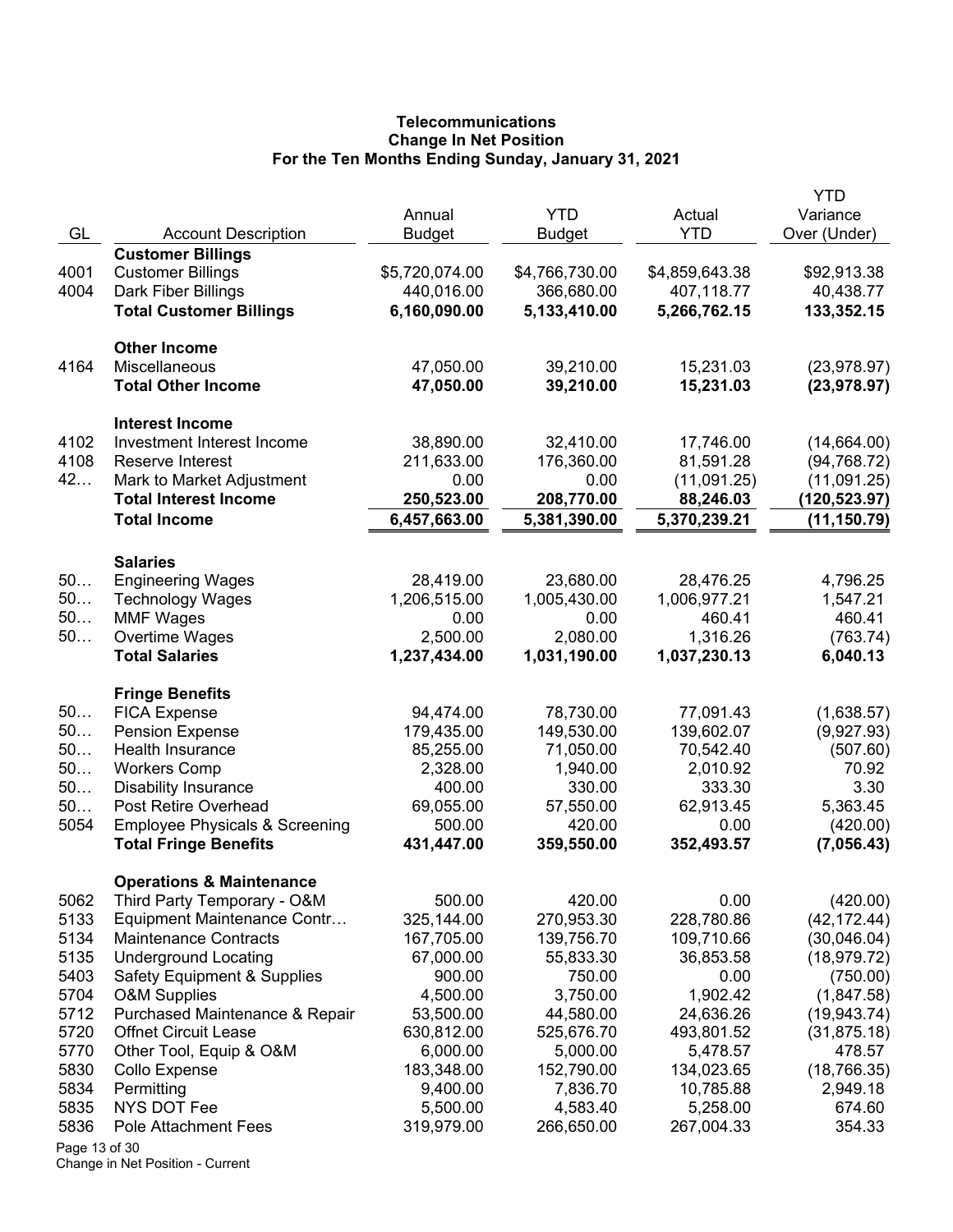# **Telecommunications Change In Net Position For the Ten Months Ending Sunday, January 31, 2021**

|              |                                              |                        |                        |                        | YTD                          |
|--------------|----------------------------------------------|------------------------|------------------------|------------------------|------------------------------|
|              |                                              | Annual                 | <b>YTD</b>             | Actual                 | Variance                     |
| GL           | <b>Account Description</b>                   | <b>Budget</b>          | <b>Budget</b>          | <b>YTD</b>             | Over (Under)                 |
| 5838         | <b>Conduit Lease</b>                         | 24,696.00              | 20,580.00              | 18,911.40              | (1,668.60)                   |
|              | Total O & M                                  | 1,798,984.00           | 1,499,160.10           | 1,337,147.13           | (162, 012.97)                |
|              | <b>Office &amp; Administrative</b>           |                        |                        |                        |                              |
| 5053         | Misc Employee Costs                          | 2,400.00               | 2,000.00               | 1,033.87               | (966.13)                     |
| 5102         | <b>Office Rent</b>                           | 44,279.00              | 36,900.00              | 40,228.99              | 3,328.99                     |
| 5104         | <b>Office Supplies</b>                       | 2,200.00               | 1,830.00               | 1,056.03               | (773.97)                     |
| 5110         | Postage & Shipping                           | 1,000.00               | 830.00                 | 274.06                 | (555.94)                     |
| 5112         | Telephone                                    | 12,420.00              | 10,350.00              | 9,296.94               | (1,053.06)                   |
| 5114         | <b>Cellular Services</b>                     | 5,600.00               | 4,670.00               | 4,468.42               | (201.58)                     |
| 5118         | <b>Other Communications</b>                  | 1,600.00               | 1,330.00               | 1,194.50               | (135.50)                     |
| 5120         | Dues & Subscriptions                         | 500.00                 | 420.00                 | 60.00                  | (360.00)                     |
| 5122         | Public Info & Advertising                    | 2,000.00               | 1,670.00               | 1,330.00               | (340.00)                     |
| 5123         | <b>Promotional Materials</b>                 | 1,000.00               | 830.00                 | 128.24                 | (701.76)                     |
| 5130         | <b>Office Equipment</b>                      | 1,000.00               | 830.00                 | 999.13                 | 169.13                       |
| 5170         | <b>Other Office Expenses</b>                 | 6,000.00               | 5,000.00               | 5,515.28               | 515.28                       |
| 5172         | <b>Filing Fees</b>                           | 16,600.00              | 13,833.30              | 1,524.14               | (12,309.16)                  |
| 5202         | Employee Mileage Reimburse                   | 1,962.00               | 1,640.00               | 128.80                 | (1,511.20)                   |
| 5204         | Empl. Meals & Incidental                     | 4,500.00               | 3,750.00               | 601.62                 | (3, 148.38)                  |
| 5206         | Empl. Lodging                                | 5,000.00               | 4,166.70               | 1,771.64               | (2,395.06)                   |
| 5270         | <b>Travel &amp; Meeting Expense</b>          | 500.00                 | 420.00                 | 0.00                   | (420.00)                     |
| 5370         | Training & Development                       | 800.00                 | 663.30                 | 0.00                   | (663.30)                     |
| 5402         | <b>Employee Uniforms</b>                     | 1,225.00               | 1,020.00               | 0.00                   | (1,020.00)                   |
| 5570         | <b>Other General Expense</b>                 | 1,000.00               | 830.00                 | 599.10                 | (230.90)                     |
|              | <b>Total Office &amp; Admin</b>              | 111,586.00             | 92,983.30              | 70,210.76              | (22, 772.54)                 |
|              | <b>Utilities</b>                             |                        |                        |                        |                              |
| 5802         | Gas & Electric                               | 5,000.00               | 4,170.00               | 2,900.87               | (1,269.13)                   |
|              | <b>Total Utilities</b>                       | 5,000.00               | 4,170.00               | 2,900.87               | (1, 269.13)                  |
| 5924         | <b>Professional Fees</b>                     | 109,000.00             |                        |                        |                              |
| 5926         | Legal<br><b>Investment Banking Fees</b>      | 5,791.00               | 90,836.60              | 106,031.25<br>4,702.48 | 15,194.65                    |
| 5970         | Consulting                                   | 113,000.00             | 4,830.00<br>94,170.00  | 59,965.00              | (127.52)                     |
|              | <b>Total Professional Fees</b>               | 227,791.00             | 189,836.60             | 170,698.73             | (34, 205.00)<br>(19, 137.87) |
|              |                                              |                        |                        |                        |                              |
|              | <b>Automobile</b>                            |                        |                        |                        |                              |
| 5601         | Auto/Light Truck Rep. & Maint.               | 12,000.00              | 10,000.00              | 4,365.34               | (5,634.66)                   |
| 5602         | <b>Auto/Light Truck Fuel</b>                 | 17,000.00              | 14,170.00              | 7,280.82               | (6,889.18)                   |
| 5603<br>5605 | Auto/Light Truck Rental/Lease<br>Vehicle Ins | 59,700.00<br>12,900.00 | 49,750.00<br>10,750.00 | 48,200.00<br>10,750.00 | (1,550.00)                   |
|              | <b>Total Automobile</b>                      | 101,600.00             | 84,670.00              | 70,596.16              | 0.00                         |
|              |                                              |                        |                        |                        | (14, 073.84)                 |
|              | Computer                                     |                        |                        |                        |                              |
| 5124         | <b>Computer Equipment</b>                    | 11,100.00              | 9,253.30               | 9,773.32               | 520.02                       |
| 5128         | Programming & Software                       | 17,505.00              | 14,590.00              | 15,916.56              | 1,326.56                     |

Page 14 of 30 Change in Net Position - Current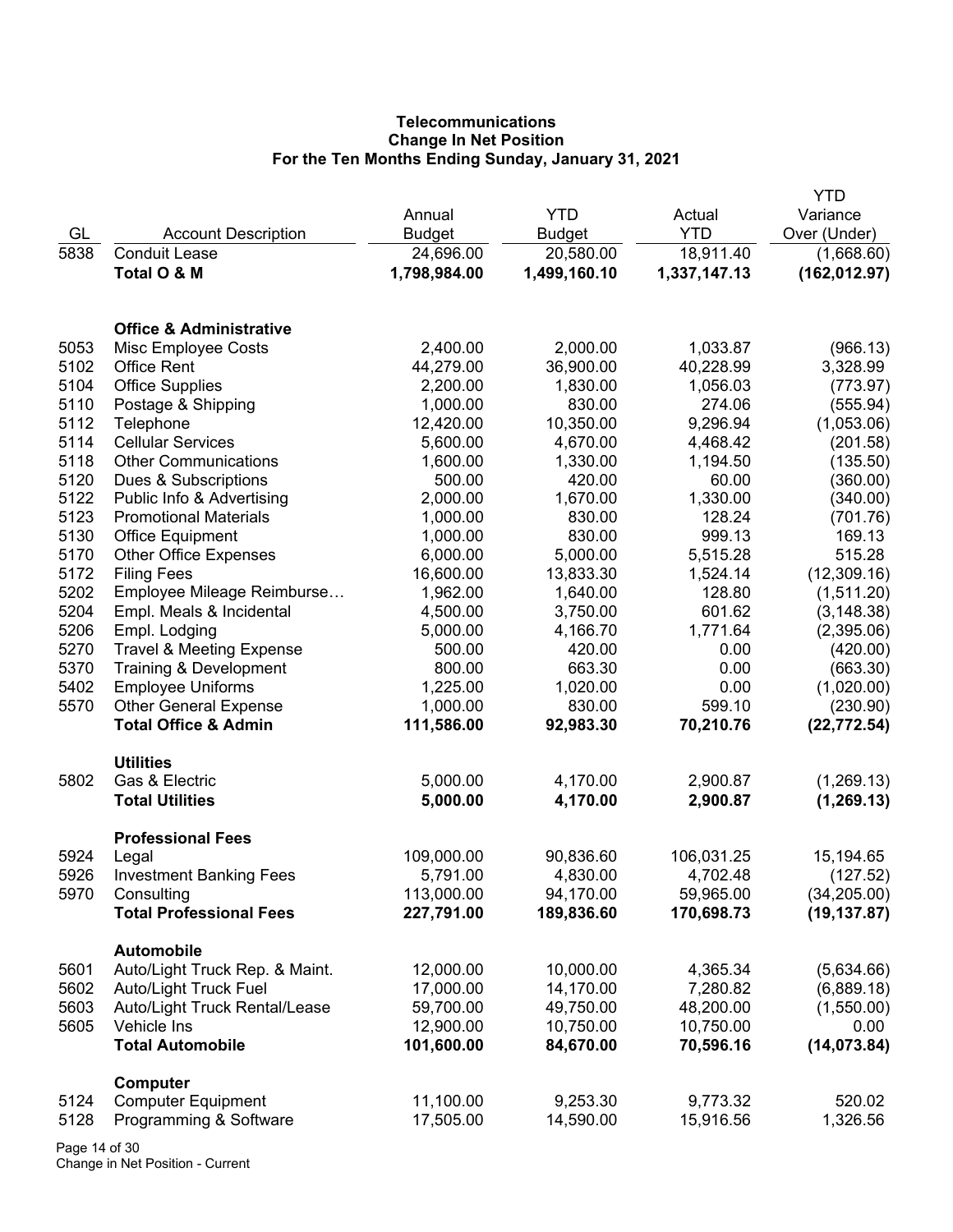# **Telecommunications Change In Net Position For the Ten Months Ending Sunday, January 31, 2021**

|      |                               |                |                |                  | <b>YTD</b>    |
|------|-------------------------------|----------------|----------------|------------------|---------------|
|      |                               | Annual         | <b>YTD</b>     | Actual           | Variance      |
| GL   | <b>Account Description</b>    | <b>Budget</b>  | <b>Budget</b>  | <b>YTD</b>       | Over (Under)  |
|      | <b>Total Computer</b>         | 28,605.00      | 23,843.30      | 25,689.88        | 1,846.58      |
| 6122 | <b>Bad Debt Expense</b>       | 0.00           | 0.00           | (11, 345.47)     | (11, 345.47)  |
| 6114 | <b>Insurance</b>              | 122,900.00     | 102,420.00     | 102,416.70       | (3.30)        |
| 61   | <b>Admin Allocation</b>       | 616,227.00     | 513,520.00     | 514,559.74       | 1,039.74      |
| 61   | <b>Engineering Allocation</b> | 11,662.00      | 9,720.00       | 10,553.66        | 833.66        |
| 6208 | NYS Administrative Assessm    | 34,715.00      | 28,930.00      | 0.00             | (28,930.00)   |
| 7032 | <b>Depreciation</b>           | 3,647,400.00   | 3,039,500.00   | 2,979,571.20     | (59,928.80)   |
| 6901 | Contingency                   | 580.00         | 486.70         | 0.00             | (486.70)      |
|      | <b>Total Expenses</b>         | 8,375,931.00   | 6,979,980.00   | 6,662,723.06     | (317, 256.94) |
|      | <b>Change in Net Position</b> | (1,918,268.00) | (1,598,590.00) | (1, 292, 483.85) | 306,106.15    |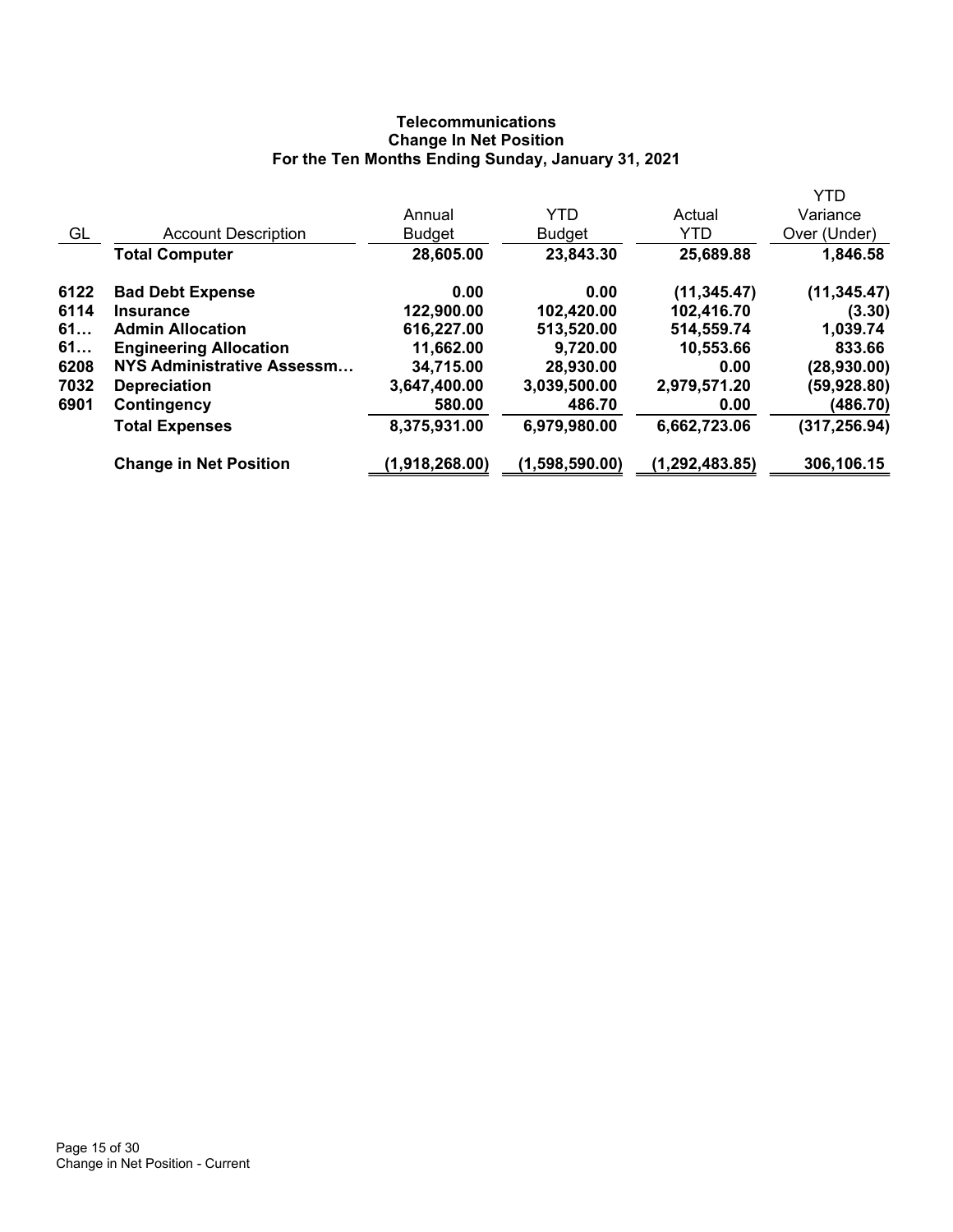#### **Water Quality Change In Net Position For the Ten Months Ending Sunday, January 31, 2021**

|               |                                           |                              |                |                              | YTD                    |
|---------------|-------------------------------------------|------------------------------|----------------|------------------------------|------------------------|
|               |                                           | Annual                       | <b>YTD</b>     | Actual                       | Variance               |
| GL            | <b>Account Description</b>                | <b>Budget</b>                | <b>Budget</b>  | <b>YTD</b>                   | Over (Under)           |
|               | <b>Customer Billings</b>                  |                              |                |                              |                        |
| 4001<br>4005  | <b>Customer Billings</b>                  | \$5,343,438.00<br>274,264.00 | \$4,452,870.00 | \$4,337,548.92<br>228,553.24 | (\$115,321.08)<br>3.24 |
|               | <b>Capital Billings</b>                   |                              | 228,550.00     |                              |                        |
|               | <b>Total Customer Billings</b>            | 5,617,702.00                 | 4,681,420.00   | 4,566,102.16                 | (115, 317.84)          |
|               | <b>Other Income</b>                       |                              |                |                              |                        |
| 4164          | <b>Miscellaneous</b>                      | 12,501.00                    | 10,420.00      | 10,417.00                    | (3.00)                 |
|               | <b>Total Other Income</b>                 | 12,501.00                    | 10,420.00      | 10,417.00                    | (3.00)                 |
|               | <b>Interest Income</b>                    |                              |                |                              |                        |
| 4102          | Investment Interest Income                | 8,600.00                     | 7,170.00       | 7,218.49                     | 48.49                  |
| 4108          | Reserve Interest                          | 59,300.00                    | 49,420.00      | 29,230.85                    | (20, 189.15)           |
| 42            | Mark to Market Adjustment                 | 0.00                         | 0.00           | 14,628.90                    | 14,628.90              |
|               | <b>Total Interest Income</b>              | 67,900.00                    | 56,590.00      | 51,078.24                    | (5,511.76)             |
|               | <b>Total Income</b>                       | 5,698,103.00                 | 4,748,430.00   | 4,627,597.40                 | (120, 832.60)          |
|               |                                           |                              |                |                              |                        |
|               | <b>Salaries</b>                           |                              |                |                              |                        |
| 50            | <b>Engineering Wages</b>                  | 102,377.00                   | 85,310.00      | 102,917.03                   | 17,607.03              |
| 50            | <b>MMF Wages</b>                          | 0.00                         | 0.00           | 624.46                       | 624.46                 |
| 50            | <b>WQ Wages</b>                           | 969,653.00                   | 808,040.00     | 765,799.55                   | (42, 240.45)           |
| 50            | Overtime Wages                            | 123,268.00                   | 102,720.00     | 102,425.75                   | (294.25)               |
| 5005          | On-Call Stipend                           | 18,000.00                    | 15,000.00      | 13,200.00                    | (1,800.00)             |
|               | <b>Total Salaries</b>                     | 1,213,298.00                 | 1,011,070.00   | 984,966.79                   | (26, 103.21)           |
|               | <b>Fringe Benefits</b>                    |                              |                |                              |                        |
| 50            | <b>FICA Expense</b>                       | 92,771.00                    | 77,320.00      | 71,249.84                    | (6,070.16)             |
| 50            | <b>Pension Expense</b>                    | 159,230.00                   | 132,690.00     | 130,490.21                   | (2, 199.79)            |
| 50            | Health Insurance                          | 175,606.00                   | 146,340.00     | 131,654.46                   | (14,685.54)            |
| 50            | <b>Workers Comp</b>                       | 80,603.00                    | 67,170.00      | 62,615.24                    | (4, 554.76)            |
| 50            | <b>Disability Insurance</b>               | 604.00                       | 500.00         | 482.50                       | (17.50)                |
| 50            | Post Retire Overhead                      | 107,088.00                   | 89,240.00      | 86,314.56                    | (2,925.44)             |
| 5054          | <b>Employee Physicals &amp; Screening</b> | 5,500.00                     | 4,580.00       | 2,007.50                     | (2,572.50)             |
|               | <b>Total Fringe Benefits</b>              | 621,402.00                   | 517,840.00     | 484,814.31                   | (33,025.69)            |
|               | <b>Operations &amp; Maintenance</b>       |                              |                |                              |                        |
| 5062          | Third Party Temporary - O&M               | 550.00                       | 460.00         | 0.00                         | (460.00)               |
| 5403          | <b>Safety Equipment &amp; Supplies</b>    | 15,000.00                    | 12,500.00      | 4,544.77                     | (7,955.23)             |
| 5704          | <b>O&amp;M Supplies</b>                   | 500.00                       | 420.00         | 0.00                         | (420.00)               |
| 5706          | Shop Tools                                | 14,600.00                    | 12,173.30      | 4,604.71                     | (7,568.59)             |
| 5770          | Other Tool, Equip & O&M                   | 500.00                       | 420.00         | 0.00                         | (420.00)               |
| 5815          | Chemicals                                 | 77,000.00                    | 64,170.00      | 41,818.49                    | (22, 351.51)           |
| 5902          | Lab Fees                                  | 9,100.00                     | 7,590.00       | 6,945.00                     | (645.00)               |
| 6010          | <b>Cape Vincent Reserve</b>               | 700.00                       | 580.00         | 700.00                       | 120.00                 |
| 8090          | <b>Purchases for Resale</b>               | 50,000.00                    | 41,670.00      | 34,778.34                    | (6,891.66)             |
|               | Total O & M                               | 167,950.00                   | 139,983.30     | 93,391.31                    | (46, 591.99)           |
| 6002          | <b>Sewage Treatment</b>                   | 1,016,076.00                 | 846,730.00     | 726,064.33                   | (120, 665.67)          |
| Page 16 of 30 |                                           |                              |                |                              |                        |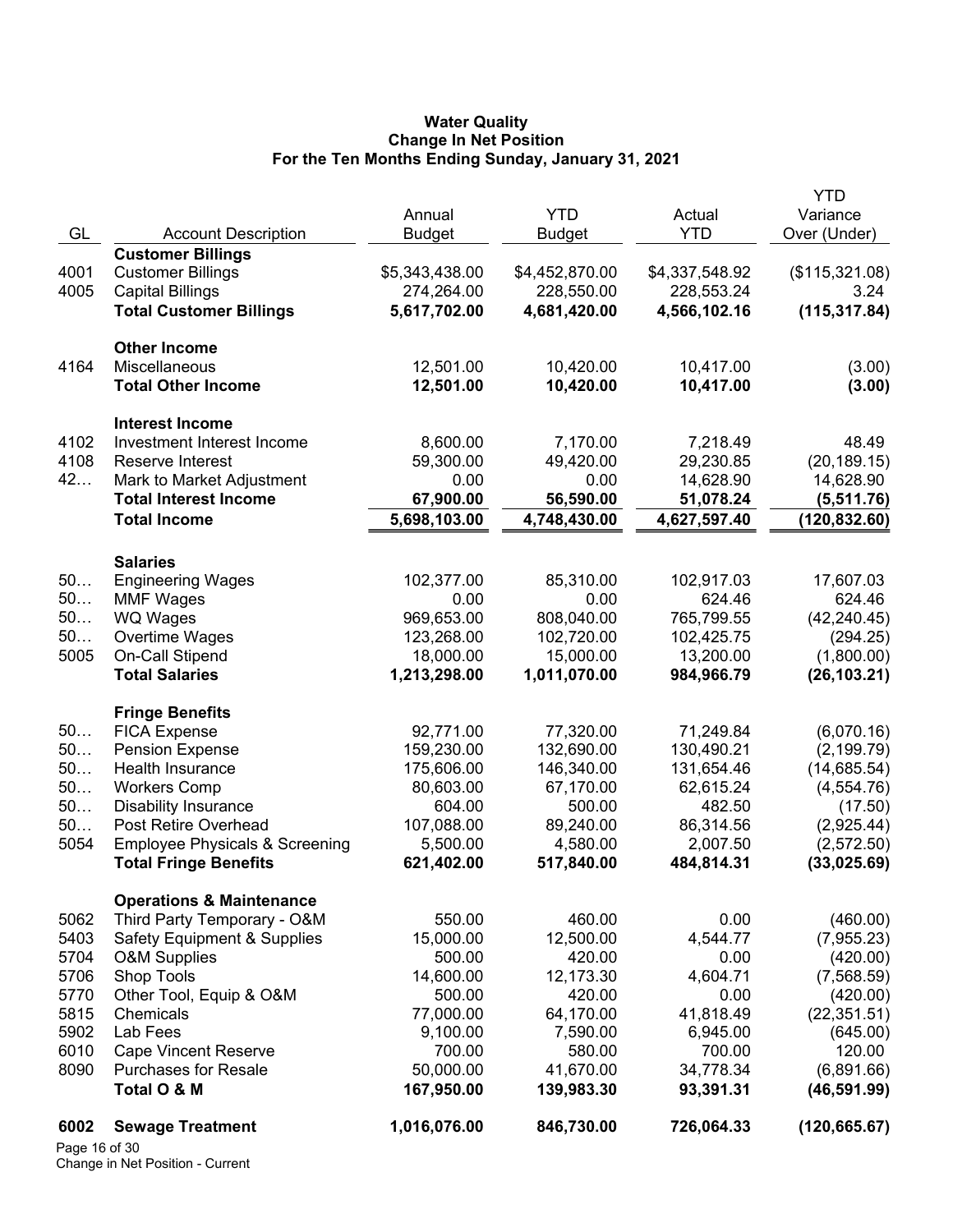## **Water Quality Change In Net Position For the Ten Months Ending Sunday, January 31, 2021**

|      |                                                                              |               |               |            | <b>YTD</b>    |
|------|------------------------------------------------------------------------------|---------------|---------------|------------|---------------|
|      |                                                                              | Annual        | <b>YTD</b>    | Actual     | Variance      |
| GL   | <b>Account Description</b>                                                   | <b>Budget</b> | <b>Budget</b> | <b>YTD</b> | Over (Under)  |
| 6004 | <b>Water Purchases</b>                                                       | 765,941.00    | 638,290.00    | 514,067.39 | (124, 222.61) |
|      |                                                                              |               |               |            |               |
|      | <b>Office &amp; Administrative</b>                                           |               |               |            |               |
| 5053 | Misc Employee Costs                                                          | 100.00        | 80.00         | 59.39      | (20.61)       |
| 5104 | <b>Office Supplies</b>                                                       | 5,500.00      | 4,580.00      | 3,356.17   | (1,223.83)    |
| 5110 | Postage & Shipping                                                           | 1,500.00      | 1,250.00      | 190.40     | (1,059.60)    |
| 5112 | Telephone                                                                    | 10,000.00     | 8,330.00      | 6,354.22   | (1,975.78)    |
| 5114 | <b>Cellular Services</b>                                                     | 14,600.00     | 12,170.00     | 9,941.11   | (2,228.89)    |
| 5120 | Dues & Subscriptions                                                         | 2,000.00      | 1,670.00      | 1,023.00   | (647.00)      |
| 5122 | Public Info & Advertising                                                    | 2,750.00      | 2,290.00      | 584.25     | (1,705.75)    |
| 5130 | <b>Office Equipment</b>                                                      | 1,000.00      | 830.00        | 259.99     | (570.01)      |
| 5202 | Employee Mileage Reimburse                                                   | 1,700.00      | 1,410.00      | 0.00       | (1,410.00)    |
| 5204 | Empl. Meals & Incidental                                                     | 1,000.00      | 833.30        | 19.11      | (814.19)      |
| 5206 | Empl. Lodging                                                                | 2,500.00      | 2,080.00      | 90.00      | (1,990.00)    |
| 5270 | <b>Travel &amp; Meeting Expense</b>                                          | 300.00        | 250.00        | 0.00       | (250.00)      |
| 5370 | Training & Development                                                       | 8,950.00      | 7,460.00      | 3,205.40   | (4,254.60)    |
| 5402 | <b>Employee Uniforms</b>                                                     | 7,000.00      | 5,833.30      | 6,276.92   | 443.62        |
| 5508 | <b>Cleaning Services</b>                                                     | 13,100.00     | 10,920.00     | 10,950.00  | 30.00         |
|      | <b>Total Office &amp; Admin</b>                                              | 72,000.00     | 59,986.60     | 42,309.96  | (17, 676.64)  |
|      | <b>Utilities</b>                                                             |               |               |            |               |
| 5802 | Gas & Electric                                                               | 99,300.00     | 82,753.30     | 55,873.45  | (26, 879.85)  |
|      | <b>Total Utilities</b>                                                       | 99,300.00     | 82,753.30     | 55,873.45  | (26, 879.85)  |
|      | <b>Professional Fees</b>                                                     |               |               |            |               |
| 5924 | Legal                                                                        | 5,000.00      | 4,170.00      | 1,562.50   | (2,607.50)    |
| 5926 | <b>Investment Banking Fees</b>                                               | 1,936.00      | 1,610.00      | 1,680.57   | 70.57         |
|      | <b>Total Professional Fees</b>                                               | 6,936.00      | 5,780.00      | 3,243.07   | (2, 536.93)   |
|      |                                                                              |               |               |            |               |
| 5804 | <b>Repairs &amp; Maintenance</b><br><b>Building Maintenance &amp; Repair</b> | 52,500.00     | 43,750.00     | 12,925.34  | (30, 824.66)  |
| 5808 | Site Maint & Repair                                                          | 40,100.00     | 33,413.30     | 26,968.51  | (6,444.79)    |
| 5812 | <b>Pipeline Maintenance</b>                                                  | 85,000.00     | 70,840.00     | 63,246.33  | (7,593.67)    |
|      | <b>Total Repairs &amp; Maintenance</b>                                       | 177,600.00    | 148,003.30    | 103,140.18 | (44, 863.12)  |
|      | <b>Automobile</b>                                                            |               |               |            |               |
| 5601 | Auto/Light Truck Rep. & Maint.                                               | 19,000.00     | 15,830.00     | 13,147.53  | (2,682.47)    |
| 5602 | <b>Auto/Light Truck Fuel</b>                                                 | 51,920.00     | 43,270.00     | 29,675.74  | (13,594.26)   |
| 5603 | Auto/Light Truck Rental/Lease                                                | 127,400.00    | 106,170.00    | 98,466.68  | (7,703.32)    |
| 5605 | Vehicle Ins                                                                  | 35,300.00     | 29,420.00     | 29,416.70  | (3.30)        |
|      | <b>Total Automobile</b>                                                      | 233,620.00    | 194,690.00    | 170,706.65 | (23, 983.35)  |
|      | Computer                                                                     |               |               |            |               |
| 5124 | <b>Computer Equipment</b>                                                    | 6,000.00      | 4,996.70      | 6,008.27   | 1,011.57      |
| 5128 | Programming & Software                                                       | 7,602.00      | 6,340.00      | 5,101.93   | (1,238.07)    |
|      | <b>Total Computer</b>                                                        | 13,602.00     | 11,336.70     | 11,110.20  | (226.50)      |
|      |                                                                              |               |               |            |               |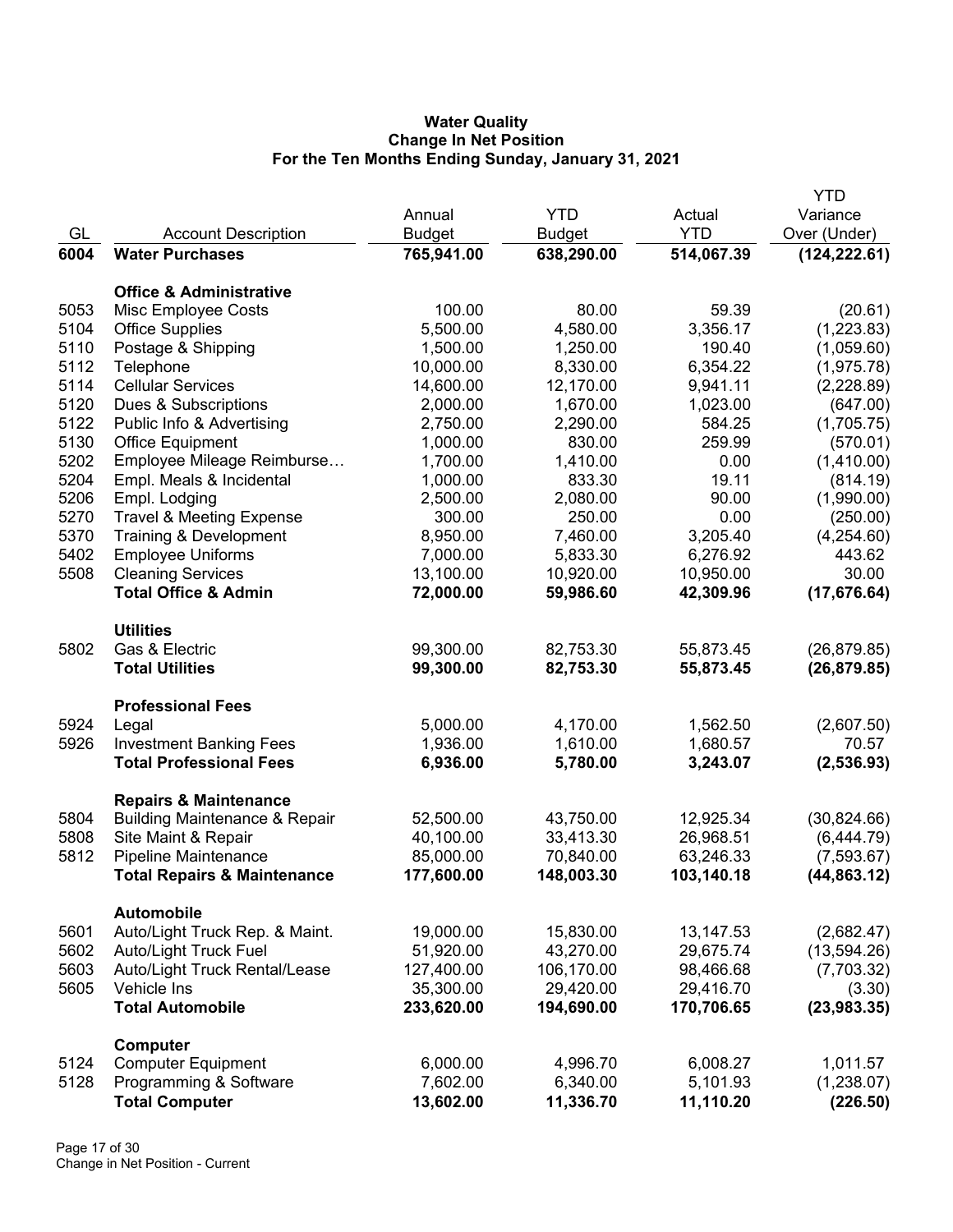## **Water Quality Change In Net Position For the Ten Months Ending Sunday, January 31, 2021**

|                                 |               |               |              | <b>YTD</b>    |
|---------------------------------|---------------|---------------|--------------|---------------|
|                                 | Annual        | <b>YTD</b>    | Actual       | Variance      |
| <b>Account Description</b>      | <b>Budget</b> | <b>Budget</b> | YTD.         | Over (Under)  |
| <b>Insurance</b>                | 84,900.00     | 70,760.00     | 70,750.10    | (9.90)        |
| <b>Admin Allocation</b>         | 496,760.00    | 413,970.00    | 414,979.20   | 1,009.20      |
| <b>Engineering Allocation</b>   | 35,958.00     | 29,970.00     | 27,722.38    | (2, 247.62)   |
| NYS Administrative Assessm      | 31,277.00     | 26,060.00     | 0.00         | (26,060.00)   |
| <b>Water Quality Allocation</b> | 0.00          | (10.00)       | 0.00         | 10.00         |
| <b>Depreciation</b>             | 683,700.00    | 569,750.00    | 630,116.27   | 60,366.27     |
| <b>Amortization</b>             | 24,400.00     | 20,330.00     | 20,305.65    | (24.35)       |
| <b>Interest Expense</b>         | 59,403.00     | 49,500.00     | 10,291.82    | (39, 208.18)  |
| <b>Total Expenses</b>           | 5,804,123.00  | 4,836,793.20  | 4,363,853.06 | (472, 940.14) |
| <b>Change in Net Position</b>   | (106, 020.00) | (88, 363.20)  | 263,744.34   | 352,107.54    |
|                                 |               |               |              |               |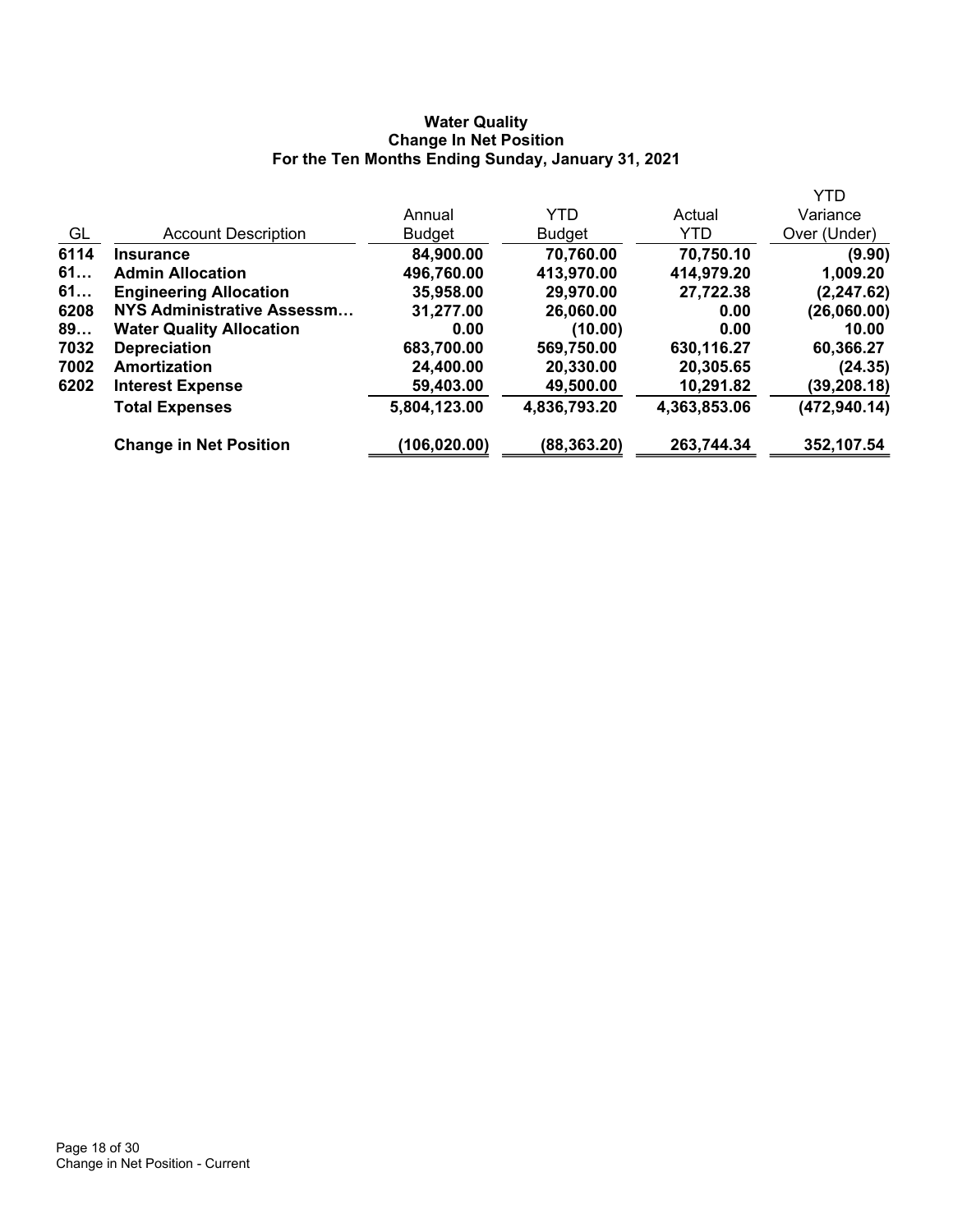#### **Army Sewer Change In Net Position For the Ten Months Ending Sunday, January 31, 2021**

| GL            | <b>Account Description</b>                | Annual<br><b>Budget</b> | <b>YTD</b><br><b>Budget</b> | Actual<br><b>YTD</b> | <b>YTD</b><br>Variance<br>Over (Under) |
|---------------|-------------------------------------------|-------------------------|-----------------------------|----------------------|----------------------------------------|
|               | <b>Customer Billings</b>                  |                         |                             |                      |                                        |
| 4001          | <b>Customer Billings</b>                  | \$2,365,363.00          | \$1,971,140.00              | \$1,784,975.08       | (\$186, 164.92)                        |
|               | <b>Total Customer Billings</b>            | 2,365,363.00            | 1,971,140.00                | 1,784,975.08         | (186, 164.92)                          |
|               | <b>Other Income</b>                       |                         |                             |                      |                                        |
| 4164          | Miscellaneous                             | 12,501.00               | 10,420.00                   | 10,417.50            | (2.50)                                 |
|               | <b>Total Other Income</b>                 | 12,501.00               | 10,420.00                   | 10,417.50            | (2.50)                                 |
|               | <b>Interest Income</b>                    |                         |                             |                      |                                        |
| 4108          | Reserve Interest                          | 38,400.00               | 32,000.00                   | 18,914.08            | (13,085.92)                            |
| 42            | Mark to Market Adjustment                 | 0.00                    | 0.00                        | 9,465.76             | 9,465.76                               |
|               | <b>Total Interest Income</b>              | 38,400.00               | 32,000.00                   | 28,379.84            | (3,620.16)                             |
|               | <b>Total Income</b>                       | 2,416,264.00            | 2,013,560.00                | 1,823,772.42         | (189, 787.58)                          |
|               | <b>Salaries</b>                           |                         |                             |                      |                                        |
| 50            | <b>Engineering Wages</b>                  | 37,764.00               | 31,470.00                   | 40,714.37            | 9,244.37                               |
| 50            | <b>MMF Wages</b>                          | 0.00                    | 0.00                        | 234.87               | 234.87                                 |
| 50            | <b>WQ Wages</b>                           | 343,288.00              | 286,070.00                  | 254,066.77           | (32,003.23)                            |
| 50            | Overtime Wages                            | 25,618.00               | 21,350.00                   | 23,009.73            | 1,659.73                               |
| 5005          | <b>On-Call Stipend</b>                    | 3,840.00                | 3,200.00                    | 2,640.00             | (560.00)                               |
|               | <b>Total Salaries</b>                     | 410,510.00              | 342,090.00                  | 320,665.74           | (21, 424.26)                           |
|               | <b>Fringe Benefits</b>                    |                         |                             |                      |                                        |
| 50            | <b>FICA Expense</b>                       | 31,403.00               | 26,170.00                   | 23, 133. 13          | (3,036.87)                             |
| 50            | <b>Pension Expense</b>                    | 54,524.00               | 45,440.00                   | 41,288.48            | (4, 151.52)                            |
| 50            | Health Insurance                          | 58,334.00               | 48,610.00                   | 43,039.44            | (5,570.56)                             |
| 50            | <b>Workers Comp</b>                       | 26,785.00               | 22,320.00                   | 24,273.32            | 1,953.32                               |
| 50            | <b>Disability Insurance</b>               | 204.00                  | 170.00                      | 170.00               | 0.00                                   |
| 50            | Post Retire Overhead                      | 35,577.00               | 29,650.00                   | 29,034.51            | (615.49)                               |
| 5054          | <b>Employee Physicals &amp; Screening</b> | 3,000.00                | 2,500.00                    | 1,130.00             | (1,370.00)                             |
|               | <b>Total Fringe Benefits</b>              | 209,827.00              | 174,860.00                  | 162,068.88           | (12,791.12)                            |
|               | <b>Operations &amp; Maintenance</b>       |                         |                             |                      |                                        |
| 5062          | Third Party Temporary - O&M               | 550.00                  | 460.00                      | 0.00                 | (460.00)                               |
| 5403          | <b>Safety Equipment &amp; Supplies</b>    | 15,000.00               | 12,500.00                   | 4,544.77             | (7,955.23)                             |
| 5706          | <b>Shop Tools</b>                         | 12,000.00               | 10,000.00                   | 4,580.48             | (5,419.52)                             |
| 5815          | Chemicals                                 | 75,000.00               | 62,500.00                   | 40,716.45            | (21,783.55)                            |
| 5902          | Lab Fees                                  | 500.00                  | 420.00                      | 0.00                 | (420.00)                               |
|               | Total O & M                               | 103,050.00              | 85,880.00                   | 49,841.70            | (36,038.30)                            |
| 6002          | <b>Sewage Treatment</b>                   | 1,016,076.00            | 846,730.00                  | 726,064.33           | (120, 665.67)                          |
| 6004          | <b>Water Purchases</b>                    | 3,200.00                | 2,670.00                    | 2,154.00             | (516.00)                               |
|               | <b>Office &amp; Administrative</b>        |                         |                             |                      |                                        |
| 5053          | Misc Employee Costs                       | 100.00                  | 80.00                       | 59.39                | (20.61)                                |
| 5104          | <b>Office Supplies</b>                    | 5,500.00                | 4,580.00                    | 3,356.17             | (1,223.83)                             |
| 5110          | Postage & Shipping                        | 1,500.00                | 1,250.00                    | 190.40               | (1,059.60)                             |
| Page 19 of 30 |                                           |                         |                             |                      |                                        |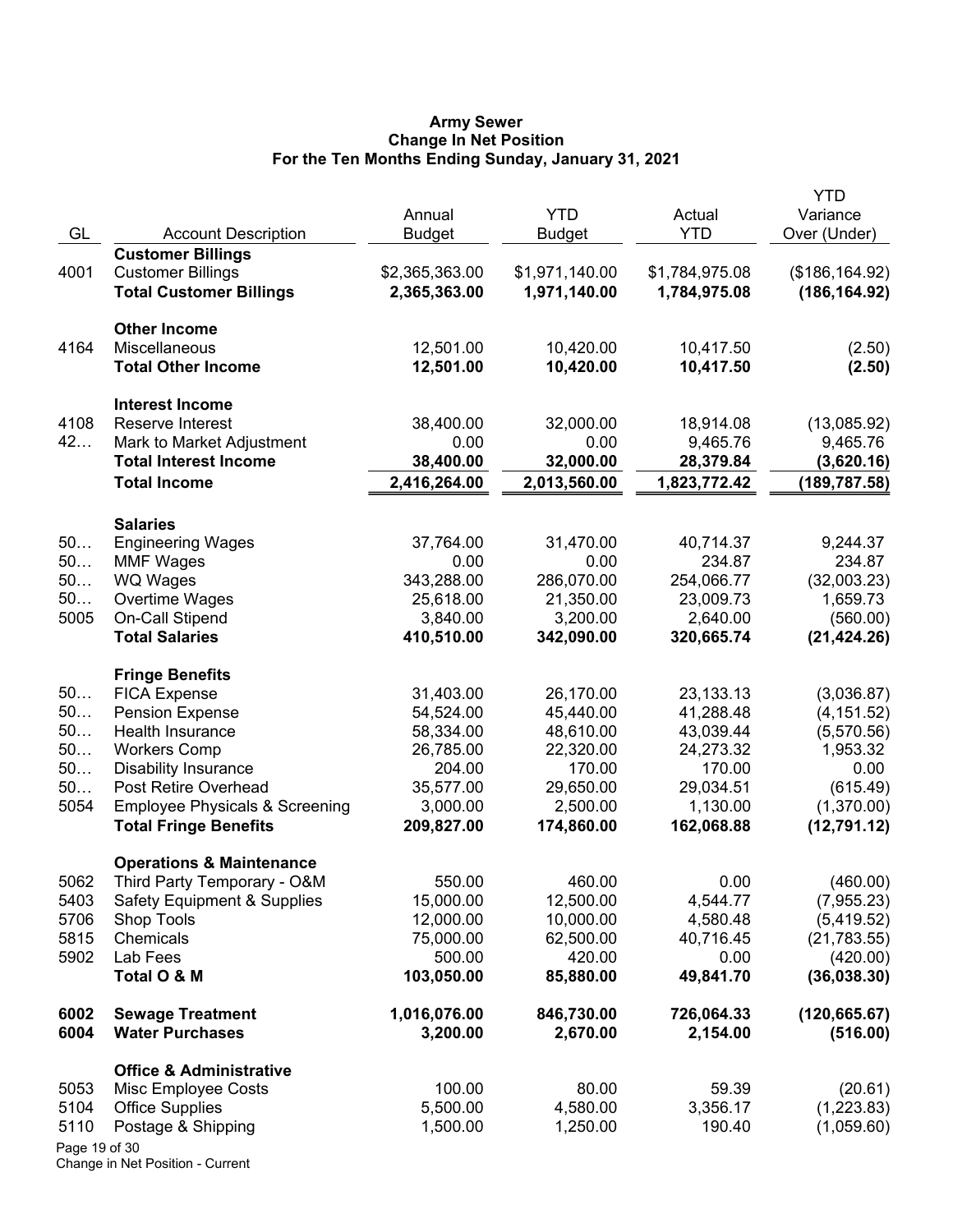#### **Army Sewer Change In Net Position For the Ten Months Ending Sunday, January 31, 2021**

|      |                                          |               |               |               | <b>YTD</b>    |
|------|------------------------------------------|---------------|---------------|---------------|---------------|
|      |                                          | Annual        | <b>YTD</b>    | Actual        | Variance      |
| GL   | <b>Account Description</b>               | <b>Budget</b> | <b>Budget</b> | <b>YTD</b>    | Over (Under)  |
| 5112 | Telephone                                | 10,000.00     | 8,330.00      | 6,354.22      | (1,975.78)    |
| 5114 | <b>Cellular Services</b>                 | 14,600.00     | 12,170.00     | 9,941.11      | (2,228.89)    |
| 5120 | Dues & Subscriptions                     | 2,000.00      | 1,670.00      | 1,023.00      | (647.00)      |
| 5122 | Public Info & Advertising                | 1,500.00      | 1,250.00      | 584.25        | (665.75)      |
| 5130 | Office Equipment                         | 1,000.00      | 830.00        | 259.99        | (570.01)      |
| 5202 | Employee Mileage Reimburse               | 1,000.00      | 830.00        | 0.00          | (830.00)      |
| 5204 | Empl. Meals & Incidental                 | 1,000.00      | 833.30        | 19.11         | (814.19)      |
| 5206 | Empl. Lodging                            | 2,500.00      | 2,080.00      | 90.00         | (1,990.00)    |
| 5370 | Training & Development                   | 8,950.00      | 7,460.00      | 3,205.40      | (4,254.60)    |
| 5402 | <b>Employee Uniforms</b>                 | 7,000.00      | 5,833.30      | 6,276.92      | 443.62        |
| 5508 | <b>Cleaning Services</b>                 | 13,100.00     | 10,920.00     | 10,950.00     | 30.00         |
|      | <b>Total Office &amp; Admin</b>          | 69,750.00     | 58,116.60     | 42,309.96     | (15,806.64)   |
|      | <b>Utilities</b>                         |               |               |               |               |
| 5802 | Gas & Electric                           | 54,750.00     | 45,630.00     | 29,921.08     | (15,708.92)   |
|      | <b>Total Utilities</b>                   | 54,750.00     | 45,630.00     | 29,921.08     | (15,708.92)   |
|      | <b>Professional Fees</b>                 |               |               |               |               |
| 5924 | Legal                                    | 3,000.00      | 2,500.00      | 1,562.50      | (937.50)      |
| 5926 | <b>Investment Banking Fees</b>           | 1,179.00      | 980.00        | 1,092.37      | 112.37        |
|      | <b>Total Professional Fees</b>           | 4,179.00      | 3,480.00      | 2,654.87      | (825.13)      |
|      | <b>Repairs &amp; Maintenance</b>         |               |               |               |               |
| 5804 | <b>Building Maintenance &amp; Repair</b> | 39,500.00     | 32,920.00     | 7,253.64      | (25,666.36)   |
| 5808 | Site Maint & Repair                      | 25,000.00     | 20,830.00     | 14,201.85     | (6,628.15)    |
| 5812 | Pipeline Maintenance                     | 45,000.00     | 37,500.00     | 34,476.37     | (3,023.63)    |
|      | <b>Total Repairs &amp; Maintenance</b>   | 109,500.00    | 91,250.00     | 55,931.86     | (35, 318.14)  |
|      | <b>Automobile</b>                        |               |               |               |               |
| 5601 | Auto/Light Truck Rep. & Maint.           | 19,000.00     | 15,830.00     | 13, 147.53    | (2,682.47)    |
| 5602 | <b>Auto/Light Truck Fuel</b>             | 51,920.00     | 43,270.00     | 29,675.74     | (13,594.26)   |
| 5603 | Auto/Light Truck Rental/Lease            | 127,400.00    | 106,170.00    | 98,466.68     | (7,703.32)    |
| 5605 | Vehicle Ins                              | 35,300.00     | 29,420.00     | 29,416.70     | (3.30)        |
|      | <b>Total Automobile</b>                  | 233,620.00    | 194,690.00    | 170,706.65    | (23, 983.35)  |
|      | Computer                                 |               |               |               |               |
| 5124 | <b>Computer Equipment</b>                | 6,000.00      | 4,996.70      | 6,008.27      | 1,011.57      |
| 5128 | Programming & Software                   | 7,602.00      | 6,340.00      | 5,101.93      | (1,238.07)    |
|      | <b>Total Computer</b>                    | 13,602.00     | 11,336.70     | 11,110.20     | (226.50)      |
| 6114 | <b>Insurance</b>                         | 34,700.00     | 28,920.00     | 28,916.70     | (3.30)        |
| 61   | <b>Admin Allocation</b>                  | 289,618.00    | 241,350.00    | 241,890.14    | 540.14        |
| 61   | <b>Engineering Allocation</b>            | 10,720.00     | 8,930.00      | 9,777.93      | 847.93        |
| 6208 | NYS Administrative Assessm               | 13,740.00     | 11,450.00     | 0.00          | (11, 450.00)  |
| 89   | <b>Water Quality Allocation</b>          | (210, 579.00) | (175, 480.00) | (145, 895.39) | 29,584.61     |
| 7032 | <b>Depreciation</b>                      | 275,200.00    | 229,330.00    | 250,376.88    | 21,046.88     |
|      | <b>Total Expenses</b>                    | 2,641,463.00  | 2,201,233.30  | 1,958,495.53  | (242, 737.77) |

Page 20 of 30 Change in Net Position - Current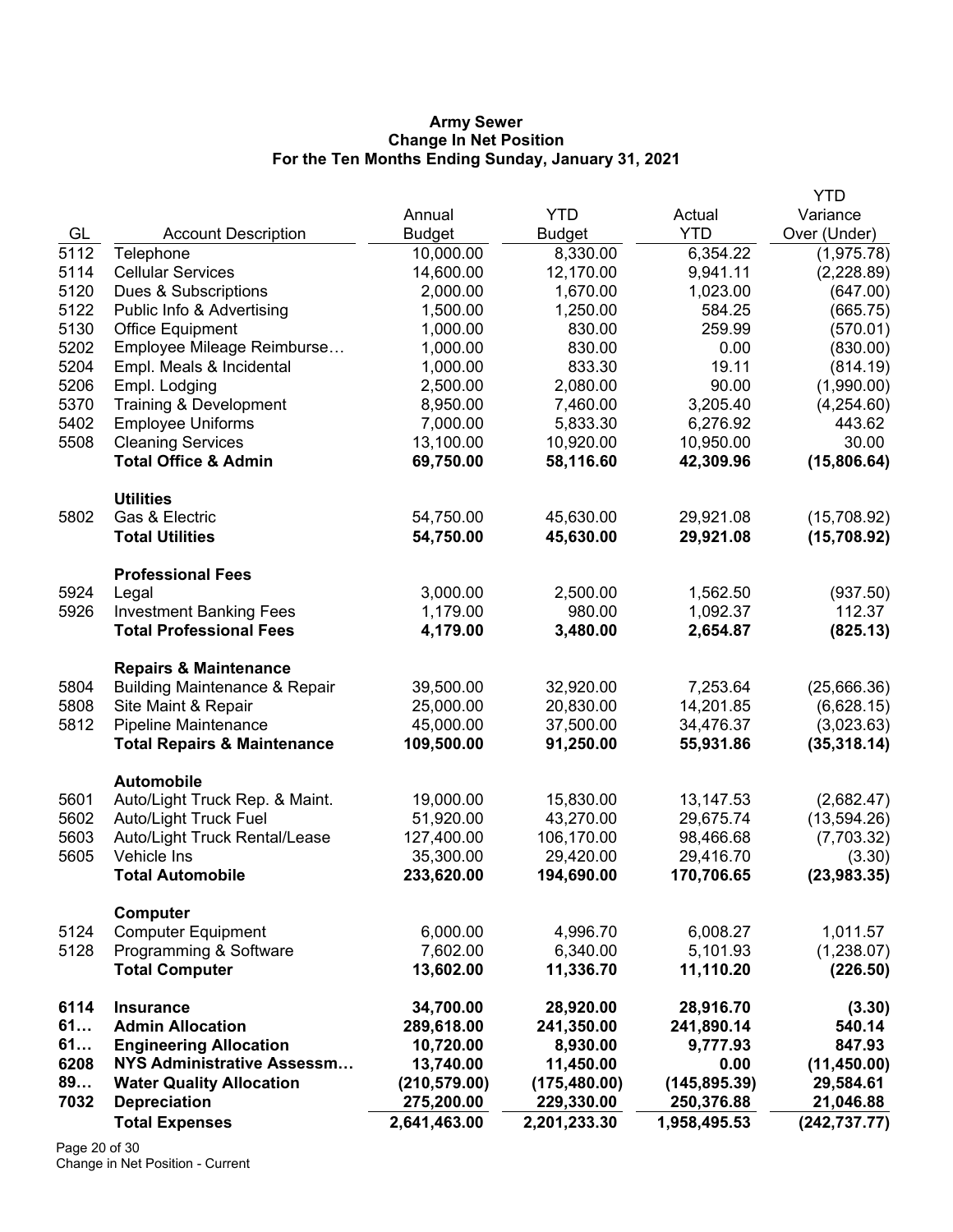## **Army Sewer Change In Net Position For the Ten Months Ending Sunday, January 31, 2021**

|    | <b>Change in Net Position</b> | (225, 199.00)    | (187, 673.30)        | (134, 723.11) | 52,950.19                       |
|----|-------------------------------|------------------|----------------------|---------------|---------------------------------|
| GL | Account Description           | Annual<br>Budget | YTD<br><b>Budget</b> | Actual<br>YTD | YTD<br>Variance<br>Over (Under) |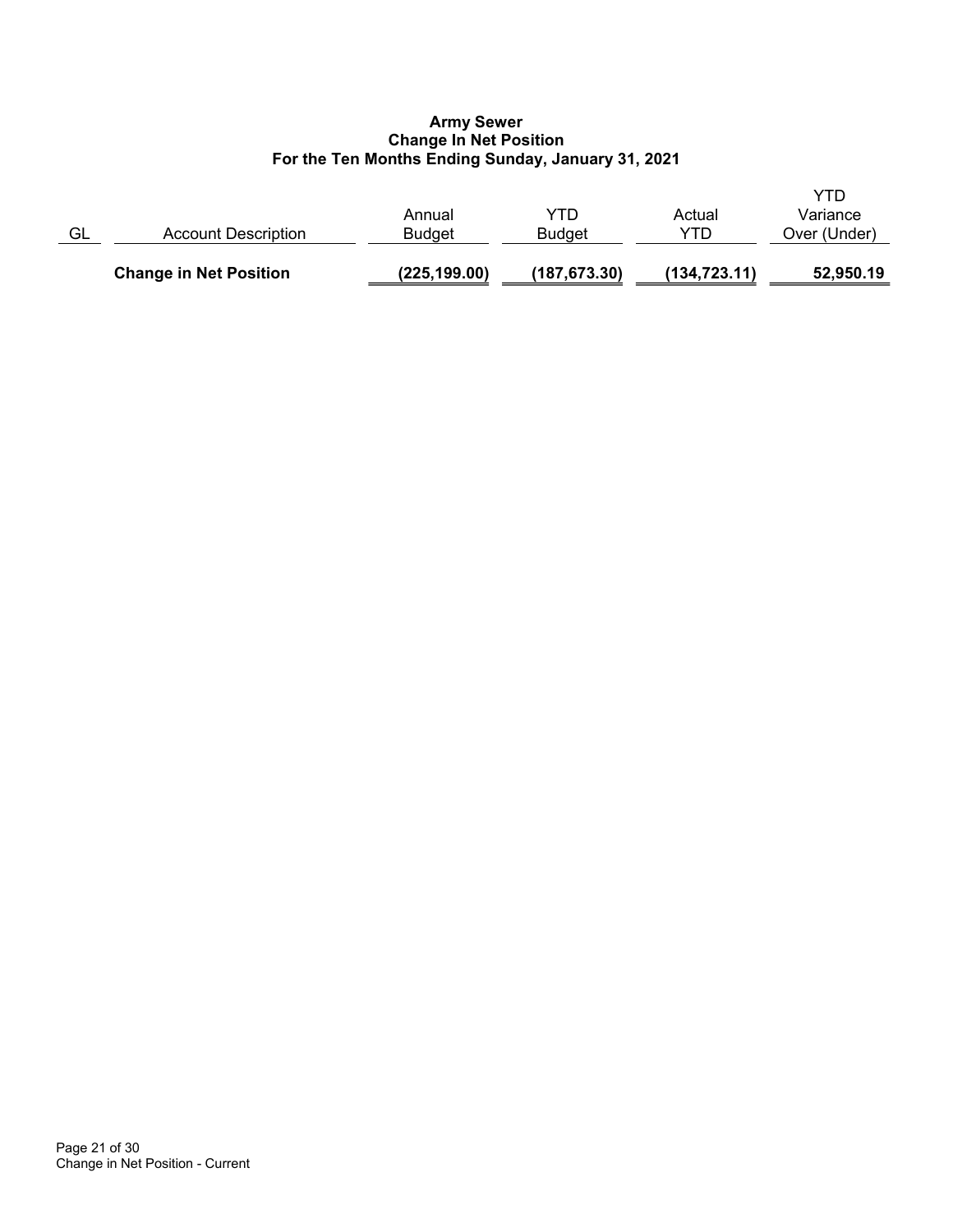### **Army Water Line Change In Net Position For the Ten Months Ending Sunday, January 31, 2021**

| Annual<br>GL<br><b>YTD</b><br>Over (Under)<br><b>Account Description</b><br><b>Budget</b><br><b>Budget</b><br><b>Customer Billings</b><br><b>Customer Billings</b><br>\$2,022,314.00<br>\$1,685,260.00<br>\$1,757,638.64<br>\$72,378.64<br>4001<br><b>Total Customer Billings</b><br>2,022,314.00<br>1,685,260.00<br>1,757,638.64<br>72,378.64<br><b>Interest Income</b><br>Reserve Interest<br>4108<br>20,900.00<br>10,316.77<br>17,420.00<br>(7, 103.23)<br>42<br>Mark to Market Adjustment<br>0.00<br>0.00<br>5,163.14<br>5,163.14<br><b>Total Interest Income</b><br>20,900.00<br>17,420.00<br>15,479.91<br>(1,940.09)<br><b>Total Income</b><br>2,043,214.00<br>1,702,680.00<br>1,773,118.55<br>70,438.55<br><b>Salaries</b><br>50<br>36,898.00<br>30,750.00<br>40,101.65<br>9,351.65<br><b>Engineering Wages</b><br>50<br><b>MMF Wages</b><br>0.00<br>0.00<br>389.59<br>389.59<br>50<br><b>WQ Wages</b><br>295,190.00<br>245,990.00<br>230,436.73<br>(15, 553.27)<br>50<br>Overtime Wages<br>11,282.00<br>9,400.00<br>6,916.39<br>(2,483.61)<br>5005<br>On-Call Stipend<br>3,840.00<br>3,200.00<br>2,640.00<br>(560.00)<br><b>Total Salaries</b><br>347,210.00<br>289,340.00<br>280,484.36<br>(8, 855.64)<br><b>Fringe Benefits</b><br>50<br><b>FICA Expense</b><br>26,562.00<br>22,140.00<br>20,339.28<br>(1,800.72)<br>50<br><b>Pension Expense</b><br>46,070.00<br>38,390.00<br>37,509.15<br>(880.85)<br>50<br>Health Insurance<br>49,390.00<br>41,160.00<br>42,741.62<br>1,581.62<br>50<br><b>Workers Comp</b><br>22,316.00<br>18,600.00<br>12,159.92<br>(6,440.08)<br>50<br><b>Disability Insurance</b><br>174.00<br>150.00<br>145.00<br>(5.00)<br>50<br>Post Retire Overhead<br>30,029.00<br>25,020.00<br>24,804.30<br>(215.70)<br>5054<br><b>Employee Physicals &amp; Screening</b><br>2,500.00<br>2,080.00<br>877.50<br>(1,202.50)<br><b>Total Fringe Benefits</b><br>177,041.00<br>147,540.00<br>138,576.77<br>(8,963.23)<br><b>Operations &amp; Maintenance</b><br>5706<br>Shop Tools<br>2,100.00<br>1,753.30<br>24.23<br>(1,729.07)<br>5902<br>4,425.00<br>Lab Fees<br>5,000.00<br>4,170.00<br>255.00<br>Total O & M<br>4,449.23<br>(1,474.07)<br>7,100.00<br>5,923.30<br>686,300.00<br>571,920.00<br>441,400.48<br>6004<br><b>Water Purchases</b><br>(130, 519.52)<br><b>Office &amp; Administrative</b><br>5122<br>Public Info & Advertising<br>1,000.00<br>830.00<br>0.00<br>(830.00)<br>5202<br>Employee Mileage Reimburse<br>100.00<br>80.00<br>0.00<br>(80.00)<br>1,100.00<br><b>Total Office &amp; Admin</b><br>910.00<br>0.00<br>(910.00)<br><b>Utilities</b><br>Gas & Electric<br>19,550.00<br>16,293.30<br>9,514.97<br>(6,778.33)<br>5802<br><b>Total Utilities</b><br>19,550.00<br>16,293.30<br>9,514.97<br>(6,778.33)<br><b>Professional Fees</b><br>1,500.00<br>1,250.00<br>0.00<br>(1,250.00)<br>5924<br>Legal<br>757.00<br>630.00<br>588.20<br>(41.80)<br>5926<br><b>Investment Banking Fees</b><br>Page 22 of 30 |  |            |        | <b>YTD</b> |
|---------------------------------------------------------------------------------------------------------------------------------------------------------------------------------------------------------------------------------------------------------------------------------------------------------------------------------------------------------------------------------------------------------------------------------------------------------------------------------------------------------------------------------------------------------------------------------------------------------------------------------------------------------------------------------------------------------------------------------------------------------------------------------------------------------------------------------------------------------------------------------------------------------------------------------------------------------------------------------------------------------------------------------------------------------------------------------------------------------------------------------------------------------------------------------------------------------------------------------------------------------------------------------------------------------------------------------------------------------------------------------------------------------------------------------------------------------------------------------------------------------------------------------------------------------------------------------------------------------------------------------------------------------------------------------------------------------------------------------------------------------------------------------------------------------------------------------------------------------------------------------------------------------------------------------------------------------------------------------------------------------------------------------------------------------------------------------------------------------------------------------------------------------------------------------------------------------------------------------------------------------------------------------------------------------------------------------------------------------------------------------------------------------------------------------------------------------------------------------------------------------------------------------------------------------------------------------------------------------------------------------------------------------------------------------------------------------------------------------------------------------------------------------------------------------------------------------------------------------------------------------------------------------------------------------------------------|--|------------|--------|------------|
|                                                                                                                                                                                                                                                                                                                                                                                                                                                                                                                                                                                                                                                                                                                                                                                                                                                                                                                                                                                                                                                                                                                                                                                                                                                                                                                                                                                                                                                                                                                                                                                                                                                                                                                                                                                                                                                                                                                                                                                                                                                                                                                                                                                                                                                                                                                                                                                                                                                                                                                                                                                                                                                                                                                                                                                                                                                                                                                                                   |  | <b>YTD</b> | Actual | Variance   |
|                                                                                                                                                                                                                                                                                                                                                                                                                                                                                                                                                                                                                                                                                                                                                                                                                                                                                                                                                                                                                                                                                                                                                                                                                                                                                                                                                                                                                                                                                                                                                                                                                                                                                                                                                                                                                                                                                                                                                                                                                                                                                                                                                                                                                                                                                                                                                                                                                                                                                                                                                                                                                                                                                                                                                                                                                                                                                                                                                   |  |            |        |            |
|                                                                                                                                                                                                                                                                                                                                                                                                                                                                                                                                                                                                                                                                                                                                                                                                                                                                                                                                                                                                                                                                                                                                                                                                                                                                                                                                                                                                                                                                                                                                                                                                                                                                                                                                                                                                                                                                                                                                                                                                                                                                                                                                                                                                                                                                                                                                                                                                                                                                                                                                                                                                                                                                                                                                                                                                                                                                                                                                                   |  |            |        |            |
|                                                                                                                                                                                                                                                                                                                                                                                                                                                                                                                                                                                                                                                                                                                                                                                                                                                                                                                                                                                                                                                                                                                                                                                                                                                                                                                                                                                                                                                                                                                                                                                                                                                                                                                                                                                                                                                                                                                                                                                                                                                                                                                                                                                                                                                                                                                                                                                                                                                                                                                                                                                                                                                                                                                                                                                                                                                                                                                                                   |  |            |        |            |
|                                                                                                                                                                                                                                                                                                                                                                                                                                                                                                                                                                                                                                                                                                                                                                                                                                                                                                                                                                                                                                                                                                                                                                                                                                                                                                                                                                                                                                                                                                                                                                                                                                                                                                                                                                                                                                                                                                                                                                                                                                                                                                                                                                                                                                                                                                                                                                                                                                                                                                                                                                                                                                                                                                                                                                                                                                                                                                                                                   |  |            |        |            |
|                                                                                                                                                                                                                                                                                                                                                                                                                                                                                                                                                                                                                                                                                                                                                                                                                                                                                                                                                                                                                                                                                                                                                                                                                                                                                                                                                                                                                                                                                                                                                                                                                                                                                                                                                                                                                                                                                                                                                                                                                                                                                                                                                                                                                                                                                                                                                                                                                                                                                                                                                                                                                                                                                                                                                                                                                                                                                                                                                   |  |            |        |            |
|                                                                                                                                                                                                                                                                                                                                                                                                                                                                                                                                                                                                                                                                                                                                                                                                                                                                                                                                                                                                                                                                                                                                                                                                                                                                                                                                                                                                                                                                                                                                                                                                                                                                                                                                                                                                                                                                                                                                                                                                                                                                                                                                                                                                                                                                                                                                                                                                                                                                                                                                                                                                                                                                                                                                                                                                                                                                                                                                                   |  |            |        |            |
|                                                                                                                                                                                                                                                                                                                                                                                                                                                                                                                                                                                                                                                                                                                                                                                                                                                                                                                                                                                                                                                                                                                                                                                                                                                                                                                                                                                                                                                                                                                                                                                                                                                                                                                                                                                                                                                                                                                                                                                                                                                                                                                                                                                                                                                                                                                                                                                                                                                                                                                                                                                                                                                                                                                                                                                                                                                                                                                                                   |  |            |        |            |
|                                                                                                                                                                                                                                                                                                                                                                                                                                                                                                                                                                                                                                                                                                                                                                                                                                                                                                                                                                                                                                                                                                                                                                                                                                                                                                                                                                                                                                                                                                                                                                                                                                                                                                                                                                                                                                                                                                                                                                                                                                                                                                                                                                                                                                                                                                                                                                                                                                                                                                                                                                                                                                                                                                                                                                                                                                                                                                                                                   |  |            |        |            |
|                                                                                                                                                                                                                                                                                                                                                                                                                                                                                                                                                                                                                                                                                                                                                                                                                                                                                                                                                                                                                                                                                                                                                                                                                                                                                                                                                                                                                                                                                                                                                                                                                                                                                                                                                                                                                                                                                                                                                                                                                                                                                                                                                                                                                                                                                                                                                                                                                                                                                                                                                                                                                                                                                                                                                                                                                                                                                                                                                   |  |            |        |            |
|                                                                                                                                                                                                                                                                                                                                                                                                                                                                                                                                                                                                                                                                                                                                                                                                                                                                                                                                                                                                                                                                                                                                                                                                                                                                                                                                                                                                                                                                                                                                                                                                                                                                                                                                                                                                                                                                                                                                                                                                                                                                                                                                                                                                                                                                                                                                                                                                                                                                                                                                                                                                                                                                                                                                                                                                                                                                                                                                                   |  |            |        |            |
|                                                                                                                                                                                                                                                                                                                                                                                                                                                                                                                                                                                                                                                                                                                                                                                                                                                                                                                                                                                                                                                                                                                                                                                                                                                                                                                                                                                                                                                                                                                                                                                                                                                                                                                                                                                                                                                                                                                                                                                                                                                                                                                                                                                                                                                                                                                                                                                                                                                                                                                                                                                                                                                                                                                                                                                                                                                                                                                                                   |  |            |        |            |
|                                                                                                                                                                                                                                                                                                                                                                                                                                                                                                                                                                                                                                                                                                                                                                                                                                                                                                                                                                                                                                                                                                                                                                                                                                                                                                                                                                                                                                                                                                                                                                                                                                                                                                                                                                                                                                                                                                                                                                                                                                                                                                                                                                                                                                                                                                                                                                                                                                                                                                                                                                                                                                                                                                                                                                                                                                                                                                                                                   |  |            |        |            |
|                                                                                                                                                                                                                                                                                                                                                                                                                                                                                                                                                                                                                                                                                                                                                                                                                                                                                                                                                                                                                                                                                                                                                                                                                                                                                                                                                                                                                                                                                                                                                                                                                                                                                                                                                                                                                                                                                                                                                                                                                                                                                                                                                                                                                                                                                                                                                                                                                                                                                                                                                                                                                                                                                                                                                                                                                                                                                                                                                   |  |            |        |            |
|                                                                                                                                                                                                                                                                                                                                                                                                                                                                                                                                                                                                                                                                                                                                                                                                                                                                                                                                                                                                                                                                                                                                                                                                                                                                                                                                                                                                                                                                                                                                                                                                                                                                                                                                                                                                                                                                                                                                                                                                                                                                                                                                                                                                                                                                                                                                                                                                                                                                                                                                                                                                                                                                                                                                                                                                                                                                                                                                                   |  |            |        |            |
|                                                                                                                                                                                                                                                                                                                                                                                                                                                                                                                                                                                                                                                                                                                                                                                                                                                                                                                                                                                                                                                                                                                                                                                                                                                                                                                                                                                                                                                                                                                                                                                                                                                                                                                                                                                                                                                                                                                                                                                                                                                                                                                                                                                                                                                                                                                                                                                                                                                                                                                                                                                                                                                                                                                                                                                                                                                                                                                                                   |  |            |        |            |
|                                                                                                                                                                                                                                                                                                                                                                                                                                                                                                                                                                                                                                                                                                                                                                                                                                                                                                                                                                                                                                                                                                                                                                                                                                                                                                                                                                                                                                                                                                                                                                                                                                                                                                                                                                                                                                                                                                                                                                                                                                                                                                                                                                                                                                                                                                                                                                                                                                                                                                                                                                                                                                                                                                                                                                                                                                                                                                                                                   |  |            |        |            |
|                                                                                                                                                                                                                                                                                                                                                                                                                                                                                                                                                                                                                                                                                                                                                                                                                                                                                                                                                                                                                                                                                                                                                                                                                                                                                                                                                                                                                                                                                                                                                                                                                                                                                                                                                                                                                                                                                                                                                                                                                                                                                                                                                                                                                                                                                                                                                                                                                                                                                                                                                                                                                                                                                                                                                                                                                                                                                                                                                   |  |            |        |            |
|                                                                                                                                                                                                                                                                                                                                                                                                                                                                                                                                                                                                                                                                                                                                                                                                                                                                                                                                                                                                                                                                                                                                                                                                                                                                                                                                                                                                                                                                                                                                                                                                                                                                                                                                                                                                                                                                                                                                                                                                                                                                                                                                                                                                                                                                                                                                                                                                                                                                                                                                                                                                                                                                                                                                                                                                                                                                                                                                                   |  |            |        |            |
|                                                                                                                                                                                                                                                                                                                                                                                                                                                                                                                                                                                                                                                                                                                                                                                                                                                                                                                                                                                                                                                                                                                                                                                                                                                                                                                                                                                                                                                                                                                                                                                                                                                                                                                                                                                                                                                                                                                                                                                                                                                                                                                                                                                                                                                                                                                                                                                                                                                                                                                                                                                                                                                                                                                                                                                                                                                                                                                                                   |  |            |        |            |
|                                                                                                                                                                                                                                                                                                                                                                                                                                                                                                                                                                                                                                                                                                                                                                                                                                                                                                                                                                                                                                                                                                                                                                                                                                                                                                                                                                                                                                                                                                                                                                                                                                                                                                                                                                                                                                                                                                                                                                                                                                                                                                                                                                                                                                                                                                                                                                                                                                                                                                                                                                                                                                                                                                                                                                                                                                                                                                                                                   |  |            |        |            |
|                                                                                                                                                                                                                                                                                                                                                                                                                                                                                                                                                                                                                                                                                                                                                                                                                                                                                                                                                                                                                                                                                                                                                                                                                                                                                                                                                                                                                                                                                                                                                                                                                                                                                                                                                                                                                                                                                                                                                                                                                                                                                                                                                                                                                                                                                                                                                                                                                                                                                                                                                                                                                                                                                                                                                                                                                                                                                                                                                   |  |            |        |            |
|                                                                                                                                                                                                                                                                                                                                                                                                                                                                                                                                                                                                                                                                                                                                                                                                                                                                                                                                                                                                                                                                                                                                                                                                                                                                                                                                                                                                                                                                                                                                                                                                                                                                                                                                                                                                                                                                                                                                                                                                                                                                                                                                                                                                                                                                                                                                                                                                                                                                                                                                                                                                                                                                                                                                                                                                                                                                                                                                                   |  |            |        |            |
|                                                                                                                                                                                                                                                                                                                                                                                                                                                                                                                                                                                                                                                                                                                                                                                                                                                                                                                                                                                                                                                                                                                                                                                                                                                                                                                                                                                                                                                                                                                                                                                                                                                                                                                                                                                                                                                                                                                                                                                                                                                                                                                                                                                                                                                                                                                                                                                                                                                                                                                                                                                                                                                                                                                                                                                                                                                                                                                                                   |  |            |        |            |
|                                                                                                                                                                                                                                                                                                                                                                                                                                                                                                                                                                                                                                                                                                                                                                                                                                                                                                                                                                                                                                                                                                                                                                                                                                                                                                                                                                                                                                                                                                                                                                                                                                                                                                                                                                                                                                                                                                                                                                                                                                                                                                                                                                                                                                                                                                                                                                                                                                                                                                                                                                                                                                                                                                                                                                                                                                                                                                                                                   |  |            |        |            |
|                                                                                                                                                                                                                                                                                                                                                                                                                                                                                                                                                                                                                                                                                                                                                                                                                                                                                                                                                                                                                                                                                                                                                                                                                                                                                                                                                                                                                                                                                                                                                                                                                                                                                                                                                                                                                                                                                                                                                                                                                                                                                                                                                                                                                                                                                                                                                                                                                                                                                                                                                                                                                                                                                                                                                                                                                                                                                                                                                   |  |            |        |            |
|                                                                                                                                                                                                                                                                                                                                                                                                                                                                                                                                                                                                                                                                                                                                                                                                                                                                                                                                                                                                                                                                                                                                                                                                                                                                                                                                                                                                                                                                                                                                                                                                                                                                                                                                                                                                                                                                                                                                                                                                                                                                                                                                                                                                                                                                                                                                                                                                                                                                                                                                                                                                                                                                                                                                                                                                                                                                                                                                                   |  |            |        |            |
|                                                                                                                                                                                                                                                                                                                                                                                                                                                                                                                                                                                                                                                                                                                                                                                                                                                                                                                                                                                                                                                                                                                                                                                                                                                                                                                                                                                                                                                                                                                                                                                                                                                                                                                                                                                                                                                                                                                                                                                                                                                                                                                                                                                                                                                                                                                                                                                                                                                                                                                                                                                                                                                                                                                                                                                                                                                                                                                                                   |  |            |        |            |
|                                                                                                                                                                                                                                                                                                                                                                                                                                                                                                                                                                                                                                                                                                                                                                                                                                                                                                                                                                                                                                                                                                                                                                                                                                                                                                                                                                                                                                                                                                                                                                                                                                                                                                                                                                                                                                                                                                                                                                                                                                                                                                                                                                                                                                                                                                                                                                                                                                                                                                                                                                                                                                                                                                                                                                                                                                                                                                                                                   |  |            |        |            |
|                                                                                                                                                                                                                                                                                                                                                                                                                                                                                                                                                                                                                                                                                                                                                                                                                                                                                                                                                                                                                                                                                                                                                                                                                                                                                                                                                                                                                                                                                                                                                                                                                                                                                                                                                                                                                                                                                                                                                                                                                                                                                                                                                                                                                                                                                                                                                                                                                                                                                                                                                                                                                                                                                                                                                                                                                                                                                                                                                   |  |            |        |            |
|                                                                                                                                                                                                                                                                                                                                                                                                                                                                                                                                                                                                                                                                                                                                                                                                                                                                                                                                                                                                                                                                                                                                                                                                                                                                                                                                                                                                                                                                                                                                                                                                                                                                                                                                                                                                                                                                                                                                                                                                                                                                                                                                                                                                                                                                                                                                                                                                                                                                                                                                                                                                                                                                                                                                                                                                                                                                                                                                                   |  |            |        |            |
|                                                                                                                                                                                                                                                                                                                                                                                                                                                                                                                                                                                                                                                                                                                                                                                                                                                                                                                                                                                                                                                                                                                                                                                                                                                                                                                                                                                                                                                                                                                                                                                                                                                                                                                                                                                                                                                                                                                                                                                                                                                                                                                                                                                                                                                                                                                                                                                                                                                                                                                                                                                                                                                                                                                                                                                                                                                                                                                                                   |  |            |        |            |
|                                                                                                                                                                                                                                                                                                                                                                                                                                                                                                                                                                                                                                                                                                                                                                                                                                                                                                                                                                                                                                                                                                                                                                                                                                                                                                                                                                                                                                                                                                                                                                                                                                                                                                                                                                                                                                                                                                                                                                                                                                                                                                                                                                                                                                                                                                                                                                                                                                                                                                                                                                                                                                                                                                                                                                                                                                                                                                                                                   |  |            |        |            |
|                                                                                                                                                                                                                                                                                                                                                                                                                                                                                                                                                                                                                                                                                                                                                                                                                                                                                                                                                                                                                                                                                                                                                                                                                                                                                                                                                                                                                                                                                                                                                                                                                                                                                                                                                                                                                                                                                                                                                                                                                                                                                                                                                                                                                                                                                                                                                                                                                                                                                                                                                                                                                                                                                                                                                                                                                                                                                                                                                   |  |            |        |            |
|                                                                                                                                                                                                                                                                                                                                                                                                                                                                                                                                                                                                                                                                                                                                                                                                                                                                                                                                                                                                                                                                                                                                                                                                                                                                                                                                                                                                                                                                                                                                                                                                                                                                                                                                                                                                                                                                                                                                                                                                                                                                                                                                                                                                                                                                                                                                                                                                                                                                                                                                                                                                                                                                                                                                                                                                                                                                                                                                                   |  |            |        |            |
|                                                                                                                                                                                                                                                                                                                                                                                                                                                                                                                                                                                                                                                                                                                                                                                                                                                                                                                                                                                                                                                                                                                                                                                                                                                                                                                                                                                                                                                                                                                                                                                                                                                                                                                                                                                                                                                                                                                                                                                                                                                                                                                                                                                                                                                                                                                                                                                                                                                                                                                                                                                                                                                                                                                                                                                                                                                                                                                                                   |  |            |        |            |
|                                                                                                                                                                                                                                                                                                                                                                                                                                                                                                                                                                                                                                                                                                                                                                                                                                                                                                                                                                                                                                                                                                                                                                                                                                                                                                                                                                                                                                                                                                                                                                                                                                                                                                                                                                                                                                                                                                                                                                                                                                                                                                                                                                                                                                                                                                                                                                                                                                                                                                                                                                                                                                                                                                                                                                                                                                                                                                                                                   |  |            |        |            |
|                                                                                                                                                                                                                                                                                                                                                                                                                                                                                                                                                                                                                                                                                                                                                                                                                                                                                                                                                                                                                                                                                                                                                                                                                                                                                                                                                                                                                                                                                                                                                                                                                                                                                                                                                                                                                                                                                                                                                                                                                                                                                                                                                                                                                                                                                                                                                                                                                                                                                                                                                                                                                                                                                                                                                                                                                                                                                                                                                   |  |            |        |            |
|                                                                                                                                                                                                                                                                                                                                                                                                                                                                                                                                                                                                                                                                                                                                                                                                                                                                                                                                                                                                                                                                                                                                                                                                                                                                                                                                                                                                                                                                                                                                                                                                                                                                                                                                                                                                                                                                                                                                                                                                                                                                                                                                                                                                                                                                                                                                                                                                                                                                                                                                                                                                                                                                                                                                                                                                                                                                                                                                                   |  |            |        |            |
|                                                                                                                                                                                                                                                                                                                                                                                                                                                                                                                                                                                                                                                                                                                                                                                                                                                                                                                                                                                                                                                                                                                                                                                                                                                                                                                                                                                                                                                                                                                                                                                                                                                                                                                                                                                                                                                                                                                                                                                                                                                                                                                                                                                                                                                                                                                                                                                                                                                                                                                                                                                                                                                                                                                                                                                                                                                                                                                                                   |  |            |        |            |
|                                                                                                                                                                                                                                                                                                                                                                                                                                                                                                                                                                                                                                                                                                                                                                                                                                                                                                                                                                                                                                                                                                                                                                                                                                                                                                                                                                                                                                                                                                                                                                                                                                                                                                                                                                                                                                                                                                                                                                                                                                                                                                                                                                                                                                                                                                                                                                                                                                                                                                                                                                                                                                                                                                                                                                                                                                                                                                                                                   |  |            |        |            |
|                                                                                                                                                                                                                                                                                                                                                                                                                                                                                                                                                                                                                                                                                                                                                                                                                                                                                                                                                                                                                                                                                                                                                                                                                                                                                                                                                                                                                                                                                                                                                                                                                                                                                                                                                                                                                                                                                                                                                                                                                                                                                                                                                                                                                                                                                                                                                                                                                                                                                                                                                                                                                                                                                                                                                                                                                                                                                                                                                   |  |            |        |            |
|                                                                                                                                                                                                                                                                                                                                                                                                                                                                                                                                                                                                                                                                                                                                                                                                                                                                                                                                                                                                                                                                                                                                                                                                                                                                                                                                                                                                                                                                                                                                                                                                                                                                                                                                                                                                                                                                                                                                                                                                                                                                                                                                                                                                                                                                                                                                                                                                                                                                                                                                                                                                                                                                                                                                                                                                                                                                                                                                                   |  |            |        |            |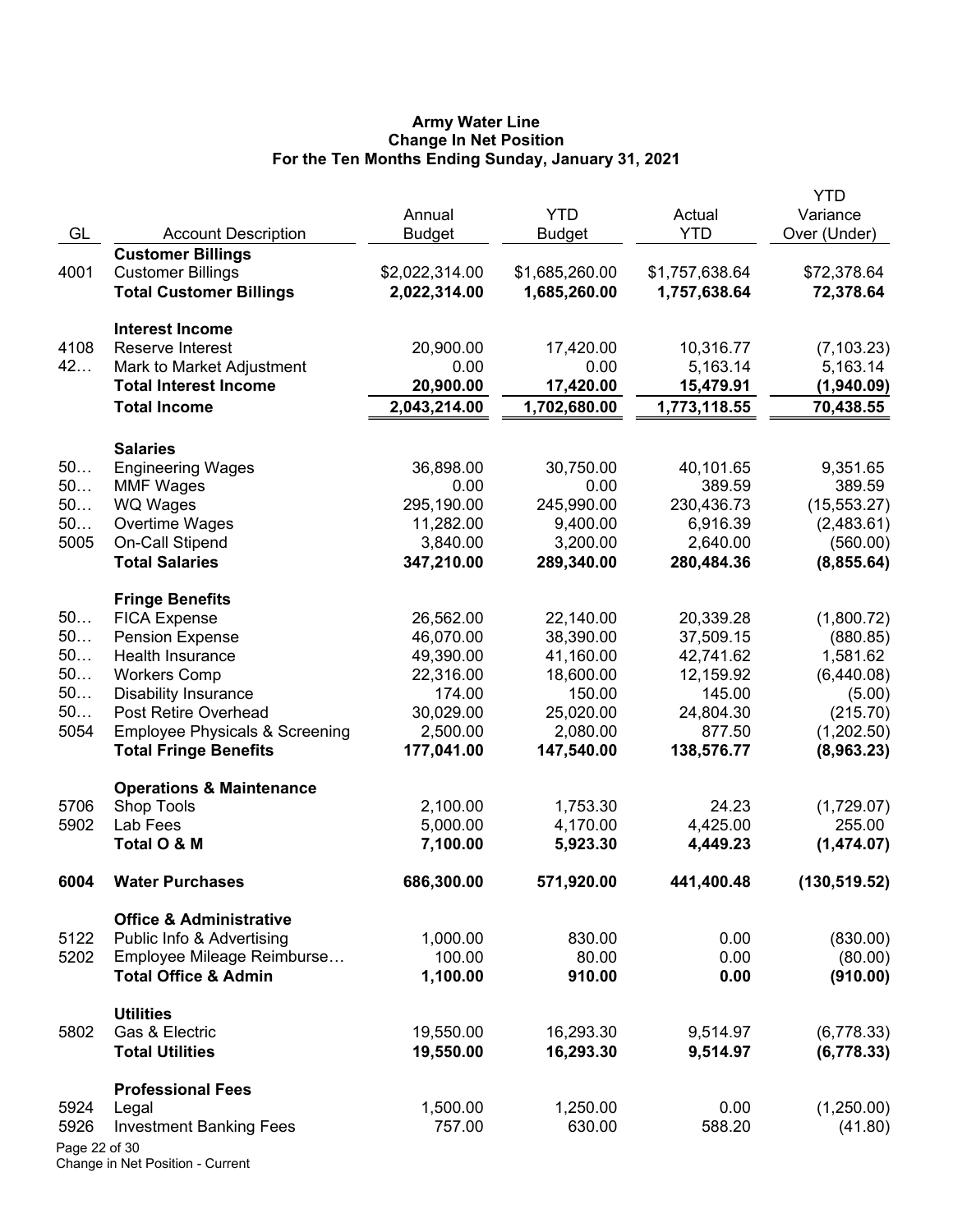## **Army Water Line Change In Net Position For the Ten Months Ending Sunday, January 31, 2021**

|      |                                          |              |              |              | YTD           |
|------|------------------------------------------|--------------|--------------|--------------|---------------|
|      |                                          | Annual       | YTD.         | Actual       | Variance      |
| GL   | <b>Account Description</b>               | Budget       | Budget       | YTD          | Over (Under)  |
|      | <b>Total Professional Fees</b>           | 2,257.00     | 1,880.00     | 588.20       | (1, 291.80)   |
|      | <b>Repairs &amp; Maintenance</b>         |              |              |              |               |
| 5804 | <b>Building Maintenance &amp; Repair</b> | 4,000.00     | 3,330.00     | 3,465.35     | 135.35        |
| 5808 | Site Maint & Repair                      | 11,600.00    | 9,663.30     | 11,091.00    | 1,427.70      |
| 5812 | Pipeline Maintenance                     | 20,000.00    | 16,670.00    | 18,716.16    | 2,046.16      |
|      | <b>Total Repairs &amp; Maintenance</b>   | 35,600.00    | 29,663.30    | 33,272.51    | 3,609.21      |
| 6114 | <b>Insurance</b>                         | 27,500.00    | 22,920.00    | 22,916.70    | (3.30)        |
| 61   | <b>Admin Allocation</b>                  | 152,867.00   | 127,390.00   | 127,644.13   | 254.13        |
| 61   | <b>Engineering Allocation</b>            | 10,197.00    | 8,500.00     | 9,489.21     | 989.21        |
| 6208 | NYS Administrative Assessm               | 10,851.00    | 9,040.00     | 0.00         | (9,040.00)    |
| 89   | <b>Water Quality Allocation</b>          | 94,469.00    | 78,720.00    | 60,532.87    | (18, 187.13)  |
| 7032 | <b>Depreciation</b>                      | 266,100.00   | 221,750.00   | 266,562.34   | 44,812.34     |
|      | <b>Total Expenses</b>                    | 1,838,142.00 | 1,531,789.90 | 1,395,431.77 | (136, 358.13) |
|      | <b>Change in Net Position</b>            | 205,072.00   | 170,890.10   | 377,686.78   | 206,796.68    |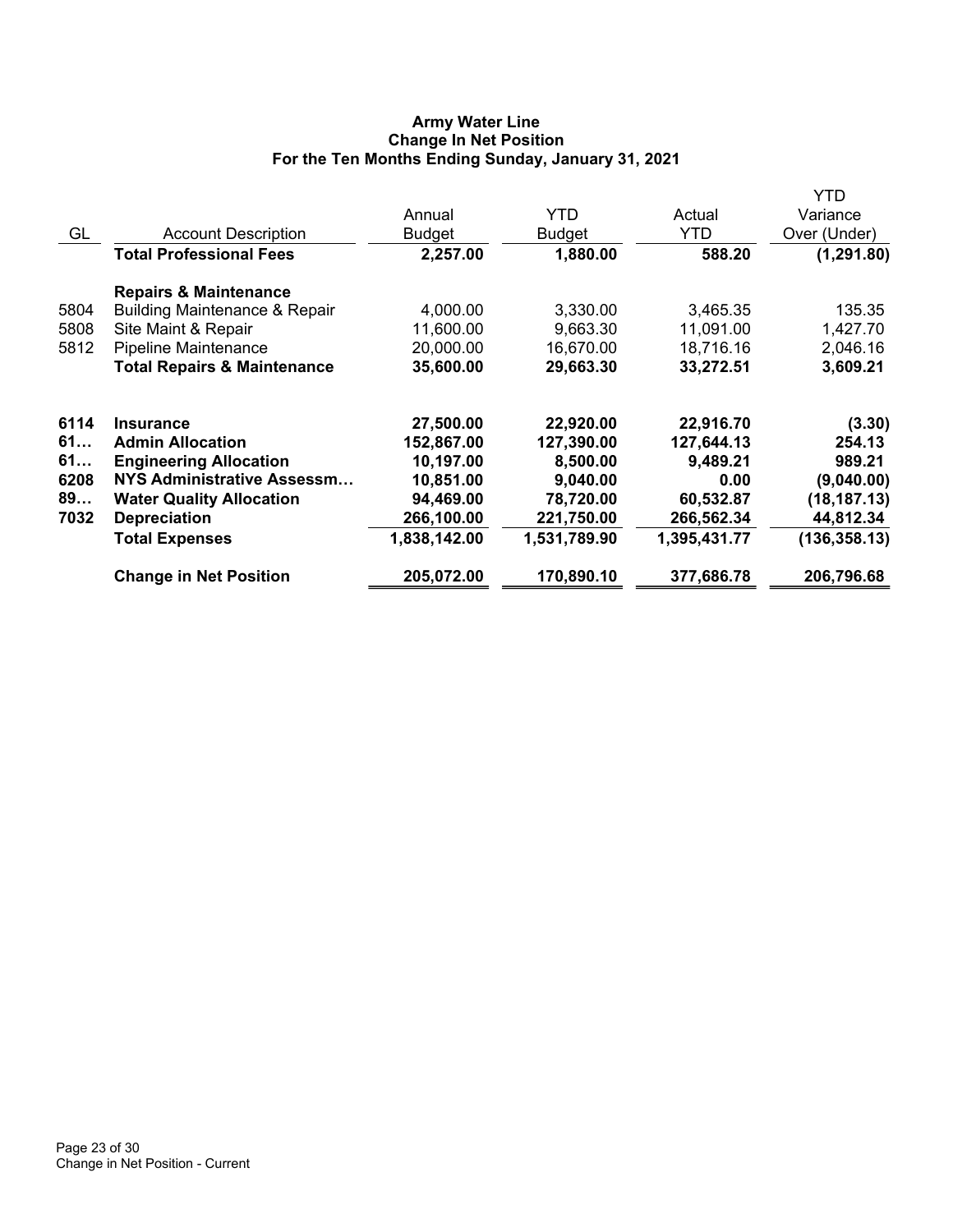## **Regional Water Line Change In Net Position For the Ten Months Ending Sunday, January 31, 2021**

|               |                                            | Annual                 | <b>YTD</b>             | Actual                 | YTD<br>Variance       |
|---------------|--------------------------------------------|------------------------|------------------------|------------------------|-----------------------|
| GL            | <b>Account Description</b>                 | <b>Budget</b>          | Budget                 | <b>YTD</b>             | Over (Under)          |
|               | <b>Customer Billings</b>                   |                        |                        |                        |                       |
| 4001          | <b>Customer Billings</b>                   | \$76,441.00            | \$63,700.00            | \$68,523.58            | \$4,823.58            |
| 4005          | <b>Capital Billings</b>                    | 274,264.00             | 228,550.00             | 228,553.24             | 3.24                  |
|               | <b>Total Customer Billings</b>             | 350,705.00             | 292,250.00             | 297,076.82             | 4,826.82              |
|               | <b>Other Income</b>                        |                        |                        |                        |                       |
| 4164          | Miscellaneous                              | 0.00                   | 0.00                   | (0.50)                 | (0.50)                |
|               | <b>Total Other Income</b>                  | 0.00                   | 0.00                   | (0.50)                 | (0.50)                |
|               | <b>Interest Income</b>                     |                        |                        |                        |                       |
| 4102          | Investment Interest Income                 | 8,600.00               | 7,170.00               | 7,218.49               | 48.49                 |
|               | <b>Total Interest Income</b>               | 8,600.00               | 7,170.00               | 7,218.49               | 48.49                 |
|               | <b>Total Income</b>                        | 359,305.00             | 299,420.00             | 304,294.81             | 4,874.81              |
|               | <b>Salaries</b>                            |                        |                        |                        |                       |
| 50            | <b>Engineering Wages</b>                   | 8,690.00               | 7,240.00               | 6,136.13               | (1, 103.87)           |
| 50            | WQ Wages                                   | 21,018.00              | 17,520.00              | 15,758.52              | (1,761.48)            |
| 50            | Overtime Wages                             | 1,583.00               | 1,320.00               | 671.98                 | (648.02)              |
| 5005          | On-Call Stipend                            | 1,920.00               | 1,600.00               | 1,320.00               | (280.00)              |
|               | <b>Total Salaries</b>                      | 33,211.00              | 27,680.00              | 23,886.63              | (3,793.37)            |
|               | <b>Fringe Benefits</b>                     |                        |                        |                        |                       |
| 50            | <b>FICA Expense</b>                        | 2,541.00               | 2,120.00               | 1,707.18               | (412.82)              |
| 50            | <b>Pension Expense</b>                     | 4,370.00               | 3,640.00               | 3,249.93               | (390.07)              |
| 50            | Health Insurance                           | 4,552.00               | 3,790.00               | 3,424.34               | (365.66)              |
| 50            | <b>Workers Comp</b>                        | 1,776.00               | 1,480.00               | 1,177.99               | (302.01)              |
| 50            | <b>Disability Insurance</b>                | 17.00                  | 10.00                  | 14.20                  | 4.20                  |
| 50            | Post Retire Overhead                       | 2,819.00               | 2,350.00               | 2,202.75               | (147.25)              |
|               | <b>Total Fringe Benefits</b>               | 16,075.00              | 13,390.00              | 11,776.39              | (1,613.61)            |
|               | <b>Operations &amp; Maintenance</b>        |                        |                        |                        |                       |
| 5706          | Shop Tools                                 | 500.00                 | 420.00                 | 0.00                   | (420.00)              |
| 5815          | Chemicals                                  | 2,000.00               | 1,670.00               | 1,102.04               | (567.96)              |
| 5902          | Lab Fees                                   | 3,600.00               | 3,000.00               | 2,520.00               | (480.00)              |
| 6010          | <b>Cape Vincent Reserve</b><br>Total O & M | 700.00<br>6,800.00     | 580.00<br>5,670.00     | 700.00<br>4,322.04     | 120.00<br>(1, 347.96) |
|               |                                            |                        |                        |                        |                       |
| 6004          | <b>Water Purchases</b>                     | 76,441.00              | 63,700.00              | 70,512.91              | 6,812.91              |
|               | <b>Office &amp; Administrative</b>         |                        |                        |                        |                       |
| 5122          | Public Info & Advertising                  | 250.00                 | 210.00                 | 0.00                   | (210.00)              |
| 5202          | Employee Mileage Reimburse                 | 100.00                 | 80.00                  | 0.00                   | (80.00)               |
|               | <b>Total Office &amp; Admin</b>            | 350.00                 | 290.00                 | 0.00                   | (290.00)              |
|               | <b>Utilities</b>                           |                        |                        |                        |                       |
| 5802          | Gas & Electric<br><b>Total Utilities</b>   | 25,000.00<br>25,000.00 | 20,830.00<br>20,830.00 | 16,437.40<br>16,437.40 | (4,392.60)            |
| Page 24 of 30 |                                            |                        |                        |                        | (4,392.60)            |
|               |                                            |                        |                        |                        |                       |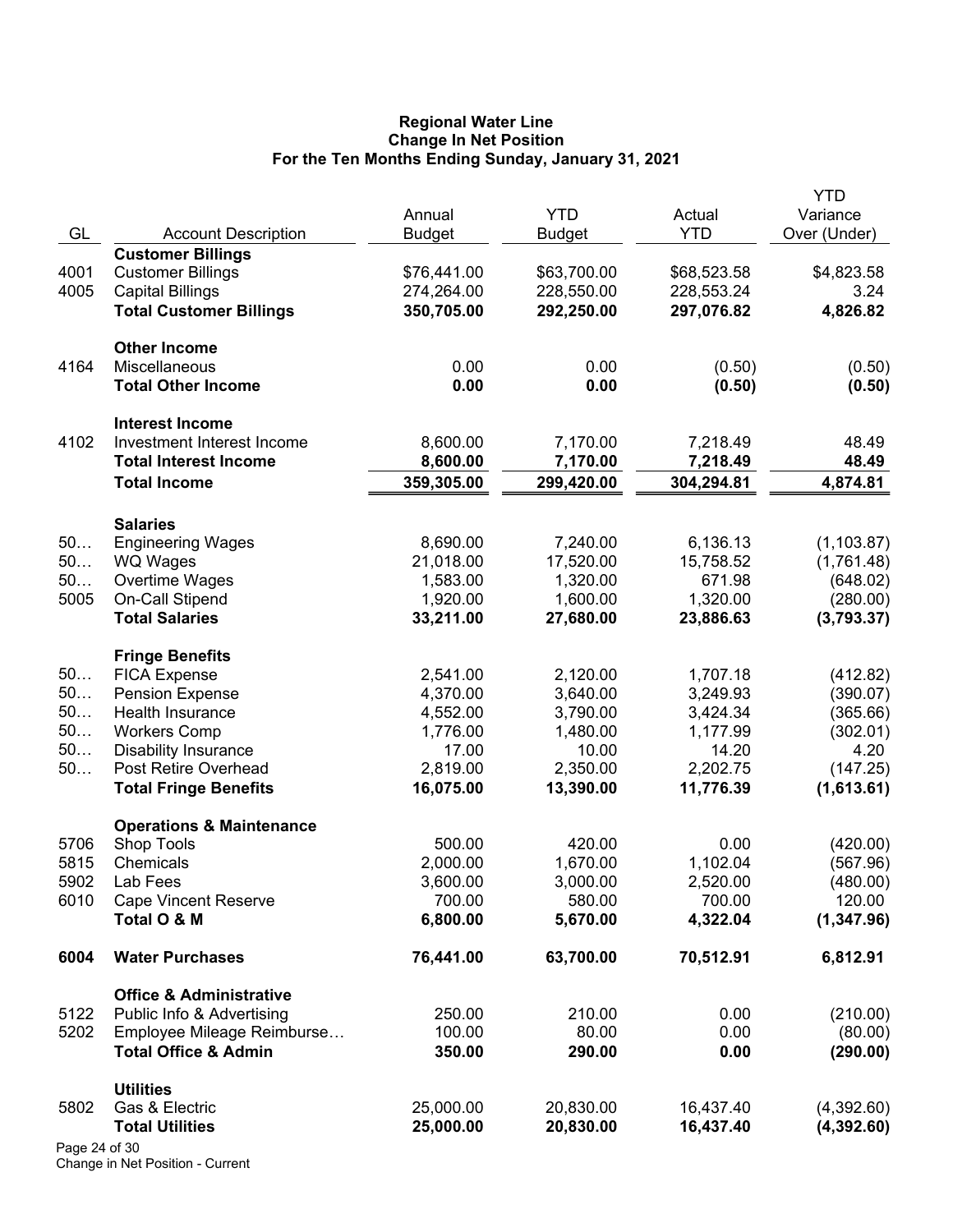## **Regional Water Line Change In Net Position For the Ten Months Ending Sunday, January 31, 2021**

| <b>Professional Fees</b><br>5924<br>500.00<br>420.00<br>0.00<br>Legal<br><b>Total Professional Fees</b><br>500.00<br>420.00<br>0.00<br><b>Repairs &amp; Maintenance</b><br>5804<br><b>Building Maintenance &amp; Repair</b><br>9,000.00<br>7,500.00<br>2,206.35<br>5808<br>Site Maint & Repair<br>3,500.00<br>2,920.00<br>1,675.66<br>5812<br>Pipeline Maintenance<br>20,000.00<br>16,670.00<br>10,053.80<br><b>Total Repairs &amp; Maintenance</b><br>27,090.00<br>32,500.00<br>13,935.81<br>6114<br>5,400.00<br>4,500.00<br>4,500.00<br><b>Insurance</b><br>61<br><b>Admin Allocation</b><br>17,717.00<br>14,760.00<br>14,846.55<br>61<br><b>Engineering Allocation</b><br>2,747.00<br>2,290.00<br>1,559.36<br>NYS Administrative Assessm<br>6208<br>2,149.00<br>1,790.00<br>0.00<br>89<br>7,517.00<br>6,260.00<br>4,846.99<br><b>Water Quality Allocation</b><br>7032<br>142,400.00<br>118,670.00<br><b>Depreciation</b><br>113,177.05<br>7002<br>Amortization<br>24,400.00<br>20,330.00<br>20,305.65<br>6202<br>59,403.00<br>49,500.00<br>10,291.82<br><b>Interest Expense</b><br>377,170.00<br>310,398.60<br>452,610.00<br><b>Total Expenses</b> | GL | <b>Account Description</b> | Annual<br><b>Budget</b> | <b>YTD</b><br>Budget | Actual<br><b>YTD</b> | <b>YTD</b><br>Variance<br>Over (Under)                                                                                       |
|-------------------------------------------------------------------------------------------------------------------------------------------------------------------------------------------------------------------------------------------------------------------------------------------------------------------------------------------------------------------------------------------------------------------------------------------------------------------------------------------------------------------------------------------------------------------------------------------------------------------------------------------------------------------------------------------------------------------------------------------------------------------------------------------------------------------------------------------------------------------------------------------------------------------------------------------------------------------------------------------------------------------------------------------------------------------------------------------------------------------------------------------------------|----|----------------------------|-------------------------|----------------------|----------------------|------------------------------------------------------------------------------------------------------------------------------|
|                                                                                                                                                                                                                                                                                                                                                                                                                                                                                                                                                                                                                                                                                                                                                                                                                                                                                                                                                                                                                                                                                                                                                       |    |                            |                         |                      |                      | (420.00)<br>(420.00)                                                                                                         |
|                                                                                                                                                                                                                                                                                                                                                                                                                                                                                                                                                                                                                                                                                                                                                                                                                                                                                                                                                                                                                                                                                                                                                       |    |                            |                         |                      |                      | (5,293.65)<br>(1, 244.34)<br>(6,616.20)<br>(13, 154.19)                                                                      |
| <b>Change in Net Position</b><br>(93, 305.00)<br>(6, 103.79)<br>(77,750.00)                                                                                                                                                                                                                                                                                                                                                                                                                                                                                                                                                                                                                                                                                                                                                                                                                                                                                                                                                                                                                                                                           |    |                            |                         |                      |                      | 0.00<br>86.55<br>(730.64)<br>(1,790.00)<br>(1, 413.01)<br>(5,492.95)<br>(24.35)<br>(39, 208.18)<br>(66, 771.40)<br>71,646.21 |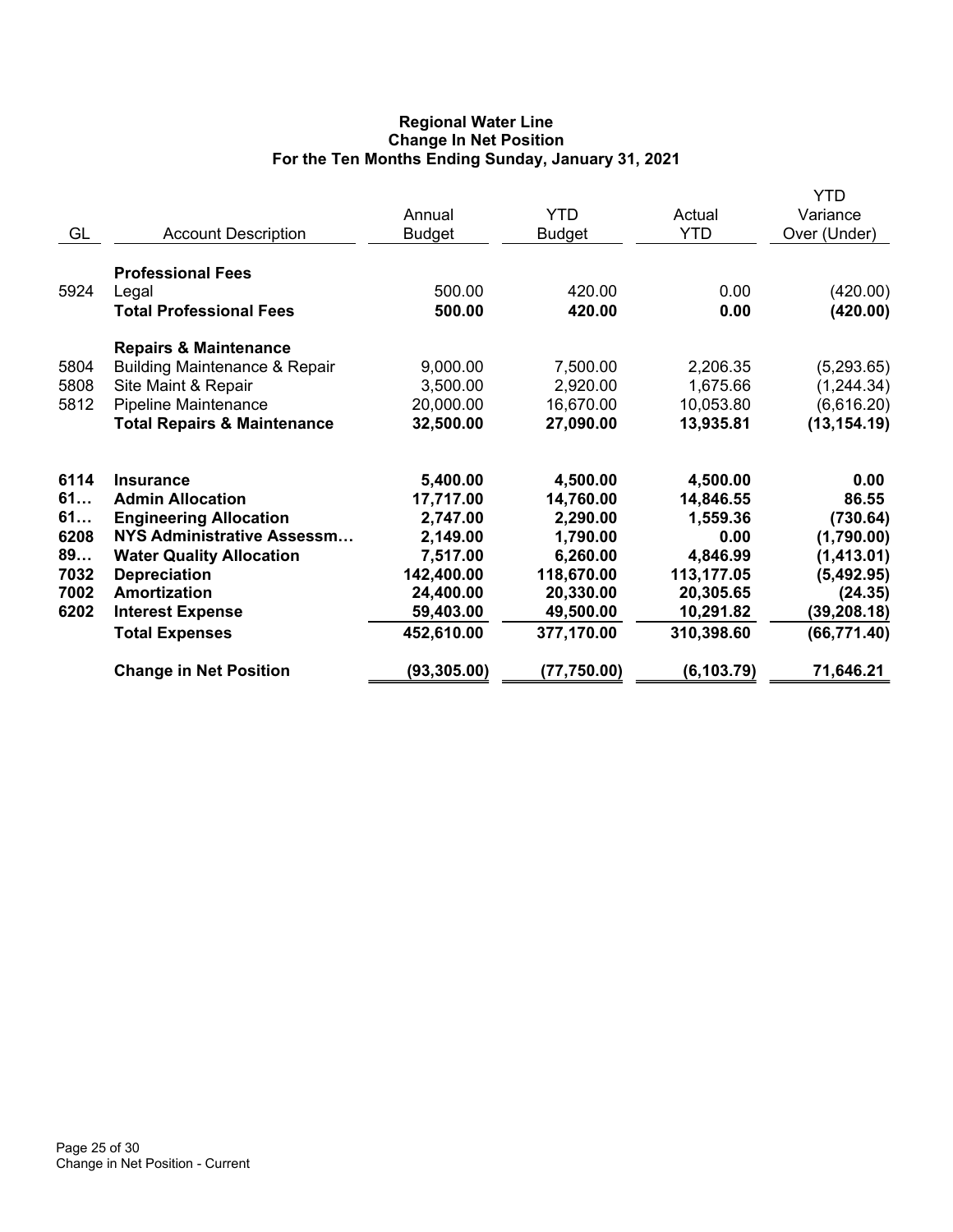# **Water Sewer Contracts Change In Net Position For the Ten Months Ending Sunday, January 31, 2021**

|      |                                     |                  |               |              | <b>YTD</b>   |
|------|-------------------------------------|------------------|---------------|--------------|--------------|
|      |                                     | Annual           | <b>YTD</b>    | Actual       | Variance     |
| GL   | <b>Account Description</b>          | <b>Budget</b>    | <b>Budget</b> | <b>YTD</b>   | Over (Under) |
|      | <b>Customer Billings</b>            |                  |               |              |              |
| 4001 | <b>Customer Billings</b>            | \$879,320.00     | \$732,770.00  | \$726,411.62 | (\$6,358.38) |
|      | <b>Total Customer Billings</b>      | 879,320.00       | 732,770.00    | 726,411.62   | (6,358.38)   |
|      | <b>Total Income</b>                 | 879,320.00       | 732,770.00    | 726,411.62   | (6, 358.38)  |
|      | <b>Salaries</b>                     |                  |               |              |              |
| 50   | <b>Engineering Wages</b>            | 19,025.00        | 15,850.00     | 15,964.88    | 114.88       |
| 50   | <b>WQ Wages</b>                     | 310,157.00       | 258,460.00    | 265,537.53   | 7,077.53     |
| 50   | Overtime Wages                      | 84,785.00        | 70,650.00     | 71,827.65    | 1,177.65     |
| 5005 | On-Call Stipend                     | 8,400.00         | 7,000.00      | 6,600.00     | (400.00)     |
|      | <b>Total Salaries</b>               | 422,367.00       | 351,960.00    | 359,930.06   | 7,970.06     |
|      | <b>Fringe Benefits</b>              |                  |               |              |              |
| 50   | <b>FICA Expense</b>                 | 32,265.00        | 26,890.00     | 26,070.25    | (819.75)     |
| 50   | <b>Pension Expense</b>              | 54,266.00        | 45,220.00     | 48,442.65    | 3,222.65     |
| 50   | <b>Health Insurance</b>             | 63,330.00        | 52,780.00     | 42,449.06    | (10, 330.94) |
| 50   | <b>Workers Comp</b>                 | 29,726.00        | 24,770.00     | 25,004.01    | 234.01       |
| 50   | <b>Disability Insurance</b>         | 209.00           | 170.00        | 153.30       | (16.70)      |
| 50   | Post Retire Overhead                | 38,663.00        | 32,220.00     | 30,273.00    | (1,947.00)   |
|      | <b>Total Fringe Benefits</b>        | 218,459.00       | 182,050.00    | 172,392.27   | (9,657.73)   |
|      |                                     |                  |               |              |              |
|      | <b>Operations &amp; Maintenance</b> |                  |               |              |              |
| 5704 | <b>O&amp;M Supplies</b>             | 500.00<br>500.00 | 420.00        | 0.00<br>0.00 | (420.00)     |
| 5770 | Other Tool, Equip & O&M             |                  | 420.00        |              | (420.00)     |
| 8090 | <b>Purchases for Resale</b>         | 50,000.00        | 41,670.00     | 34,778.34    | (6,891.66)   |
|      | Total O & M                         | 51,000.00        | 42,510.00     | 34,778.34    | (7,731.66)   |
|      | <b>Office &amp; Administrative</b>  |                  |               |              |              |
| 5202 | Employee Mileage Reimburse          | 500.00           | 420.00        | 0.00         | (420.00)     |
| 5270 | <b>Travel &amp; Meeting Expense</b> | 300.00           | 250.00        | 0.00         | (250.00)     |
|      | <b>Total Office &amp; Admin</b>     | 800.00           | 670.00        | 0.00         | (670.00)     |
|      |                                     |                  |               |              |              |
| 6114 | <b>Insurance</b>                    | 17,300.00        | 14,420.00     | 14,416.70    | (3.30)       |
| 61   | <b>Admin Allocation</b>             | 36,558.00        | 30,470.00     | 30,598.38    | 128.38       |
| 61   | <b>Engineering Allocation</b>       | 12,294.00        | 10,250.00     | 6,895.88     | (3,354.12)   |
| 6208 | NYS Administrative Assessm          | 4,537.00         | 3,780.00      | 0.00         | (3,780.00)   |
| 89   | <b>Water Quality Allocation</b>     | 108,593.00       | 90,490.00     | 80,515.53    | (9,974.47)   |
|      | <b>Total Expenses</b>               | 871,908.00       | 726,600.00    | 699,527.16   | (27,072.84)  |
|      |                                     |                  |               |              |              |
|      | <b>Change in Net Position</b>       | 7,412.00         | 6,170.00      | 26,884.46    | 20,714.46    |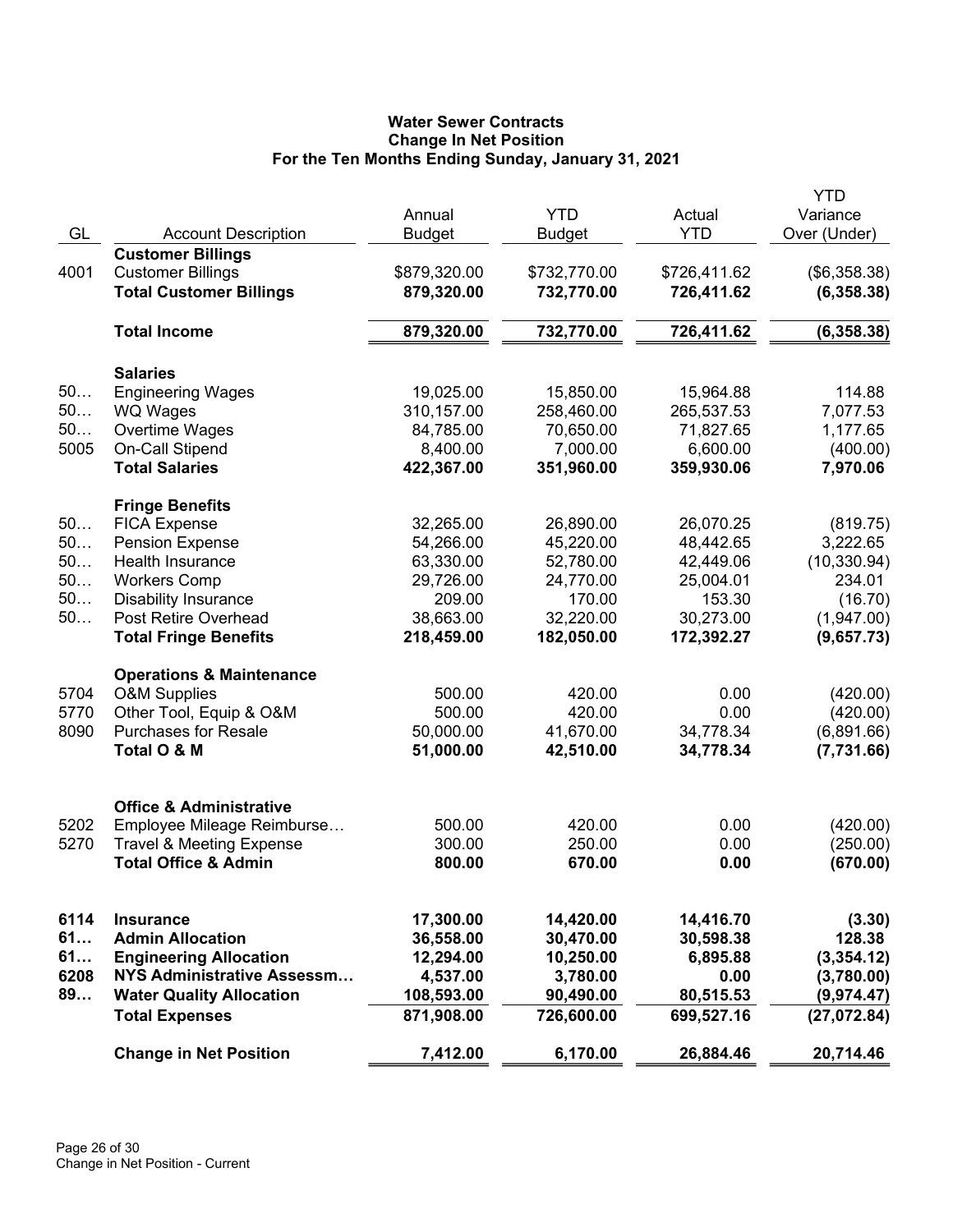#### **Engineering Change In Net Position For the Ten Months Ending Sunday, January 31, 2021**

|      |                                           |                |                |              | <b>YTD</b>      |
|------|-------------------------------------------|----------------|----------------|--------------|-----------------|
|      |                                           | Annual         | <b>YTD</b>     | Actual       | Variance        |
| GL   | <b>Account Description</b>                | <b>Budget</b>  | <b>Budget</b>  | <b>YTD</b>   | Over (Under)    |
|      | <b>Customer Billings</b>                  |                |                |              |                 |
| 4001 | <b>Customer Billings</b>                  | \$1,266,025.00 | \$1,055,020.00 | \$944,783.12 | (\$110, 236.88) |
|      | <b>Total Customer Billings</b>            | 1,266,025.00   | 1,055,020.00   | 944,783.12   | (110, 236.88)   |
|      |                                           |                |                |              |                 |
|      | <b>Total Income</b>                       | 1,266,025.00   | 1,055,020.00   | 944,783.12   | (110, 236.88)   |
|      | <b>Salaries</b>                           |                |                |              |                 |
| 50   | <b>Engineering Wages</b>                  | 700,886.00     | 584,070.00     | 518,634.45   | (65, 435.55)    |
| 50   | <b>MMF Wages</b>                          | 0.00           | 0.00           | 461.85       | 461.85          |
| 50   | <b>WQ Wages</b>                           | 0.00           | 0.00           | 173.36       | 173.36          |
| 50   | Overtime Wages                            | 375.00         | 310.00         | 296.56       | (13.44)         |
|      | <b>Total Salaries</b>                     | 701,261.00     | 584,380.00     | 519,566.22   | (64, 813.78)    |
|      | <b>Fringe Benefits</b>                    |                |                |              |                 |
| 50   | <b>FICA Expense</b>                       | 53,647.00      | 44,710.00      | 37,461.66    | (7, 248.34)     |
| 50   | <b>Pension Expense</b>                    | 82,542.00      | 68,790.00      | 61,661.35    | (7, 128.65)     |
| 50   | Health Insurance                          | 93,189.00      | 77,660.00      | 73,630.03    | (4,029.97)      |
| 50   | <b>Workers Comp</b>                       | 29,179.00      | 24,320.00      | 24,430.37    | 110.37          |
| 50   | <b>Disability Insurance</b>               | 445.00         | 370.00         | 370.80       | 0.80            |
| 50   | Post Retire Overhead                      | 51,226.00      | 42,690.00      | 39,110.82    | (3,579.18)      |
| 5054 | <b>Employee Physicals &amp; Screening</b> | 500.00         | 416.70         | 246.25       | (170.45)        |
|      | <b>Total Fringe Benefits</b>              | 310,728.00     | 258,956.70     | 236,911.28   | (22,045.42)     |
|      | <b>Operations &amp; Maintenance</b>       |                |                |              |                 |
| 5403 | <b>Safety Equipment &amp; Supplies</b>    | 1,000.00       | 830.00         | 433.81       | (396.19)        |
| 5904 | <b>SCADA</b>                              | 22,200.00      | 18,500.00      | 10,071.85    | (8,428.15)      |
| 8090 | <b>Purchases for Resale</b>               | 66,000.00      | 55,000.00      | 30,256.70    | (24, 743.30)    |
|      | Total O & M                               | 89,200.00      | 74,330.00      | 40,762.36    | (33, 567.64)    |
|      |                                           |                |                |              |                 |
|      | <b>Office &amp; Administrative</b>        |                |                |              |                 |
| 5053 | Misc Employee Costs                       | 1,000.00       | 830.00         | 963.20       | 133.20          |
| 5102 | <b>Office Rent</b>                        | 10,761.00      | 8,970.00       | 8,967.50     | (2.50)          |
| 5104 | <b>Office Supplies</b>                    | 2,800.00       | 2,330.00       | 324.16       | (2,005.84)      |
| 5112 | Telephone                                 | 4,020.00       | 3,350.00       | 2,678.85     | (671.15)        |
| 5114 | <b>Cellular Services</b>                  | 6,700.00       | 5,580.00       | 4,474.59     | (1, 105.41)     |
| 5120 | Dues & Subscriptions                      | 1,000.00       | 830.00         | 650.00       | (180.00)        |
| 5122 | Public Info & Advertising                 | 2,180.00       | 1,820.00       | 880.00       | (940.00)        |
| 5130 | <b>Office Equipment</b>                   | 5,000.00       | 4,170.00       | 445.00       | (3,725.00)      |
| 5202 | Employee Mileage Reimburse                | 12,820.00      | 10,680.00      | 4,534.47     | (6, 145.53)     |
| 5204 | Empl. Meals & Incidental                  | 2,500.00       | 2,080.00       | 642.95       | (1,437.05)      |
| 5206 | Empl. Lodging                             | 6,500.00       | 5,420.00       | 1,692.00     | (3,728.00)      |
| 5312 | <b>Continuing Education</b>               | 5,000.00       | 4,170.00       | 0.00         | (4, 170.00)     |
| 5370 | Training & Development                    | 7,580.00       | 6,320.00       | 579.00       | (5,741.00)      |
| 5402 | <b>Employee Uniforms</b>                  | 1,300.00       | 1,080.00       | 359.90       | (720.10)        |
|      | <b>Total Office &amp; Admin</b>           | 69,161.00      | 57,630.00      | 27,191.62    | (30, 438.38)    |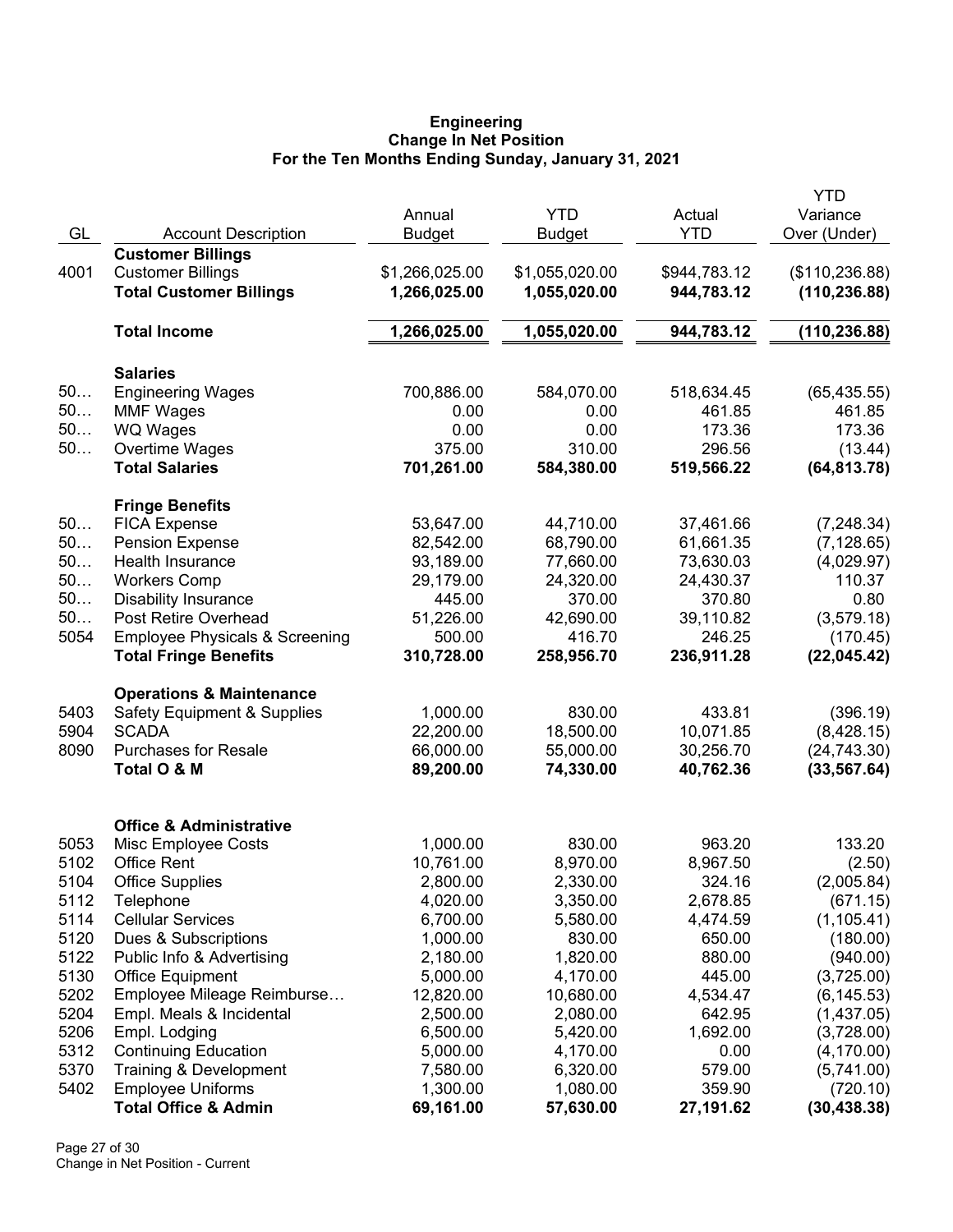## **Engineering Change In Net Position For the Ten Months Ending Sunday, January 31, 2021**

|      |                                | Annual        | <b>YTD</b>    | Actual      | YTD<br>Variance |
|------|--------------------------------|---------------|---------------|-------------|-----------------|
| GL   | <b>Account Description</b>     | <b>Budget</b> | <b>Budget</b> | <b>YTD</b>  | Over (Under)    |
|      | <b>Professional Fees</b>       |               |               |             |                 |
| 5924 | Legal                          | 500.00        | 420.00        | 0.00        | (420.00)        |
|      | <b>Total Professional Fees</b> | 500.00        | 420.00        | 0.00        | (420.00)        |
|      | <b>Automobile</b>              |               |               |             |                 |
| 5601 | Auto/Light Truck Rep. & Maint. | 2,777.00      | 2,310.00      | 1,963.96    | (346.04)        |
| 5602 | <b>Auto/Light Truck Fuel</b>   | 6,000.00      | 5,000.00      | 1,802.30    | (3, 197.70)     |
| 5603 | Auto/Light Truck Rental/Lease  | 8,400.00      | 7,000.00      | 5,200.00    | (1,800.00)      |
| 5605 | Vehicle Ins                    | 3,200.00      | 2,670.00      | 2,666.70    | (3.30)          |
|      | <b>Total Automobile</b>        | 20,377.00     | 16,980.00     | 11,632.96   | (5,347.04)      |
|      | Computer                       |               |               |             |                 |
| 5124 | <b>Computer Equipment</b>      | 6,500.00      | 5,420.00      | 6,420.80    | 1,000.80        |
| 5128 | Programming & Software         | 1,300.00      | 1,080.00      | 978.12      | (101.88)        |
| 5906 | <b>GIS</b>                     | 29,006.00     | 24,170.00     | 26,262.72   | 2,092.72        |
|      | <b>Total Computer</b>          | 36,806.00     | 30,670.00     | 33,661.64   | 2,991.64        |
| 6114 | <b>Insurance</b>               | 26,600.00     | 22,170.00     | 22,166.70   | (3.30)          |
| 61   | <b>Admin Allocation</b>        | 55,463.00     | 46,220.00     | 46,350.26   | 130.26          |
| 61   | <b>Engineering Allocation</b>  | (82,956.00)   | (69, 130.00)  | (65,072.44) | 4,057.56        |
| 6208 | NYS Administrative Assessm     | 6,957.00      | 5,800.00      | 0.00        | (5,800.00)      |
| 7032 | <b>Depreciation</b>            | 27,800.00     | 23,170.00     | 24,370.00   | 1,200.00        |
|      | <b>Total Expenses</b>          | 1,261,897.00  | 1,051,596.70  | 897,540.60  | (154, 056.10)   |
|      | <b>Change in Net Position</b>  | 4,128.00      | 3,423.30      | 47,242.52   | 43,819.22       |
|      |                                |               |               |             |                 |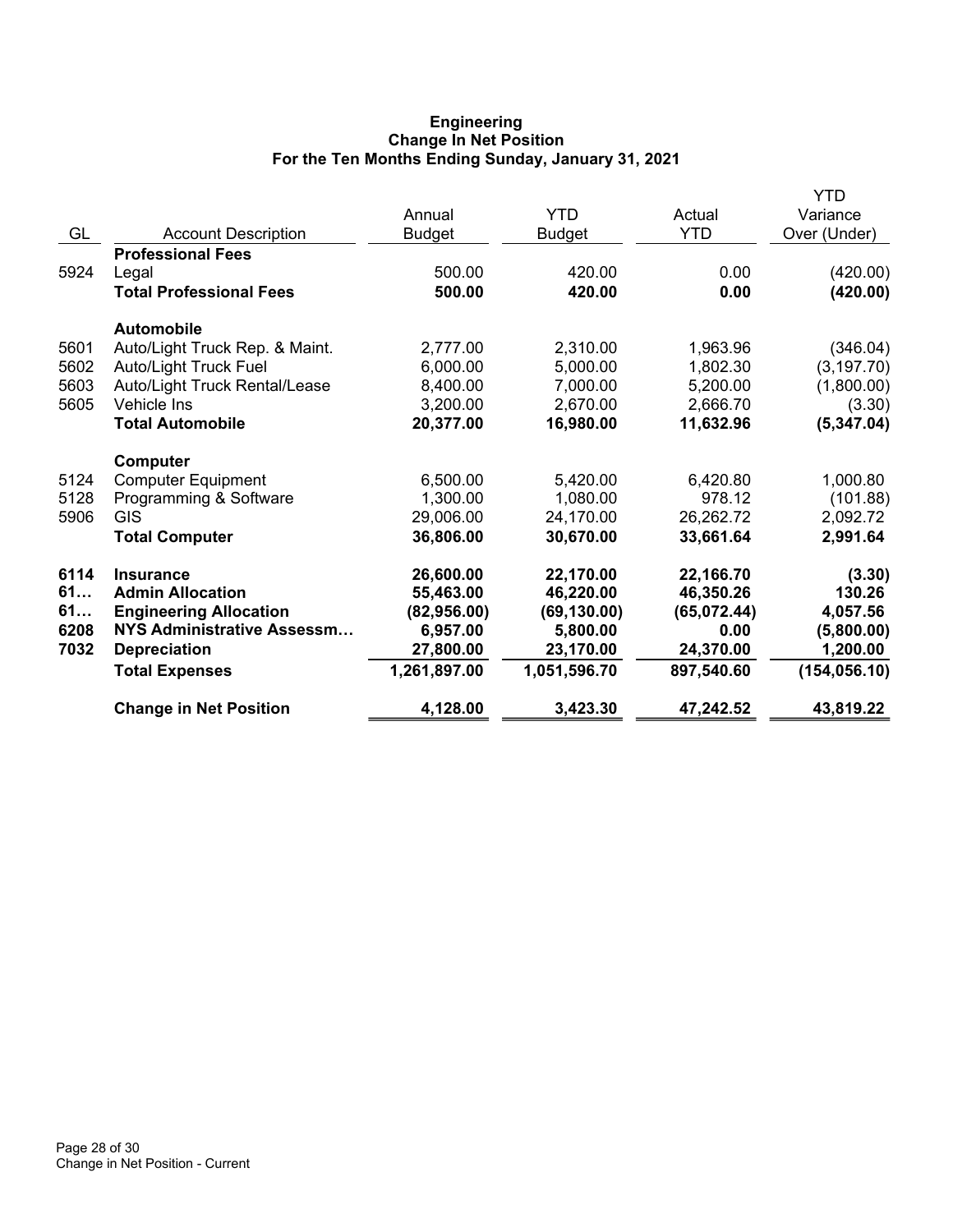## **Regional Development Change In Net Position For the Ten Months Ending Sunday, January 31, 2021**

|      |                                            |                       |                       |                      | <b>YTD</b>                |
|------|--------------------------------------------|-----------------------|-----------------------|----------------------|---------------------------|
|      |                                            | Annual                | <b>YTD</b>            | Actual               | Variance                  |
| GL   | <b>Account Description</b>                 | <b>Budget</b>         | <b>Budget</b>         | <b>YTD</b>           | Over (Under)              |
|      | <b>Customer Billings</b>                   |                       |                       |                      |                           |
| 4001 | <b>Customer Billings</b>                   | \$162,510.00          | \$135,430.00          | \$100,269.79         | (\$35,160.21)             |
|      | <b>Total Customer Billings</b>             | 162,510.00            | 135,430.00            | 100,269.79           | (35, 160.21)              |
|      | <b>Grant Revenue</b>                       |                       |                       |                      |                           |
| 4181 | <b>Federal Grant Income</b>                | 90,000.00             | 75,000.00             | 53,928.97            | (21,071.03)               |
| 4183 | <b>NY State Grants</b>                     | 1,239,000.00          | 1,032,500.00          | 516,363.96           | (516, 136.04)             |
| 4184 | <b>Other Grants</b>                        | 40,000.00             | 33,330.00             | 0.00                 | (33,330.00)               |
|      | <b>Total Grant Revenue</b>                 | 1,369,000.00          | 1,140,830.00          | 570,292.93           | (570, 537.07)             |
| 4104 | Loan Interest Income                       | 697,000.00            | 580,830.00            | 537,973.99           | (42, 856.01)              |
|      | <b>Other Income</b>                        |                       |                       |                      |                           |
| 4162 | <b>Processing Fees</b>                     | 25,000.00             | 20,830.00             | 12,600.00            | (8,230.00)                |
| 4164 | Miscellaneous                              | 17,500.00             | 14,580.00             | 7,238.13             | (7,341.87)                |
| 4190 | Recovery of Bad Debts                      | 0.00                  | 0.00                  | 13,763.38            | 13,763.38                 |
|      | <b>Total Other Income</b>                  | 42,500.00             | 35,410.00             | 33,601.51            | (1,808.49)                |
|      | <b>Interest Income</b>                     |                       |                       |                      |                           |
| 4102 | Investment Interest Income                 | 382,280.00            | 318,560.00            | 201,890.40           | (116, 669.60)             |
| 42   | Mark to Market Adjustment                  | 0.00                  | 0.00                  | (16, 528.58)         | (16, 528.58)              |
|      | <b>Total Interest Income</b>               | 382,280.00            | 318,560.00            | 185,361.82           | (133, 198.18)             |
|      | <b>Total Income</b>                        | 2,653,290.00          | 2,211,060.00          | 1,427,500.04         | (783, 559.96)             |
|      | <b>Salaries</b>                            |                       |                       |                      |                           |
| 50   | <b>Administrative Wages</b>                | 12,669.00             | 10,560.00             | 10,682.61            | 122.61                    |
| 50   | <b>Engineering Wages</b>                   | 25,094.00             | 20,910.00             | 9,694.38             | (11, 215.62)              |
| 50   | <b>Regional Development Wages</b>          | 332,753.00            | 277,290.00            | 250,828.40           | (26, 461.60)              |
|      | <b>Total Salaries</b>                      | 370,516.00            | 308,760.00            | 271,205.39           | (37, 554.61)              |
|      | <b>Fringe Benefits</b>                     |                       |                       |                      |                           |
| 50   | <b>FICA Expense</b>                        | 28,344.00             | 23,620.00             | 18,748.81            | (4,871.19)                |
| 50   | <b>Pension Expense</b>                     | 54,377.00             | 45,310.00             | 41,779.69            | (3,530.31)                |
| 50.  | Health Insurance                           | 52,972.00             | 44,150.00             | 39,140.79            | (5,009.21)                |
| 50   | <b>Workers Comp</b>                        | 765.00                | 630.00                | 530.97               | (99.03)                   |
| 50   | <b>Disability Insurance</b>                | 321.00                | 270.00                | 323.30               | 53.30                     |
| 50   | Post Retire Overhead                       | 25,116.00             | 20,930.00             | 18,374.76            | (2, 555.24)               |
|      | <b>Total Fringe Benefits</b>               | 161,895.00            | 134,910.00            | 118,898.32           | (16,011.68)               |
|      | <b>Operations &amp; Maintenance</b>        |                       |                       |                      |                           |
| 6110 | Marketing                                  | 5,000.00              | 4,170.00              | 0.00                 | (4, 170.00)               |
| 8090 | <b>Purchases for Resale</b><br>Total O & M | 7,000.00<br>12,000.00 | 5,830.00<br>10,000.00 | 3,865.00<br>3,865.00 | (1,965.00)<br>(6, 135.00) |
| 6006 | <b>Host Community Benefits</b>             | 103,766.00            | 86,470.00             | 103,765.74           | 17,295.74                 |
|      | <b>Office &amp; Administrative</b>         |                       |                       |                      |                           |
|      |                                            |                       |                       |                      |                           |

Page 29 of 30 Change in Net Position - Current